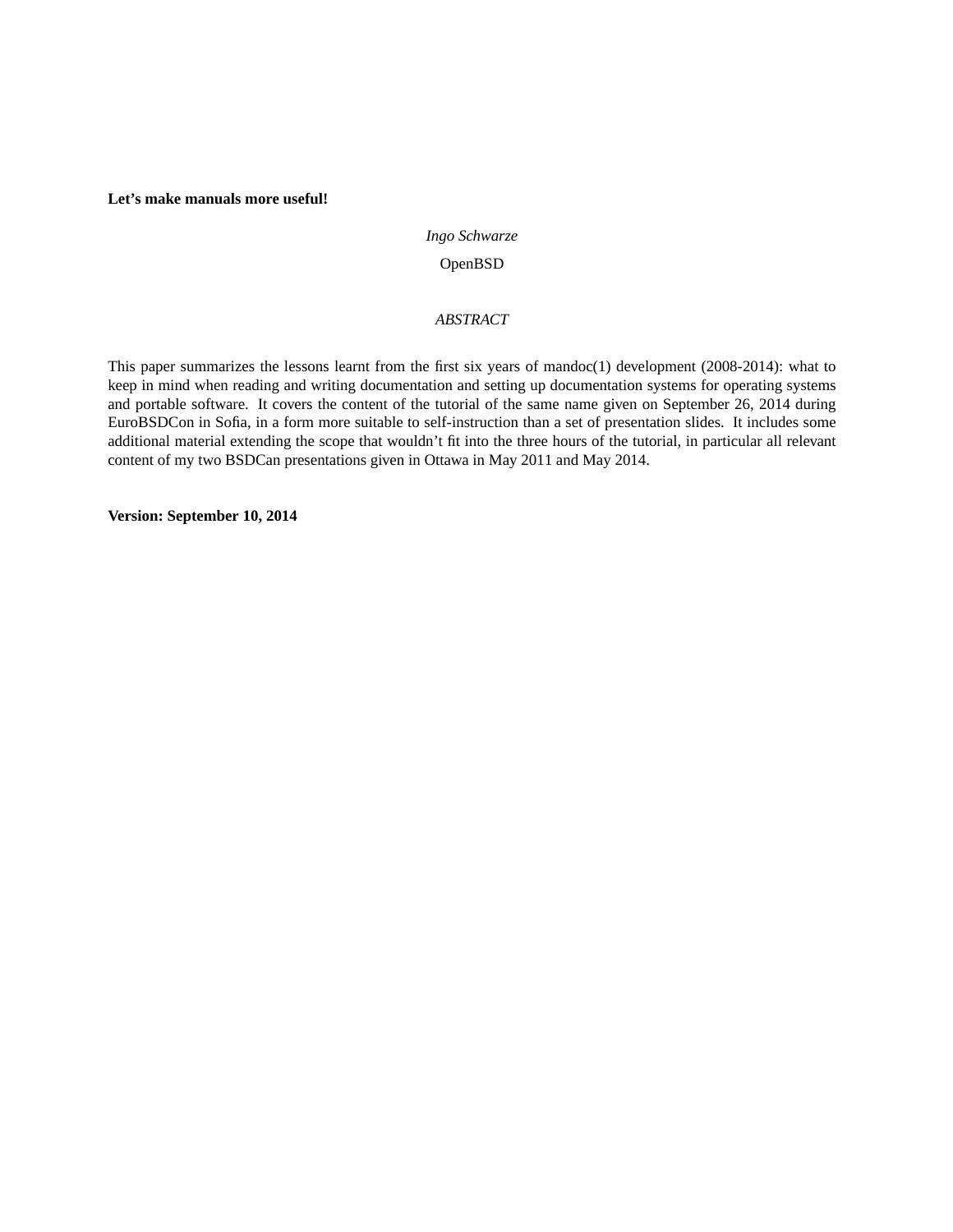# **0. Introduction, motivation, and history**

# **0.1 Quality of software and documentation**

## *0.1.1 Quality of software*

Obviously, software needs to be correct, robust and secure, or you wouldn't use it for fear of getting incorrect results, being out of service when you need it most, or losing or leaking your data.

Software also needs to be well-designed for usability, or you cannot use it because learning how to use it or actually using it would take too much time and effort.

It directly follows that documentation is a critical, integral part of any software. Without documentation, it is impossible to judge correctness of a piece of software because only the documenation can specify what the software is supposed to do. Without documentation, usability of the software is very bad; it cannot be used at all without experimentation, and even if you figure out the part of the functionality you need, there is no way of making you sure you use it correctly, you use it in a way reliably and securely producing correct results. The only way to be sure would be to read and understand the complete source code, which is impractical in almost all cases, even for a professional software developer.

## *0.1.2 Quality of documentation*

When asked for the quality of a given piece of software, most people think of the quality of the code. Is it wellstructured? Is it simple? Was it designed and written with secure coding practices in mind? Is it reliable and robust? Is it efficient?

However, documentation comes with a bunch of additional quality criteria of its own. Obviously, the documentation needs to be correct. A factual error in the documentation is often almost indistinguishable from a bug in the code: In both cases, the software does not do what you expect. Documentation needs to be complete. Features missing from the documentation are not much better than unimplemented or buggy features for the reasons mentioned above. Documentation needs to be concise. The worth of even a brilliantly designed interface is greatly dimnished if you have to toil hours on end trying to make head or tail of the documentation before you can start using the software.

What is often overlooked is that documentation needs to be easy to find and easily accessible.<sup>1</sup> It's a waste of time if you need a web search engine or even locate(1) on the local machine before you find it; and even if you do find it, you may wonder whether it corresponds to the particular version of the software you happen to be using. Unless there is one single standard place for all documentation, you may even miss the existence of some of it. Some documents may require a web browser, some a text processor, some an info(1) program, and if all use different formatting conventions and different controls for navigating it, distraction and misunderstandings will abound.

Software documentation is not just plain text. It embeds and explains syntax elements used by various programming languages and by thousands of utility user interfaces. To ease understanding, such syntax elements need to be marked up, resulting both in special formatting when the manual is displayed and in enabling searches for words in specific syntactic roles.

Finally, documentation needs to be easy to write. There aren't legions of bored technical writers around waiting for new free software being written, waiting to pick it up and document it. And even if they were, they would have a hard time doing the work. Essentially, documenting a piece of software requires reading and understanding the complete code, so the author of the software is about the only person able to adequately and efficiently do the job. Unfortunately, few software developers enjoy writing documentation, most prefer writing code. So in practice, if writing the documentation is difficult or tedious, it will end up being done poorly or not at all.

<sup>1.</sup> http://www.openbsd.org/papers/bsdcan11-mandoc-openbsd.html Almost all content from that presentation is included in the present paper, at some places in updated or corrected form. It is subsequently cited in the following way: BSDCan 2011 p. 2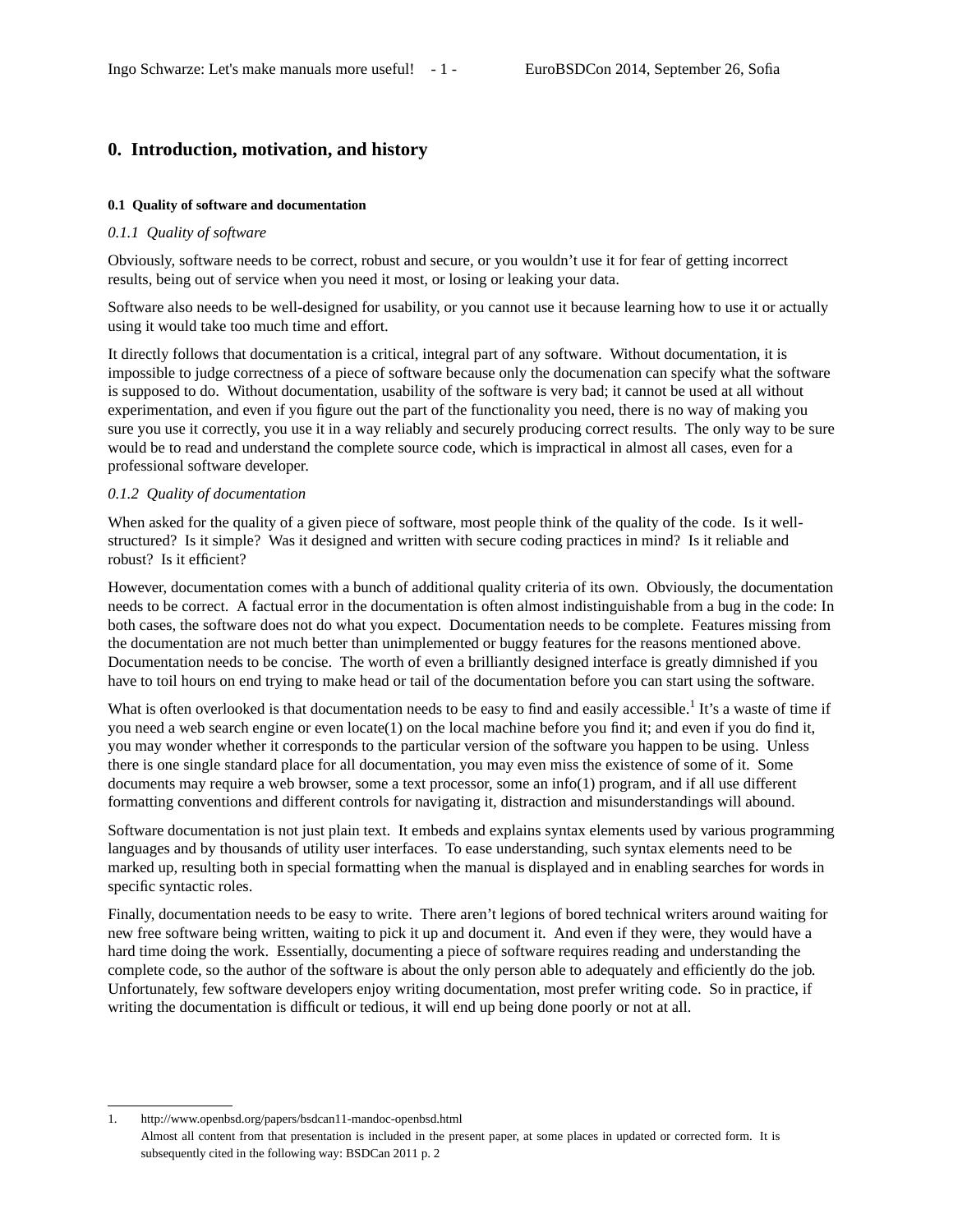# *0.1.3 Case study: OpenBSD*

Among the Open $BSD^2$  developers, all the points made above are part of a general consensus. Consequently, that project can be used as an example of one way to deal with these points, and to illustrate some of the problems that arise.

Even though the relevance of this paper is by no means limited to OpenBSD, that system will repeatedly be used for illustration purposes throughout this paper, usually in subsections entitled "Case study: OpenBSD". This approach is particularly instructive because almost all of the pioneering work related to the mandoc $(1)$  project<sup>3</sup> was done in the context of the OpenBSD system, paving the way for other systems.

In OpenBSD, all new reference documentation is written in one single format, the mdoc(7) language,<sup>4</sup> and put into one single place, the system manual pages accessible via the man(1) viewer and the apropos(1) search tool. No user-visible code addition, change, or deletion can be committed without updating all documentation affected by the change at the same time. This is easy to handle for developers since all documentation is organized strictly in reference-manual manner. Every piece of documentations closely accompagnies the utility, function, device, or file format it documents. Consequently, all documentation is always complete and up-to-date, even in OpenBSD-current snapshots.

There are some limitations to this system, though. The most obvious one arises when including software having lower documentation standards. The SQLite documentation<sup>5</sup> is a recent and blatant example of such problems. While the documentation provided by SQLite is accurate, complete and concise, fulfilling some quite important requirements, it lacks versioning, ease of access, and syntax markup. It is not included in the software distribution but only made available on the web, so the version you can get access to — if you have Internet access, a browser, and figure out where it is — almost never corresponds to the version of the software you run. On top of that, it critically relies on GIF images<sup>6</sup> that cannot be displayed on a terminal, but require special software. Consequently, OpenBSD contains the SQLite3 library without any documentation. This is an example of an unsolved problem. Automatic or semi-automatic conversion of the documentation to a better format might be possible, but would require very substantial work. The nginx.conf(5) manual<sup>7</sup> is an example where a semi-automatic conversion of web content<sup>8</sup> to an actual manual page was recently performed, and it did indeed require considerable effort.

Another issue with the approach "all documentation is reference manuals" is how to answer questions related to the choice of the right tools, like "does OpenBSD include web servers, and if so, which one is adequate for my purposes?" Users cannot be expected to search for the answer of such a question in the httpd(8) manual, and even if they would, it would be the wrong place for explaining that OpenBSD-specific versions of nginx(8) and Apache 1.3 exist in ports, how these were enhanced with respect to upstream versions, how that might influence the choice of tools, and why you shouldn't use Apache 2 unless you really need it. For questions of this type, OpenBSD has a second place for documentation, the FAQ.<sup>9</sup> There are plans to include it as a special section into the manual, but this has not been done yet. Right now, it's only available on the web, causing the usual versioning problems: It is only updated for each release and does not cover OpenBSD-current. Also, it does not show up when searching the manuals with apropos(1).

# **0.2 Manuals from the user's perspective**

Considering manual pages, for most users, only one single tool will come to mind: man(1), the manual viewer. Maybe surprisingly, until this summer, man(1) was not part of the mandoc toolbox, even though the related search tool, apropos(1), which is also known as **man −k**, was.<sup>10</sup> Very recently, man(1) has finally been integrated.

<sup>2.</sup> http://www.openbsd.org/

<sup>3.</sup> http://mdocml.bsd.lv/

<sup>4.</sup> http://mdocml.bsd.lv/man/mdoc.7.html

<sup>5.</sup> http://sqlite.org/docs.html

<sup>6.</sup> http://sqlite.org/images/syntax/select-stmt.gif

<sup>7.</sup> http://www.openbsd.org/cgi-bin/man.cgi/OpenBSD-5.5/man5/nginx.conf.5

<sup>8.</sup> http://nginx.org/en/docs/dirindex.html

<sup>9.</sup> http://www.openbsd.org/faq/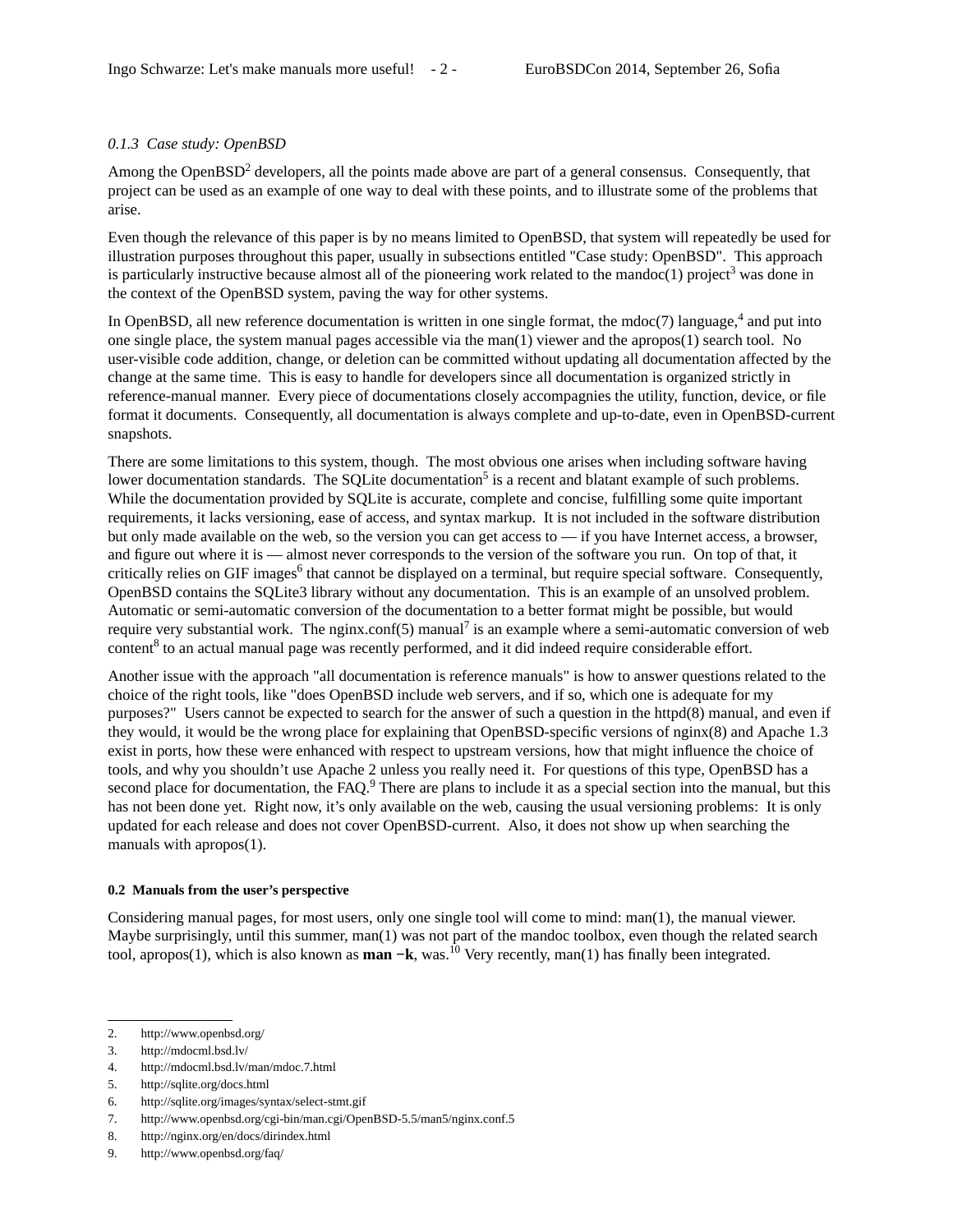Now we have one single tool with a unified, simple user interface, performing the following steps in sequence:

- 1. Find one or more manuals in the file system. The traditional tools for this purpose are man(1) for retrieval by name and apropos(1) for searches.
- 2. Transparently call a formatter on them, where required. The traditional formatting commands are mandoc(1) and nroff(1).
- 3. Display the formatted text, typically in a pager. Again, the traditional tool for this purpose is man(1).

During the last three years, major steps forward for the mandoc toolbox were, from the user perspective:

- Output modes -Tuft8 and -Tlocale are available since May 20, 2011.
- Semantic searching is ready for production since April 14, 2014.
- The new man.cgi(8) featuring semantic searches is online on www.openbsd.org since July 12, 2014.
- A man(1) implementation providing the unified user interface is available in OpenBSD-current since August 26, 2014. However, OpenBSD still installs the traditional man(1) implementation by default.
- The full user interface including mandoc(1) functionality is reachable via the man(1) command name since August 30, 2014.

#### **0.3 Manuals from the author's perspective**

Of course, one concern of manual authors will be which languages and tools they hav e to use to write their manuals.

Nowadays, we recommend using one simple, versatile language for all software documentation: mdoc(7). It is based on the roff(7) language, the roots of which extend well beyond the UNIX era, back to 1964. The mdoc(7) language is the successor of the man(7) language that was first used to format the AT&T Version 7 UNIX manuals in 1979. It was designed for 4.4BSD by the Berkeley Computer Systems Research Group in 1990. It is now supported by both mandoc and groff.<sup>11</sup> Groff development started in 1989, mandoc in 2008.

During the last two years, the main step forward in the mandoc toolbox from the author's perspective was the implementation of the  $\text{mdoc}(7)$  to  $\text{man}(7)$  converter. More details on that follow later in this paper.

#### **0.4 Origins of the roff(7) language syntax**

Considering the history of the roff language, we can start by celebrating an anniversary. This year, 2014, roff is looking back on exactly half a century of active development.<sup>12</sup>

When preparing his thesis at the MIT, professor Jerome H. Saltzer in 1964 wrote the RUNOFF utility which became later known as roff in the UNIX world.<sup>13</sup> His original implementation used the Michigan Algorithm Decoder (MAD, 1959) programming language for the Compatible Time-Sharing System (CTSS, 1961) operating system running on the MIT's IBM 7094 mainframe computer. He took inspiration from the Memo, Modify, and Ditto tools written by Lowry, Corbato, and Steinberg the year before.

He already used the fundamental concept of text and macro lines. Macro lines contain a period ('.'), a macro name, and optional arguments. They control formatting — and, in modern macro languages, they are also used to specify semantic markup. All other lines are text lines.

<sup>10.</sup> http://www.openbsd.org/papers/bsdcan14-mandoc.pdf Almost all content from that presentation is included in the present paper, at some places in updated or corrected form. It is subsequently cited in the following way: BSDCan 2014 p. 2

<sup>11.</sup> http://www.gnu.org/software/groff/

<sup>12.</sup> BSDCan 2014 p. 3

<sup>13.</sup> http://manpages.bsd.lv/history.html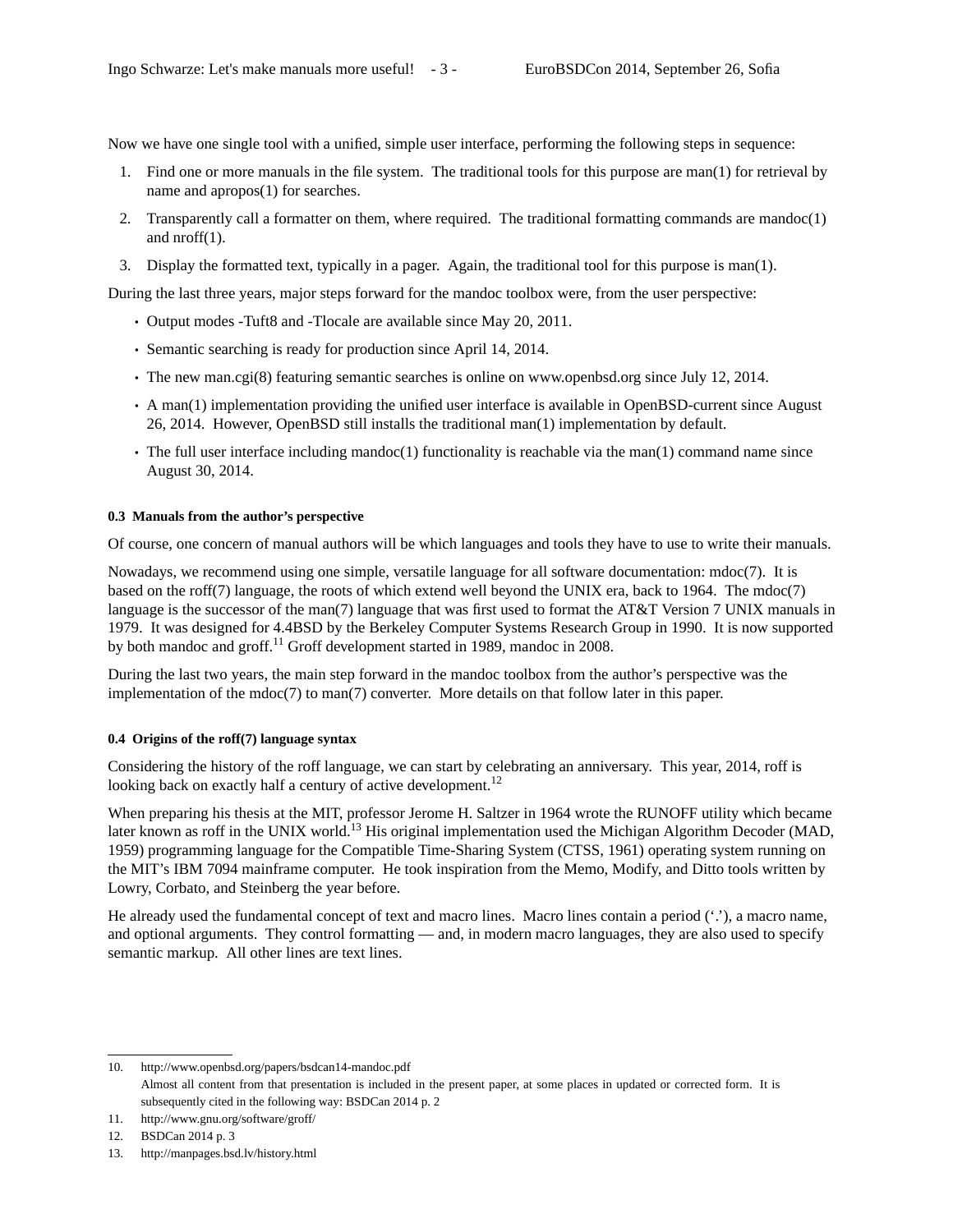The following requests he introduced in 1964 are still in use today:

- **ad** select text adjustment mode
- **br** break the output line
- **ce** center some lines of text
- **fi** enable text filling mode
- **in** indent some lines of text
- **ll** set the output line length
- **nf** disable text filling mode
- **sp** insert vertical spacing

## **0.5 Advantages of the roff macro syntax**

- It can easily be hand-edited with minimal typing overhead.<sup>14</sup>
- It looks unobtrusive and does not muddle the actual text.
- It harmonizes very well with diff(1).
- It allows high quality output in multiple output formats, in particular for terminal output and typesetting.
- It works with simple, fast, portable, readily available tools.
- It does not need any heavyweight or cumbersome toolchains, in particular, it does not require XML.

#### **0.6 Origin of the basic manual structure**

Ken Thompson and Dennis M. Ritchie already used roff when preparing the AT&T Version 1 UNIX manual at the Bell Labs in 1971.<sup>15</sup> Dennis M. Ritchie and Joseph F. Ossanna wrote this version of roff for UNIX in DEC PDP-11 assembler.

The format of the manuals was inspired by the CTSS manuals.

The following section headers have been in use since Version 1 UNIX: NAME, SYNOPSIS, DESCRIPTION, FILES, SEE ALSO, DIAGNOSTICS, BUGS.

Until AT&T Version 3 UNIX, the manuals were formatted in pure roff, without using any roff macro set. The only roff source file included was the file *man0/aa*, disabling adjustment with **na**, clearing the hyphenation character with **hc**, setting up a default indentation with **in**, and defining a default page footer line with **fo**. The latter no longer exists in modern roff and would be implemented in terms of **wh** (page position trap) and **tl** (three-part header) nowadays. The only roff requests used abundantly in the Version 3 UNIX manuals were **sp** (insert vertical space) to mark paragraph breaks and **ti** (temporary indent for the next output line) to set section headers without indentation. A considerable list of various macros still in use today occurred occasionally, for example

- **bp** break output page
- **br** break output line
- **ce** center next line
- **fi** enable fill mode
- **in** change permanent indent
- **nf** disable fill mode
- **nx** include input file
- **ta** set tab stop positions
- **tc** set tab fill character
- **tr** translate character
- **ul** underline

Precursors to man(7) and mdoc(7) macros occurred in Version 4 to Version 6 UNIX (1973-1975). For example, the

<sup>14.</sup> BSDCan 2014 p. 5

<sup>15.</sup> BSDCan 2014 p. 6, http://minnie.tuhs.org/cgi-bin/utree.pl?file=V1/man/manintro.txt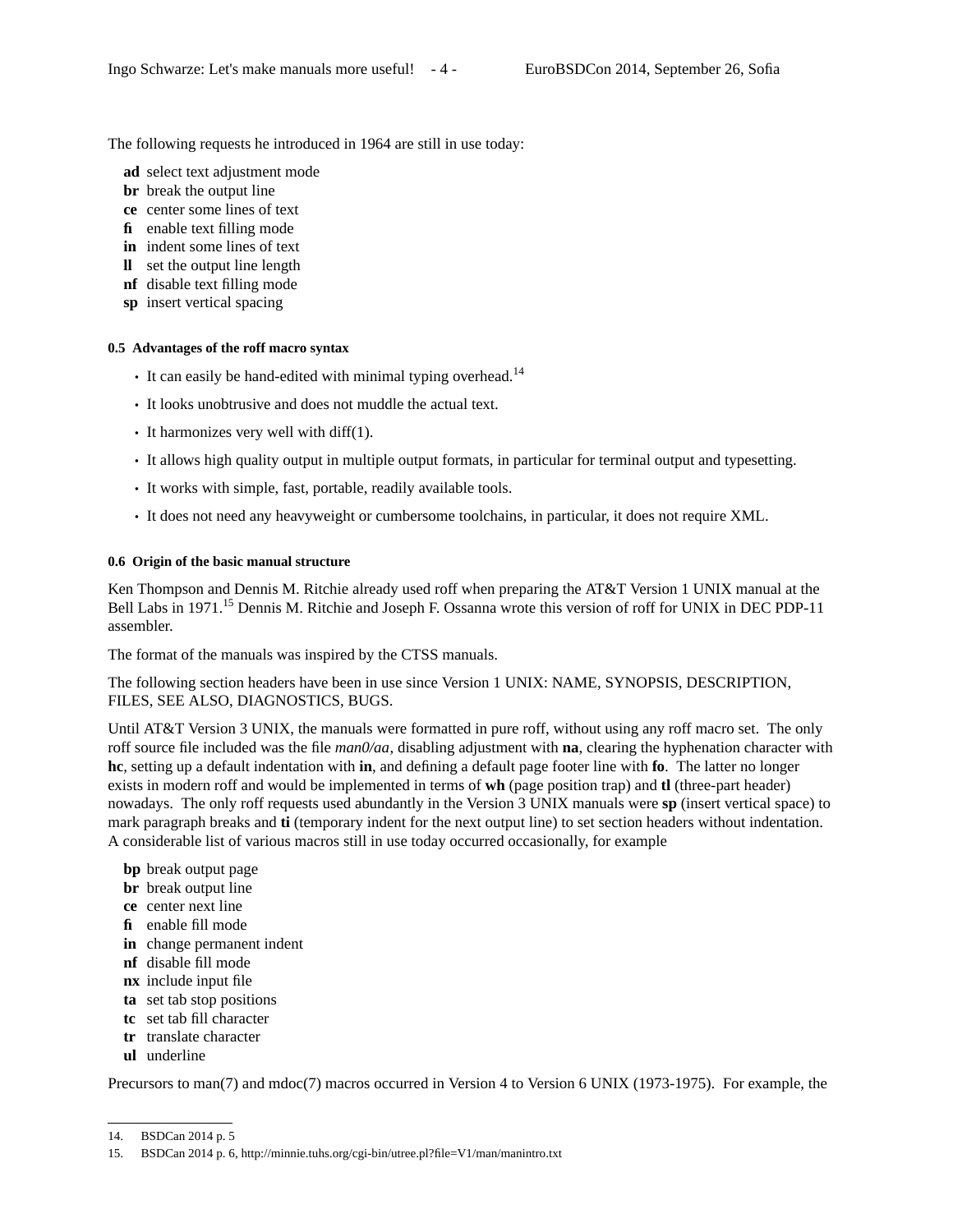files  $man0/naa$  for terminal output and  $man0/taa$  for typesetter output defined macros for the following purposes:

- **th** page title, now TH/Dt
- **sh** section header, now SH/Sh
- **bd** bold text, now B/Sy
- **it** italic text, now I/Em

The man(7) language first appeared in Version 7 AT&T UNIX (1979).

#### **0.7 Origin of semantic markup in manuals**

The mdoc(7) semantic markup macro language was designed to format the manuals of the 4.4BSD release. The translation of the manuals from man(7) to mdoc(7) was performed by Cynthia Livingston of USENIX.<sup>16</sup> The first few of these translated manuals appeared in 4.3BSD-Reno in 1990. The formatter used for this version was Brian Kernighan's device independent troff, written in K&R C, running on BSD UNIX on DEC VAX.

The advantages of the mdoc(7) language are:

- Considerable expressive power for semantic markup, while man(7) is a presentation level language only.
- It works in practice as a standalone language, while man(7) regularly requires resorting to low-level roff features.
- Consequently, mdoc(7) shows a more more uniform appearance and is easier to read and write than man(7).
- Portability is no longer an issue: for legacy systems still not having mdoc(7), mandoc(1) can be used to convert to man(7).
- The mdoc(7) languages supports semantic searching.

#### **0.8 Classic documentation formats (summary)**

The roff(7) input syntax, the mdoc(7) semantic markup, and the man(1) presentation format have proven timeless by their simplicity and efficiency.<sup>17</sup> Nobody has come up with a better basic concept yet, even though many have tried, and regarding the formats, there is indeed little one could wish.

Consequently, modern tools are needed for all this.

#### **0.9 Advantages of mandoc**

- Functional all in one binary: $^{18}$ 
	- Searching by filename, page name, word, substring, regular expression, semantic keys
	- mdoc(7), man(7), tbl(7) and some eqn(7) and roff(7) input
	- ASCII, UTF-8, HTML, XHTML, PostScript, PDF output
	- mdoc(7) to man(7) conversion
	- includes mandoc(1), man(1), apropos(1), whatis(1), and makewhatis(8)
- Free ISC/BSD-licensed, no GPL code.
- Lightweight ANSI C, POSIX, no C++ code.
- Portable includes *compat\_\*.c* files for missing functions on older systems.
- Small source tarball (uncompressed) is 8% of groff, executable binary 50%.
- Fast for mdoc(7), typically 5 times faster than groff, typically about a hundred times faster than an AsciiDoc/DocBook toolchain.

<sup>16.</sup> BSDCan 2014 p. 7

<sup>17.</sup> BSDCan 2014 p. 9

<sup>18.</sup> BSDCan 2014 p. 10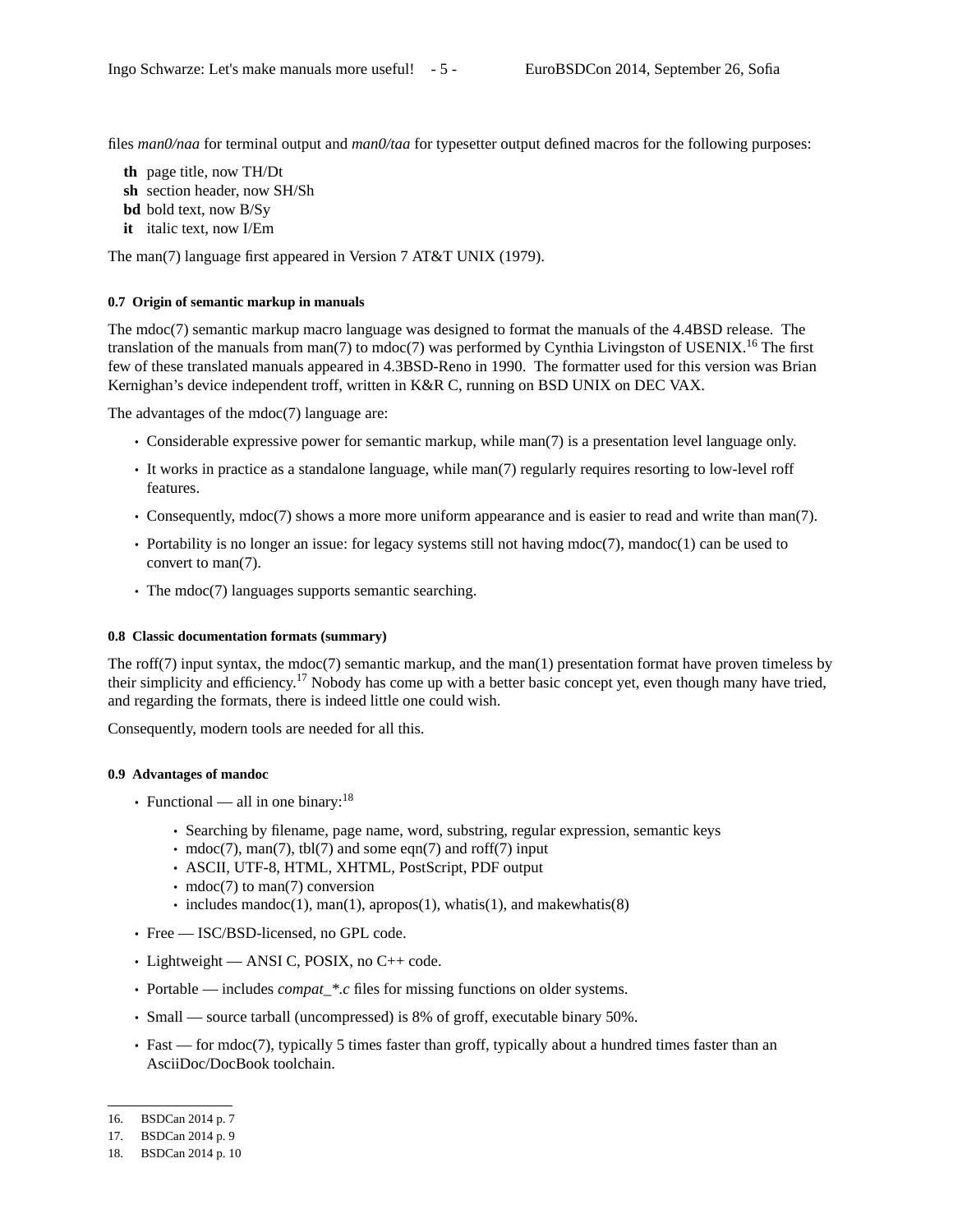# **1. Using the mdoc(7) formatting language**

#### **1.1 Getting started with mdoc**

This section describes the most important things a beginner needs to know about the mdoc(7) language in order to write a new manual page from scratch.

An mdoc(7) source file consists of *macro lines* starting with a dot ('.') in the first column, mostly specifying document structure and providing semantic annotations, and *text lines* starting with any other character. Macros take any number of *arguments*, separated by blank characters ('). If an argument contains a blank character, enclose the whole argument in double quotes ("").

Every manual page starts with a *prologue* exclusively containing macro lines and never any text lines. After that, some *sections* will follow, each starting with an **Sh** macro. Sections have conventional names and follow a strict conventional order. Avoid custom section names, except when splitting the DESCRIPTION in very long manuals.

#### *1.1.1 The mdoc prologue*

Always use the following macros in the following order:

- **Dd** Document date. Use the format *Month day, year* with a full English month name, a one- or two-digit day number, and a four-digit year.
- **Dt** Document title and section number. The first argument is the name of the manual page that will be passed to the man(1) command, but converted to ALL CAPS. The second argument is the section number as a single digit, see the man(1) or mdoc(7) manuals for lists of section numbers.
- **Os** Optional operating system name. Just leave it blank.
- **Sh** Section header. The argument of the first section header macro must be the exact string **NAME**.
- **Nm** Page name. The same name you provided for **Dt**, but now using its normal lower-case or upper-case spelling, whatever is appropriate.
- **Nd** One-line description. No quoting is needed.

As a beginner, it may help to remember the number *six*: If your prologue has six lines, it's probably complete.

Here is a typical example:

.Dd July 16, 2013 .Dt CAT 1 .Os .Sh NAME .Nm cat .Nd concatenate and print files

#### *1.1.2 The SYNOPSIS section*

In manuals documenting utilities (sections 1 and 8) and library functions (sections 2 and 3), the next section always starts with **.Sh SYNOPSIS**. This section only documents syntax, not semantics. It never contains any free text. Do not worry about formatting. Just specify the syntax, formatting will be done automatically.

For utilities, you almost always need the following macros:

**Nm** Utility name. Usually the same you used in the NAME section.

- **Op** Optional syntax element.
- **Fl** Command line options (flags).
- **Ar** Command line arguments.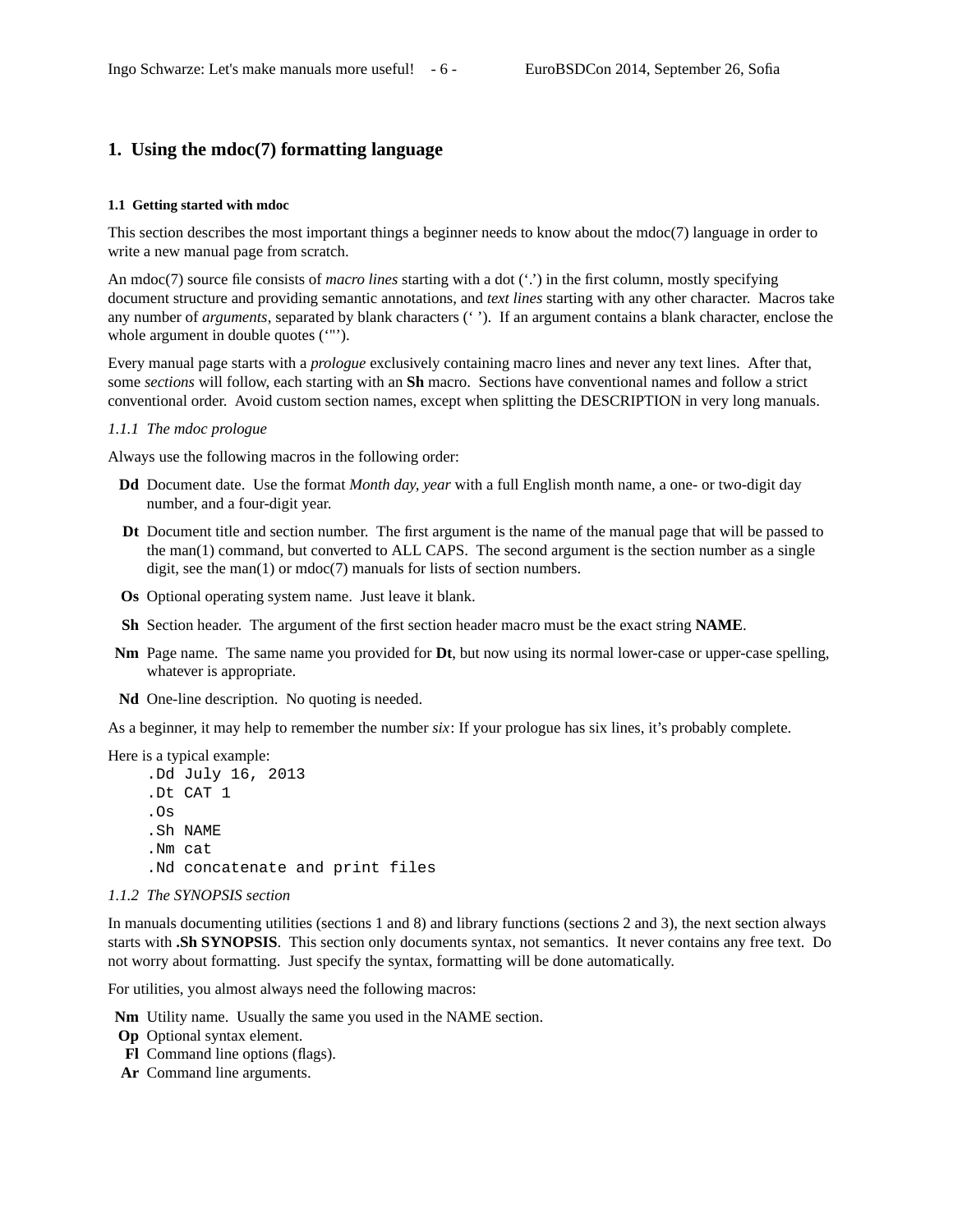A typical example looks like this:

```
.Sh SYNOPSIS
.Nm cat
.Op Fl benstuv
.Op Ar
```
The formatted output is:

```
SYNOPSIS
```
**cat** [**−benstuv**] [*file ...*]

Most macros can take other macros as arguments. In that case, the *called* macros don't have a dot, like **Fl** and Ar in the example above. The **Op** macro is an example of an *enclosure* macro, having a *scope* that can contain macros and text. For **Op**, the scope extends to the end of the input line.

For library functions, you almost always need the following macros:

**In** Include file. **Ft** Function type. **Fo** Begin (open) function declaration. **Fa** Function argument. **Fc** End (close) function declaration.

A typical example looks like this:

```
.Sh SYNOPSIS
.In unistd.h
.Ft ssize_t
.Fo read
.Fa "int d"
.Fa "void *buf"
.Fa "size_t nbytes"
.Fc
```
The formatted output is:

**SYNOPSIS**

**#include <unistd.h>**

*ssize\_t* **read**(*int d*, *void \*buf*, *size\_t nbytes*);

The **Fo** macro is a *block macro* starting a scope that requires *explicit* closure by the **Fc** companion macro.

# *1.1.3 The description section*

Next, every manual page has a section starting with **.Sh DESCRIPTION**. Start it by explaining the purpose of the topic, followed by a concise description of the syntax and semantics of all features, except those to be described in the following sections coming after the DESCRIPTION itself: RETURN VALUES (of library functions), ENVIRONMENT, FILES, EXIT STATUS (of utilities), EXAMPLES, DIAGNOSTICS (of utilities), ERRORS (of library functions). Finally, you can add some sections containing concluding material: SEE ALSO, STANDARDS, HISTORY, AUTHORS, CAVEATS, BUGS.

# **1.2 Resources**

The most important resource to use is the mdoc(7) manual page. In particular, when wondering which macro to use for markup, first look at the MACRO OVERVIEW section for candidates, then at the description of the specific macro you consider to choose in the MACRO REFERENCE section. The mdoc(7) manual also contains some more details regarding the various manual sections.

To see examples of good usage, look at existing manuals in the OpenBSD base tree. This is particularly helpful when wondering about customary choices of macro arguments. For example, you might find the customary form of an option list in the DESCRIPTION section in this way, which is: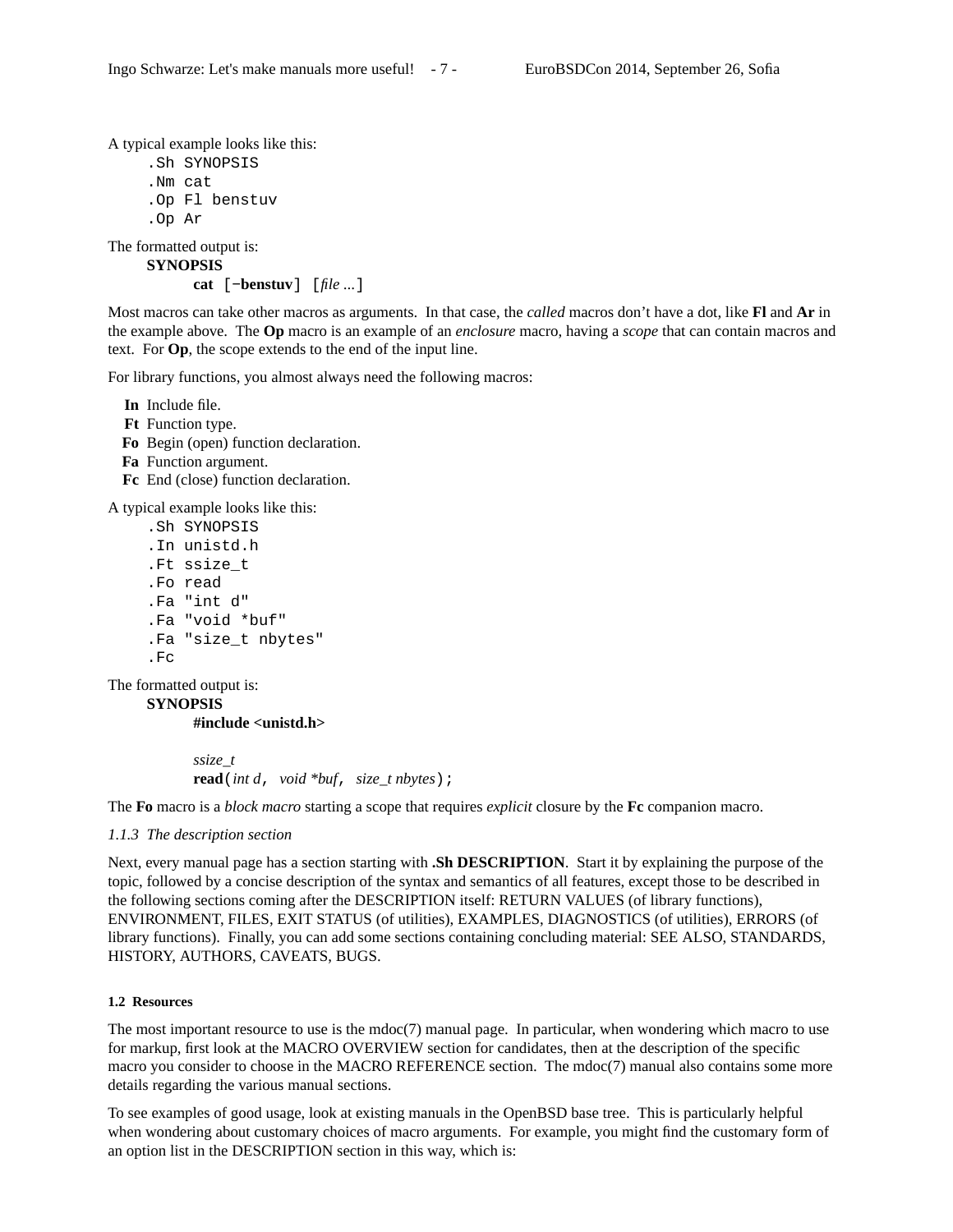```
The options are as follows:
.Bl -tag -width Ds
.It Fl a
```
Run **mandoc -Tlint** on what you have written. It catches most syntax errors and provides some stylistic hints regarding syntax.

If ambiguities remain even after studying the mdoc(7) manual, try looking at the groff\_mdoc(7) manual contained in the textproc/groff port. In some cases, it may contain additional hints.

If you feel information is missing from the mdoc(7) manual or think something could be made clearer, write to the mandoc discussion list.<sup>19</sup>

Kristaps has written a full tutorial, "Practical UNIX Manuals".<sup>20</sup>

#### **1.3 Block nesting**

The mdoc(7) language does not only provide formatting cues and semantic markup to manual pages, but it also provides a structure to the document.<sup>21</sup> Sections, subsections, displays, lists, list items, and quoting enclosures are blocks that can nest within each other, and that can contain text and markup elements, which in turn can contain text. So while a man(7) document merely told you "this string is to be set in an italic font", an mdoc(7) document might tell you something like "this is a function argument in a function prototype in the SYNOPSIS section" or "this is an option character marked as optional in a list item of a tagged list in the DESCRIPTION section."

Here is an example of nested blocks:

\$ mandoc chgrp.1 SYNOPSIS chgrp  $[-fh]$   $[-R [-H] -L] -P$ ]] group file ...

The corresponding mdoc(7) source code reads as follows:

```
$ less chgrp.1
[...]
.Sh SYNOPSIS
.Nm chgrp
.Op Fl fh
.Oo
.Fl R
. Op Fl H \vert L \vert P
.Oc
.Ar group
.Ar
[...]
```
Mandoc represents this by this syntax tree:

```
$ mandoc -Ttree chgrp.1 # much simplified
   Sh (block) SYNOPSIS
       Nm (block) chgrp
           Op (block)
                Fl (elem) fh
           Oo (block)
                Fl (elem) R
                Op (block)
                    Fl (elem) H
                    (text) |
```
19. mailto:discuss@mdocml.bsd.lv

<sup>20.</sup> http://manpages.bsd.lv/

<sup>21.</sup> BSDCan 2011 p. 7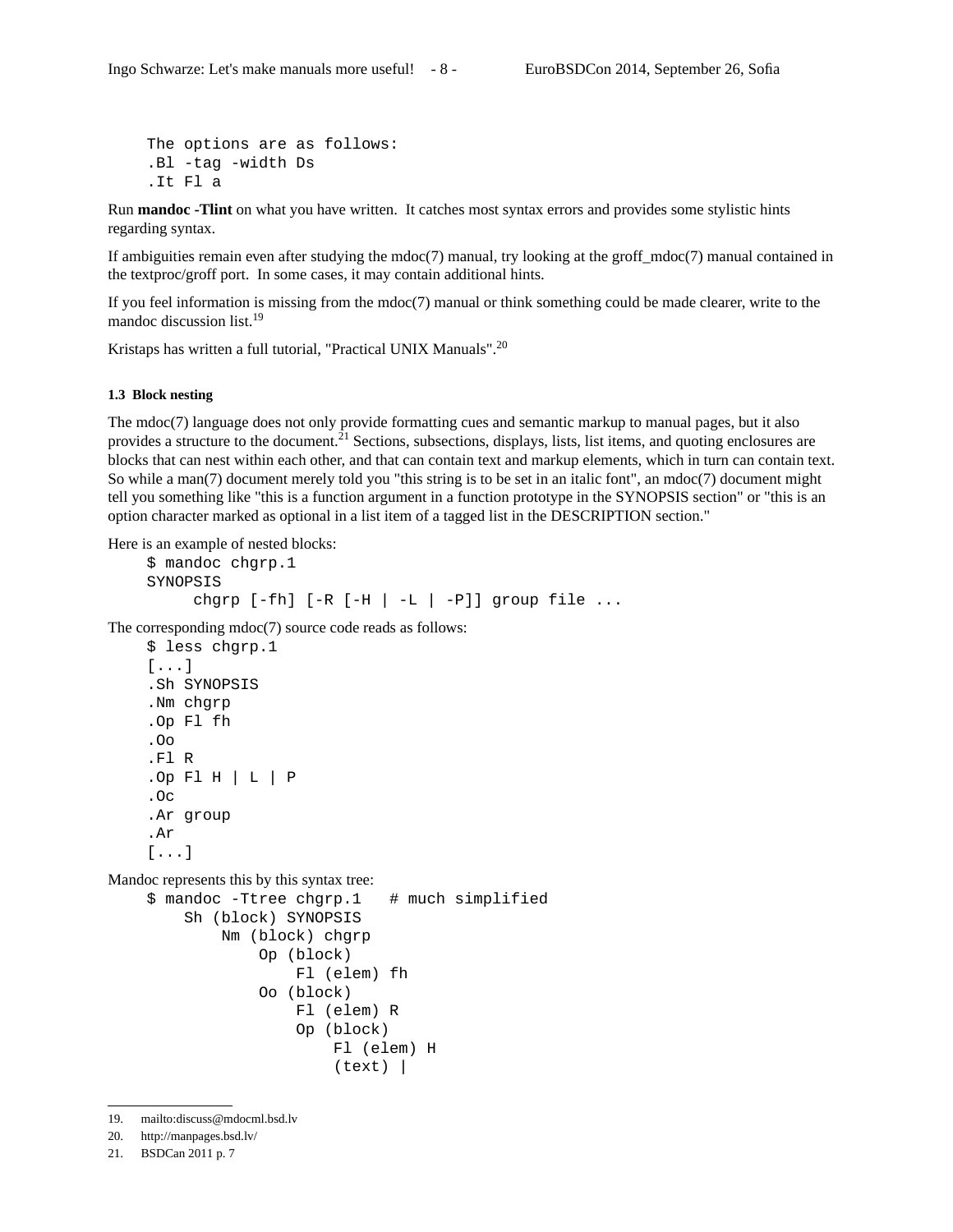```
Fl (elem) L
        (text) |
        Fl (elem) P
Ar (elem) group
Ar (elem) file ...
```
By contrast, the traditional roff design knew no block structure. On the lower level of that design, *roff requests* provided physical formatting, registers to store data, and macro expansion facilities. On the higher level of that design, the *mdoc macros* called physical formatting requests, set registers to keep state, but did not result in any kind of a syntax tree in any stage of their processing. So even though the mdoc(7) language itself always contained structural information, before the advent of mandoc(1), that information could never actually be used for anything but was discarded in the very first step of the formatting process.

#### **1.4 Badly nested blocks**

Unfortunately, and in contrast to many other languages featuring nested blocks, in particular XML, the mdoc(7) language does not only support the nicely nested blocks shown in the previous section, but it also allows badly nested blocks, that is, blocks that overlap without any of them being completely contained in the other.<sup>22</sup>

The simplest case of badly nested blocks can be constructed with just two blocks, if both blocks first open and then close *in the same order*. In that case, text following the opening of the first block is only contained in the first block, text following the opening of the second block is contained in both, and text following the closing of the first block is only contained in the second one.

Here is an example with *explicit* blocks, that is, blocks being closed with an explicit block end macro:

.Ao ao .Bo bo .No ac Ac .No bc Bc

This example formats as:

```
<ao [bo ac> bc]
```
The same result can be constructed with *implicit* blocks, that is, blocks always extending to the end of their input line and automatically closing their scope at the end of the line. Here is the variant where an explicit block breaks an implicit one, that is, the end macro of the explicit block occurs while the scope of the later implicit block is still open:

```
.Ao ao
.Bq bq ac Ac eol
```
This example formats as: <ao [bq ac> eol]

Conversely, an implicit block can break an explicit one, that is, the line containing the implicit block might end before the end macro of the later explicit block arrives:

.Aq aq Bo bo eol .No bc Bc

This example formats as:

<aq [bo eol> bc]

Actually, this is the most important case in practice, and we shall return to it below.

Note that implicit macros cannot break each other. If they are on different input lines, their scopes do not intersect at all. If they are on the same input line, they both end at the same point, at the end of the line, so the earlier one completely contains the later one.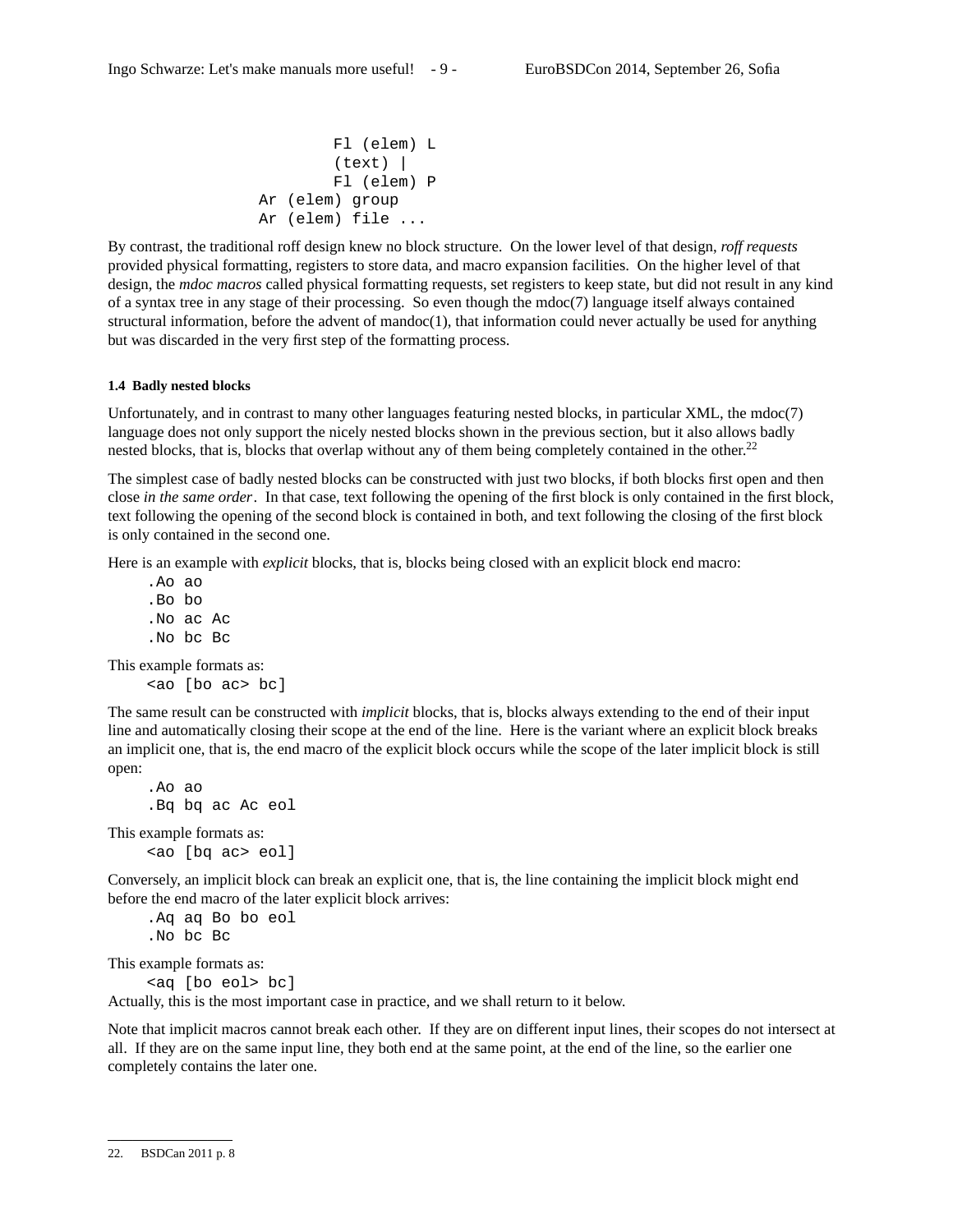# *1.4.1 The scope extension macro*

There is one enclosure macro that, in contrast to all other enclosure macros, generates no output whatsoever, neither at the beginning nor at the end of its scope: **Xo**/**Xc**. Its sole purpose is to have its scope broken by an implicit macro, effectively extending the scope of the implicit macro onto the following lines. The only case where this is used in practice is to extend the head scope of the list item macro, .It. Here is a practicle example:

```
$ less find.1
[...]
.It Xo
.Ic -exec Ar utility
.Op argument ...
.No ;
X<sub>c</sub>
```
This example formats as:

-exec utility [argument ...] ;

For modern roff implementations including groff and mandoc, this can equivalently be written as: . It Ic -exec Ar utility Oo argument ... Oc No ;

The original motivation for introducing the **Xo** macro here was that historic roff implementations only supported a limited number of macro arguments on a macro line, and the above one-line version would have violated that limit, causing the last one or two arguments to be lost.

When working on mandoc $(1)$  in 2010, our first thought was: deprecate this abomination, tell manual authors to use the the one-line version, the historical argument limit is no longer relevant, so we get a clean definition of the language. However, large numbers of manuals in various operating systems and in countless portable software packages use **It Xo**, and there is no way to find and change them all, everywhere, or even to change the habits of people writing new manuals.

So somewhat reluctantly at first, we implemented support for badly nested blocks in mandoc(1) in the following way, using the first example cited above for the explanation: The Ao block contains the *whole* Bo block, and the Bo block contains an Ao body-end element in the middle, indicating where Ao formatting is supposed to end.

# *1.4.2 Case study: OpenBSD*

Related timeline: 2010 Feb 23 remove .Oo .Xo .Oc .Xc mis-nesting from manuals (questionable) 2010 Feb 26 support .It Xo (good); all mdoc(7) manuals build now 2010 Jun 29 support badly nested blocks in general (even better)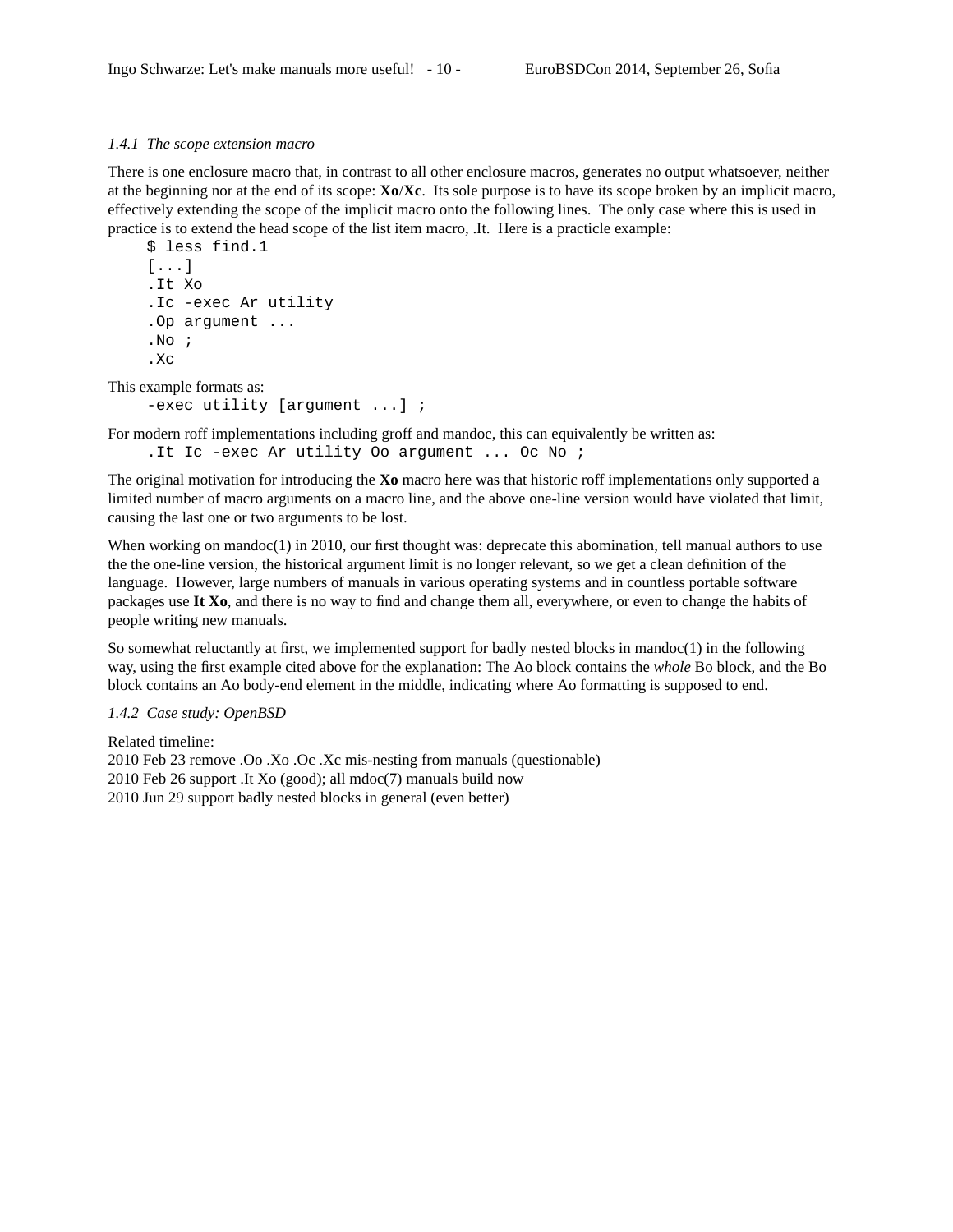# **2. Manual pages for portable software**

# **2.1 Choosing the language**

Consider portable software packages like sudo(8), OpenSSH, OpenSMTPd, and so on.<sup>23</sup> Which markup language should be chosen for the manual pages? At first, one might think that choosing mdoc(7) would cause issues for some legacy systems that still don't have  $\text{mdoc}(7)$  after it has been freely available for more than 20 years (hello, Solaris). However, using man(7) makes maintenance much harder and gives up semantic markup, which would be a very bad idea indeed.

The mandoc toolbox provides a good way out of this dilemma. Write the manual pages using the mdoc(7) language. Use **mandoc** −**Tman** to convert them to man(7) format — that converter is fully operational since November 19, 2012 and constantly maintained, so you need not fear that it might go away. Include both the mdoc(7) and man(7) versions into distribution tarballs. Let **./configure** figure out what the target system supports and install the best supported version.

#### **2.2 Case study: the sudo(8) manuals**

#### *2.2.1 Build system for the distribution tarball*

Among the maintainer targets, the Makefile contains targets similar to the following, shown here in simplified form: $^{24}$ 

```
sudo.man: sudo.mdoc
       mandoc -Tman sudo.mdoc > sudo.man
```
sudo.cat: sudo.mdoc mandoc sudo.mdoc > sudo.cat

#### *2.2.2 Installation system*

- If **./configure** finds mandoc(1), it installs the *\*.mdoc* pages.
- If **./configure** does not find nroff(1), it installs the *\*.cat* pages.
- If **./configure** successfully tests **nroff −mdoc**, it installs the *\*.mdoc* pages.
- Otherwise, it installs the *\*.man* pages.
- To override this autodetection logic, it provides options **−-with-mdoc** and **−-with-man**.

### **2.3 Implementation of the mdoc to man converter**

The converter first runs the mdoc(7) parser, constructing exactly the same abstract syntax tree in memory as when running **−Tascii**, **−Thtml**, or **−Tps**. 25

After that, it runs a dedicated mdoc-to-man output module, structured similarly as the mdoc-to-ASCII output module, but sharing no code. That module consists of only one file, 1600 lines of very straightforward C source code. Its central component is one macro lookup table containing pre- and post-node action functions and pre- and post-node output strings for each mdoc(7) macro type. The module iterates the syntax tree and calls the appropriate action functions for each mdoc(7) node.

An alternative, slightly more flexible approach would have been to first translate the mdoc(7) syntax tree to a man(7) syntax tree, then provide a non-translating man(7) output module. That would have allowed man-to-man code normalization as a by-product. However, the direct approach was simpler and has so far proven sufficient for all practical needs.

<sup>23.</sup> BSDCan 2014 p. 33

<sup>24.</sup> BSDCan 2014 p. 34

<sup>25.</sup> BSDCan 2014 pp. 35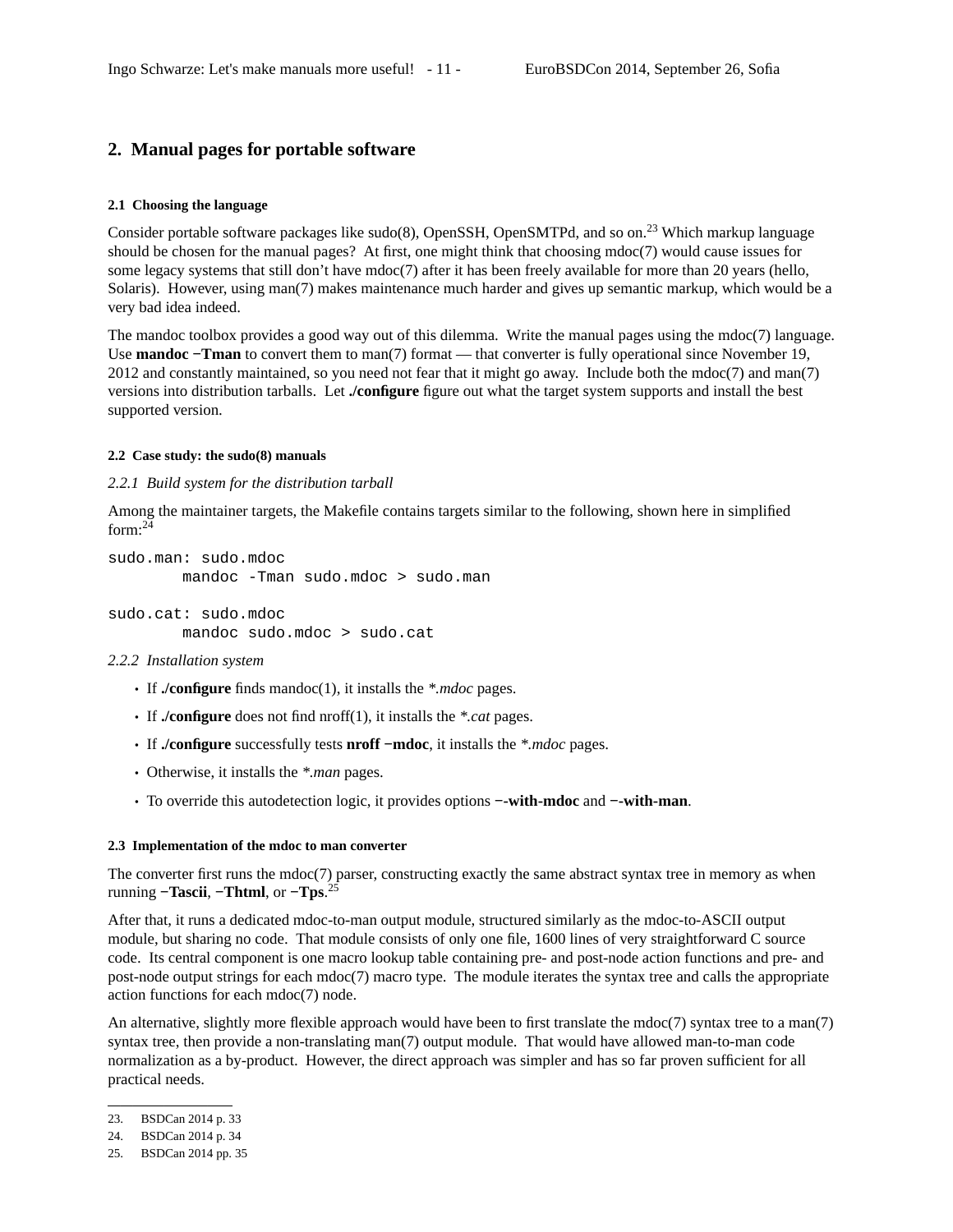The converter is a typical example of a tool that was technically quite easy to build on top of existing infrastructure, that is on top of the mandoc(3) parser library, but quite useful and powerful in practice.<sup>26</sup> At first, I underestimated the importance of this tool, so development only proceeded haltingly, nearly exclusively at hackathons:

- I started development on September 17, 2011 (s2k11, Ljubljana).
- The bulk of the work was done around July 10, 2012 (g2k12, Budapest).
- It is ready for production since November 19, 2012 (c2k12, Coimbra).

<sup>26.</sup> BSDCan 2014 pp. 36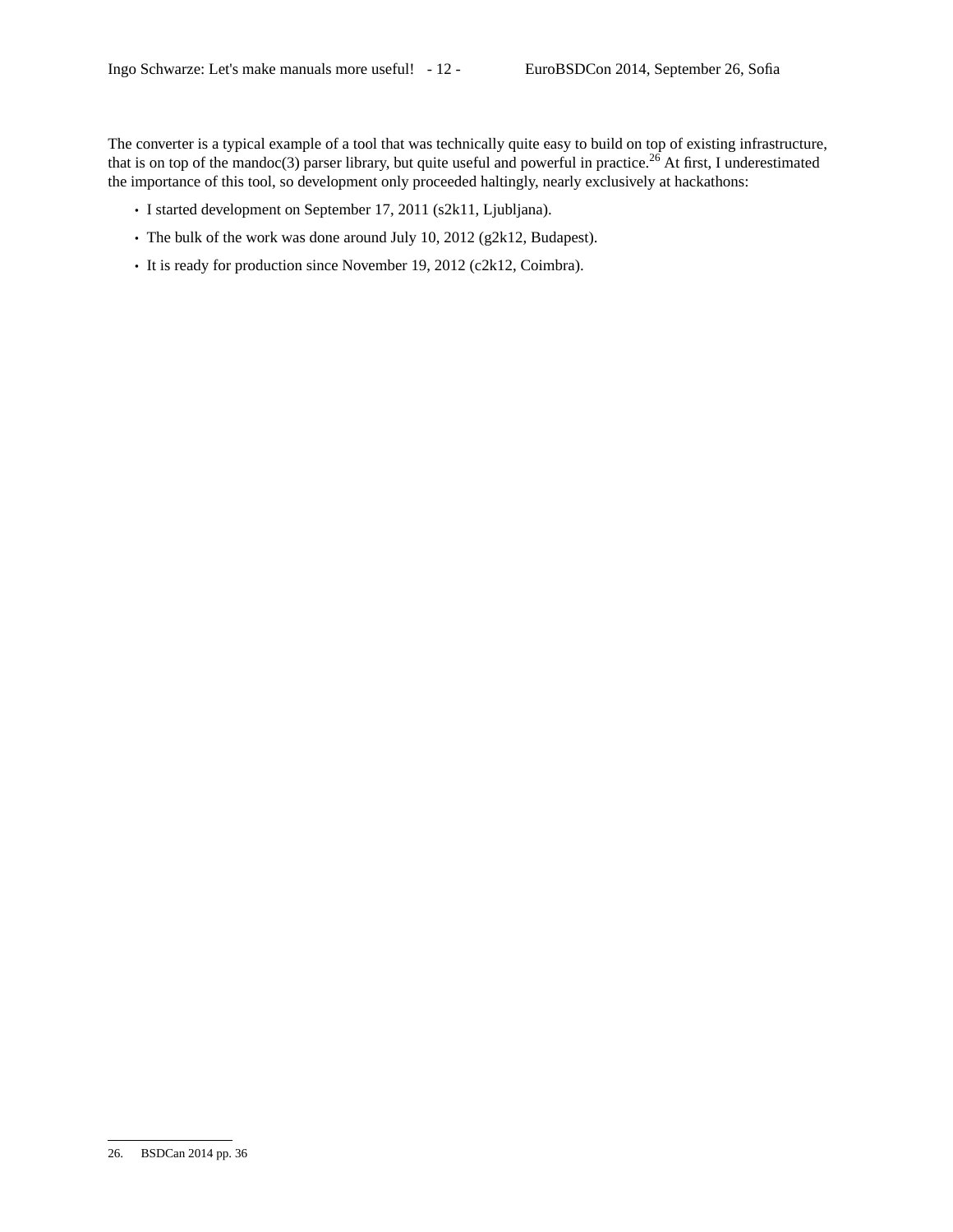# **3. Quality control for existing manuals**

#### **3.1 Why it is critical to get errors and warnings right**

A good system of warning and error messages considerably improves the quality of a given piece of software. Without it, even with good documentation, users have a hard time to figure out *what* exactly is wrong as soon as anything goes wrong — and sooner or later, something *will* always go wrong.

There are many pitfalls to avoid when implementing a message system, and all of them cause their specific class of problems for the user:

- A fatal error gets thrown: The manual doesn't format at all, which is very inconvenient. By all means, we want to report errors, but we now try hard to get going and not error out, no matter what broken manual page source code we find. $27$
- An error message is missing or too generic: Users have a hard time to fix their errors.<sup>28</sup>
- A warning message is missing: Users don't even notice their dangerous idioms.
- A few warnings too many, or too prominent: Users get annoyed and switch off all warnings.
- More than one or two knobs: Users don't remember and don't use them.
- Too few and too many can happen all at once! It did with mandoc, and it had too many knobs at first.

For mandoc(1), improving the message system was an iterative process that took several steps until we arrived at we have today. Major cleanups were done in July 2009, May 2010, August 2010, October 2010, January 2011, March 2011, July 2014, ...

Related timeline:

2009 Jul 12: fewer knobs: remove -Wsyntax -Wcompat

2010 May 13: fewer knobs: remove -fno-ign-chars

2010 May 23: unified error and warning system by kristaps@

2010 Aug 19: simple, consistent user interface for error handling

2010 Oct 24: do not throw fatal errors when there is no need to

2010 Oct 26: downgrade nearly 20 errors to warnings

2011 Jan 16: downgrade yet another bunch of fatal errors

2011 Jan 22: check argument count validation for all in\_line() macros

# **3.2 Goals of quality control for manuals**

There are many possible motivations for taking an existing suite of manuals and doing quality checks on them:

Making sure all manuals actually produce output.

In exceptional cases, manual page files can be so broken that formatters do not produce any output at all, but just show an empty page, abort processing, or even crash, if the broken input triggers bugs in the processors.

Making sure that all intended content is actually shown.

Some particularly severe markup errors may cause document content to be completely lost during formatting. The most frequent example are probably mistyped macro names. Another example is inadvertently putting text on a preceding macro line instead of starting a new line, exceeding the maximum number of arguments for that particular macro, if it has such a limit.

Catching severe formatting errors.

Even if all intended text is shown, severe misformatting can make it hard to read.

<sup>27.</sup> BSDCan 2011 p. 10

<sup>28.</sup> BSDCan 2011 p. 21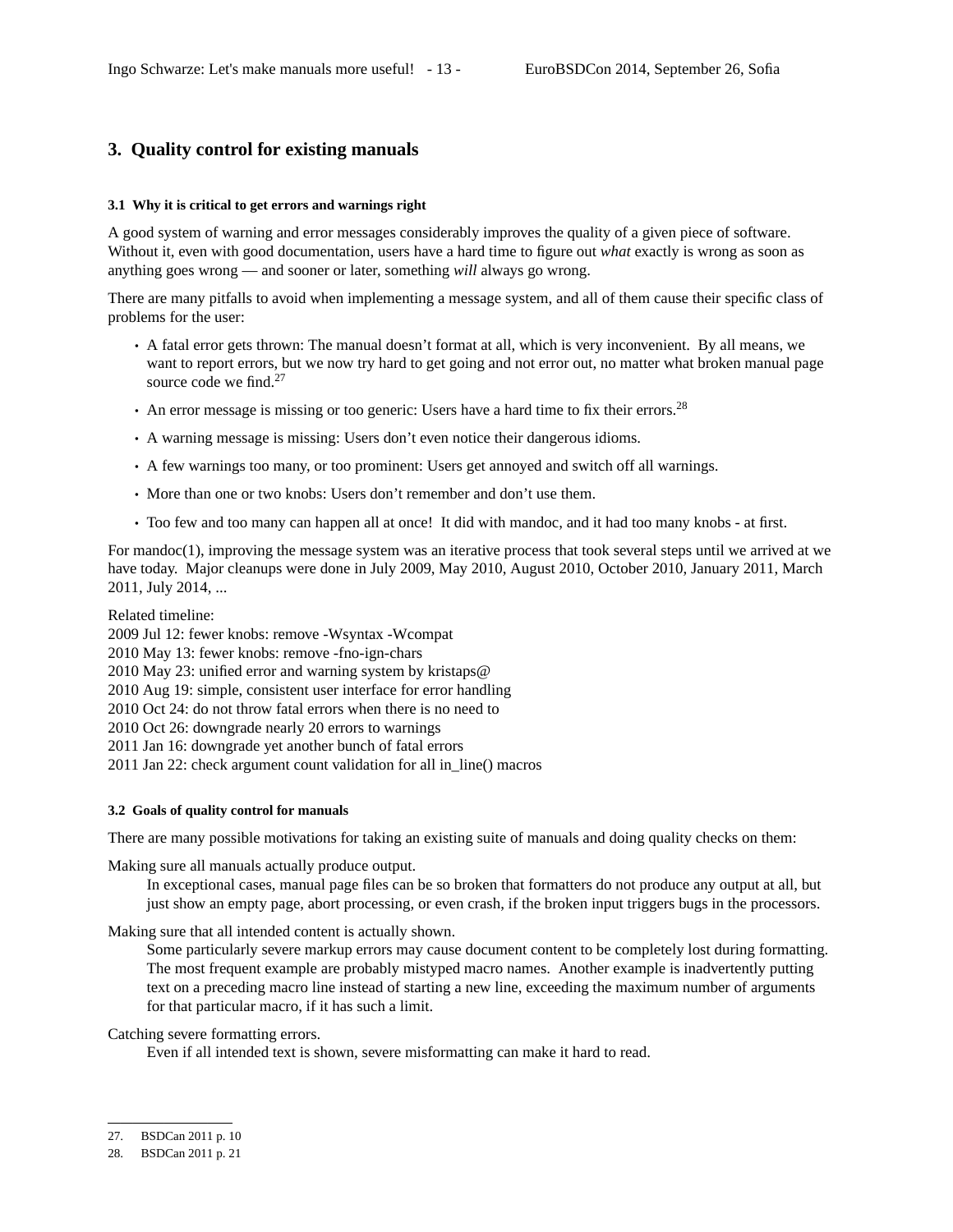Catching typos and stylistic glitches.

These can be distracting, sometimes even confusing, when users are reading manuals and trying to understand the content.

Improving portability.

Some particular constructions work with some formatters but fail outright with other widespread formatters, for example nested displays. Obviously, such constructions should be avoided. Of course, judgement is needed here, portability can easily be overdone. If you were to write manuals in a way compatible with very old, historic formatters, you would end up with mdoc(7) code that would be hard to read and maintain.

Improving robustness.

Some requests in principle work with all formatters, but are inherently fragile, in particular the **so** (file inclusion) request.

Unifying the style of displayed manuals.

If the manuals displayed to users follow common conventions with respect to structure, arrangement of content, formatting, and wording, they are easier to understand.

Improving the style of the source code.

If the mdoc(7) source code of the manual pages follows common conventions, even if these don't make a difference for what is displayed, editing and maintenance become simpler for authors and developers.

Finding formatter bugs.

While strictly speaking, this is not a matter of *manual page* quality control, but rather of pager and formatter *utility* quality control, some of the techniques that can be used are so similar that discussing the two together helps a lot. Besides, cases exist where distinguishing formatting bugs, parser bugs, and formatter bugs is nontrivial, or even merely a matter of definition.

Obviously, these goals are very diverse, and the difficulty to do the required checks manually or automatically varies greatly. Various tools are available, most having strengths in one or a few particular areas, but not doing much with respect to other areas. For some goals, there is hardly any automatic support, and manual work is required.

In the following, tools are listed roughly in the order of importance for somebody doing bulk checks on a larger body of manuals. For just checking a single page, you are likely to get away with the simplest of these tools plus some manual checking. On the other hand, for hunting parser bugs, the more elaborate of these tools are certainly needed.

To avoid distraction, the following sections assume that all the source files you want to work on are in a single directory, and that directory contains no other files. In practice, that will sometimes not be the case, and you may need tools like find(1). One useful technique is to prepare a list of files you want to work on and then use commands similar to:

```
mandoc -Tlint -Werror $(cat files.list)
```
# **3.3 Checking with mandoc -Tlint**

The most important tool for any kind of manual page quality control is mandoc(1) itself, in particular its **−W** and **−Tlint** options.

#### *3.3.1 Catching fatal errors*

When processing a larger amount of manual pages, the first step is to check whether any of these pages causes a fatal error. When dealing with just a handful of pages, this step can be skipped, the fatal errors will show up among the normal errors below.

To find fatal errors, run a command similar to:

mandoc -Tlint -Wfatal \*

Any fatal errors that show up here must be fixed and should be dealt with first, before looking at anything else. A fatal error means that the user is unable to read the manual at all, because parsing the manual fails outright and no output whatsoever can be generated. Consequently, having a manual containing a fatal error is not much better than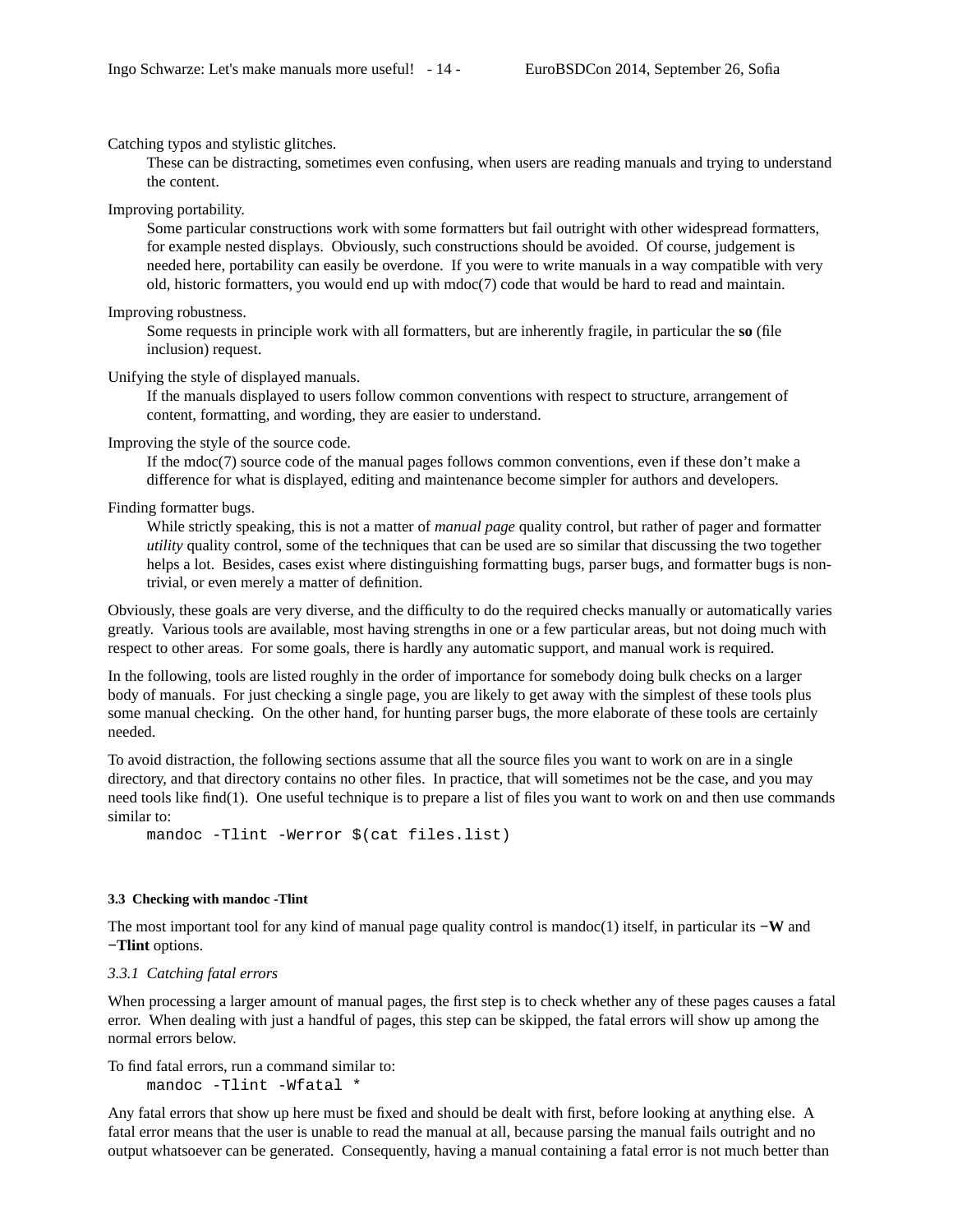having no manual at all.

Very few types of fatal errors exist. Those that may occasionally occur in practice are all related to file inclusion:

- use of the unsafe macro **Bd −file**
- use of the **so** file inclusion request with an absolute path
- use of **so** with a path containing ".."
- **so** pointing to a file that doesn't exist or can't be opened

See the mandoc(1) manual in the portable mandoc distribution<sup>29</sup> for details, section "FATAL errors".

```
3.3.2 Catching errors
```
The most important step when doing quality control with mandoc $(1)$  is to deal with errors. These are issues that can potentially cause loss of information, severe misformatting, or severe portability problems.

To find errors, run a command similar to:

mandoc -Tlint -Werror \*

The mandoc(1) utility tries very hard to avoid false positives when reporting errors. So, if it reports any errors, you very probably want to fix them. If you run into anything you did on purpose and want to keep it as it is but mandoc(1) calls it an error, please do report that to the mandoc developers.

There are more types of errors than fatal errors, but the number of error types that occur in practice is still rather small:

- unencoded non-ASCII characters in the input
- unknown or mistyped macro or request names
- blocking issues:
	- opening blocks that are never closed again
	- closing blocks that were never opened
	- items outside lists
	- bad nesting of blocks that don't support it
- severe issues with macro or request arguments:
	- missing essential arguments
	- invalid arguments that cannot be handled adequately
	- excessive arguments that get completely lost during formatting

Again, see the mandoc(1) manual in the portable mandoc distribution for details, section "ERRORS".

#### *3.3.3 Mandoc warnings*

Everything else mandoc(1) considers problematic is classified as a warning.

To see the warnings, run a command similar to: mandoc -Tlint \*

In any tree containing many low-quality manuals, this is likely to produce a lot of output. On the other hand, the complete set of 145 OpenBSD system call (section 2) manuals currently causes only 28 warnings grand total. Of these 145 manuals, 141 have no warnings at all.

We do try to avoid bogus warnings, but sometimes we fail. Also, some usage that is usually a bad idea may be justified in exceptional cases, in which case an occasional false positive is the price to pay to avoid frequent false negatives.

So, fixing all warnings is usually a good idea, but don't do so blindly, there may be exceptions.

<sup>29.</sup> http://mdocml.bsd.lv/man/mandoc.1.html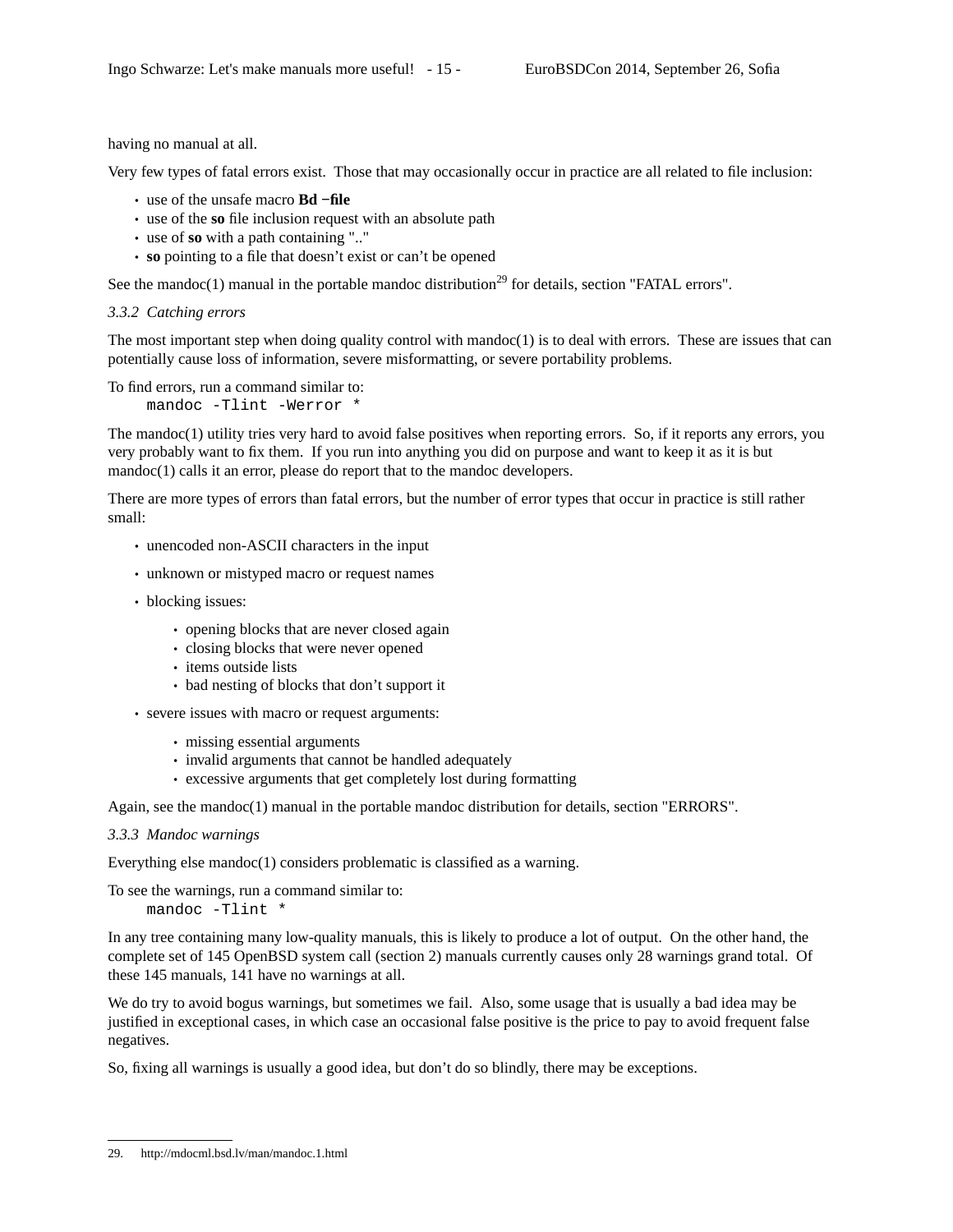Warning types are too numerous to provide an exhaustive list here, but most are of these or similar kinds:

- structural errors and syntax errors that only have local effects and do not cause information loss
- low quality syntax like badly nested blocks or macro usage in contexts expecting plain text
- macros that have no effect or are slightly misplaced
- missing arguments or information, if the effect is only local
- violations of usual structural or formatting conventions
- warnings about robustness and portability
- dubious usage of white space and comments

# **3.4 Checking with mdoclint**

The mdoclint(1) utility by Thomas Klausner has a similar focus as **mandoc −Tlint**. It contains some additional tests, so it's a useful complement. It also tries to avoid false positives, though not quite as strictly as **mandoc −Tlint**. So the same caveat applies: Do not slavishly follow its findings.

The mdoclint(1) utility is available on NetBSD<sup>30</sup> and OpenBSD<sup>31</sup> and ought to be trivial to port to other systems providing the perl(1) programming language.

To run it, simply give the names of the files you want to check on the command line. Options are almost exclusively needed if you want it to shut up about some of its findings.

# **3.5 Checking with igor**

The igor(1) utility<sup>32</sup> by Warren Block has a completely different focus than the two linters: It mostly cares about style and spelling and knows relatively little about syntax.

In contrast to the two linters, igor(1) isn't afraid of false positives. Consequently, it is almost unusable for bulk verifications of large trees of high-quality manuals because any signal will likely be drowned in lots of noise.

For finding candidates of bad style or spelling in smaller sets of manuals, it is quite useful and finds whole classes of issues the two linters are completely unaware of.

It is available as a port in both FreeBSD<sup>33</sup> and OpenBSD<sup>34</sup> and should also be trivial to port to any system having  $perl(1)$ .

Running it works almost the same way as for mdoclint(1). Simply provide the names of the files to be checked as command line arguments. To suppress unwanted messages, use command line options.

# **3.6 Groff-mandoc comparisons**

Comparing the output of  $\text{groff}(1)$  and mandoc $(1)$  for the same input file is an important way of finding bugs in the parsers and formatters. In some cases, such differences can also provides hints that code is of limited portability.

Of course, if code formats differently, that doesn't necessarily imply that the code can be improved. While it's sometimes easy to spot parser and formatter bugs in such comparisons, interpreting them to identify markup of questionable quality definitely requires wide experience with the mdoc(7) language.

A very simple but handy shell script to run such comparisons, **gmdiff**, is available from the portable mandoc repository.<sup>35</sup> Simply provide the names of the files to check as command line arguments.

<sup>30.</sup> http://cvsweb.netbsd.org/bsdweb.cgi/pkgsrc/textproc/mdoclint/

<sup>31.</sup> http://cvsweb.openbsd.org/cgi-bin/cvsweb/src/regress/usr.bin/mdoclint/

<sup>32.</sup> http://en.wikipedia.org/wiki/Igor\_%28character%29

<sup>33.</sup> http://svnweb.freebsd.org/ports/head/textproc/igor/

<sup>34.</sup> http://cvsweb.openbsd.org/cgi-bin/cvsweb/ports/textproc/igor/

<sup>35.</sup> http://mdocml.bsd.lv/cgi-bin/cvsweb/gmdiff?cvsroot=mdocml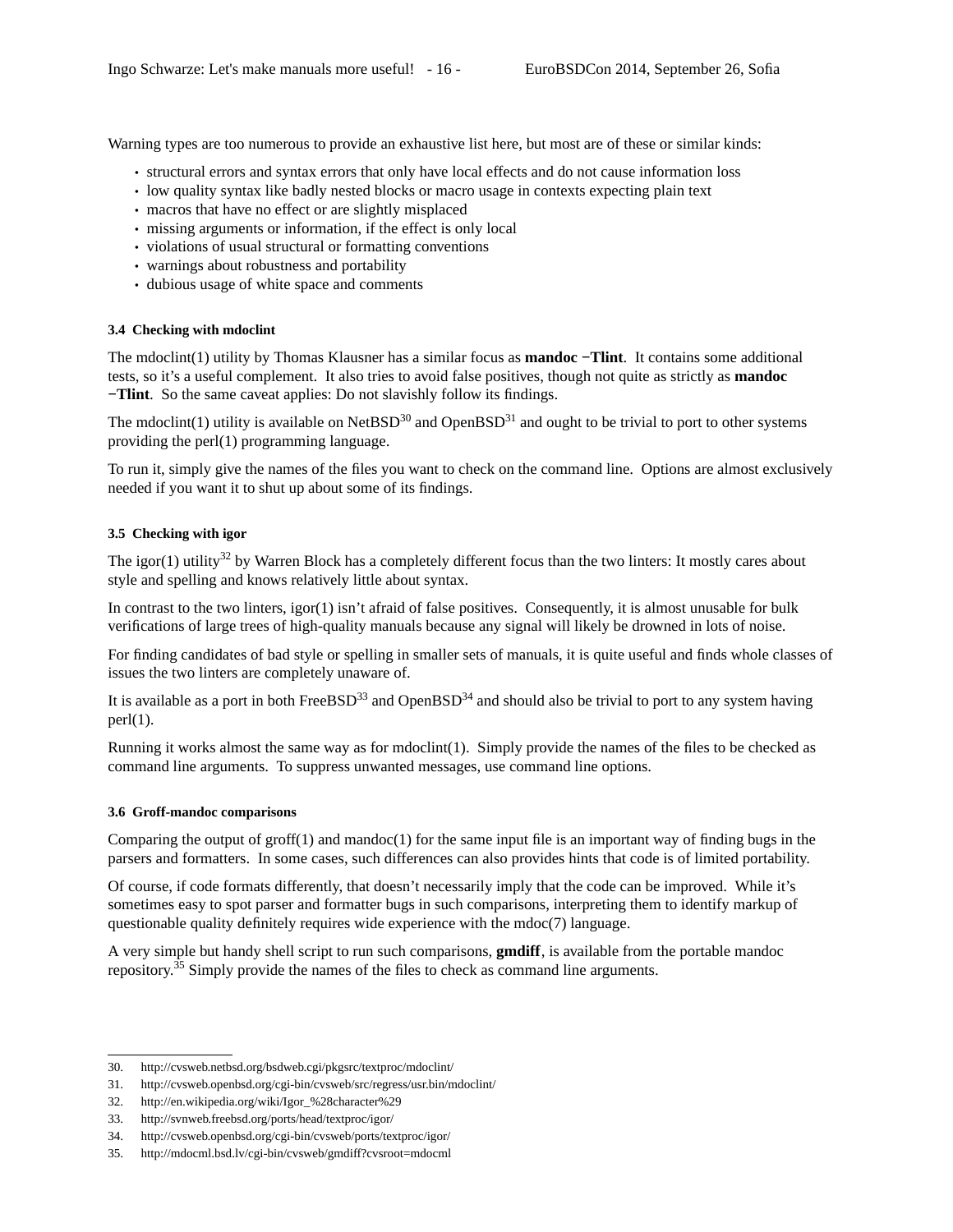#### **3.7 Consistency checking with makewhatis**

While building databases, makewhatis(8) can watch out for the following issues:

- Mismatch of the section number given in the manual page with the directory the page is stored in.<sup>36</sup>
- Mismatch of the architecture name given in the manual page with the directory the page is stored in.
- File name does not appear as a name in the NAME section (since April 4, 2014).

The checks that were already performed by the old makewhatis(8) are preserved:

- Missing NAME section, missing name(s) and/or missing description.
- A name in the name section does not appear as an MLINK in the file system (since April 4, 2014).

Besides, direct inspection of the database has been used to catch markup errors.

With makewhatis(8), more can be done later, all this is just a start.

<sup>36.</sup> BSDCan 2014 p. 24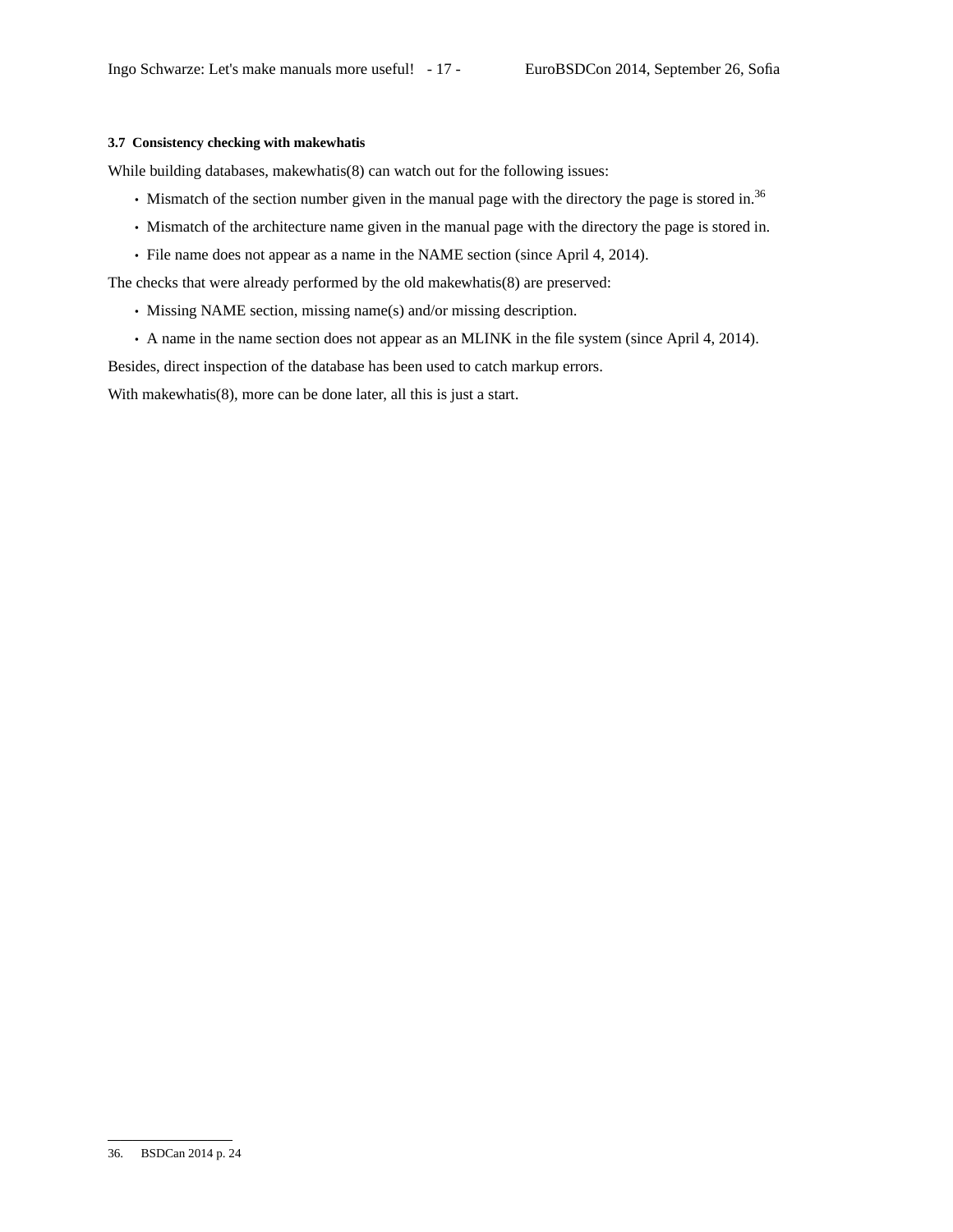# **4. Searching and displaying manual pages**

#### **4.1 Backward compatibility**

The mandoc toolbox preserves the existing functionality of traditional search tools: $37$ 

#### **apropos** *keywords* ...

Search case-insensitively for substrings in names and descriptions (working since October 19, 2013).

#### **man −k** *arguments*

As before, an alias for: **apropos** *arguments*

But it now also supports new-style arguments, see below.

# **apropos** [**−C** *file*] [**−M** *path*] [**−m** *path*] [**−S** *arch*] [**−s** *section*] *keywords* ...

Traditional options are all supported.

## **whatis** *keywords* ...

Search case-insensitively for complete words in page names only.

#### **makewhatis**

Rebuild all configured databases.

### **makewhatis −d** *directory files* ...

Update entries for the given *files* in one database (working since June 3, 2013).

#### **4.2 Markup-sensitive search**

In addition to traditional functionality, the mandoc toolbox supports searching in specific semantic contexts identified by macro keys. The following are examples of macro keys that can be searched for, ordered by frequency:<sup>38</sup>

- **Nm** manual page names
- **Nd** manual page descriptions
- **sec** manual section numbers
- **arch** machine architectures
- **Xr** cross references
- **Ar** command argument names
- **Fa** function argument types and names
- **Dv** preprocessor constants
- **Pa** file system paths
- **Cd** kernel configuration directives
- **Va** variable names
- **Ft** function return types
- **Er** error constants
- **Ev** environment variables
- **In** include file names
- **St** references to standards documents
- **An** author names
- ... and so on ...

Here is an example of a search command and its results:

```
$ apropos Ev=USER
```

```
Mail, mail, mailx(1) - send and receive mail
```

```
csh(1) – a shell (command interpreter) with Clike syntax
login(1) – log into the computer
```
<sup>37.</sup> BSDCan 2014 p. 12

<sup>38.</sup> BSDCan 2014 p. 13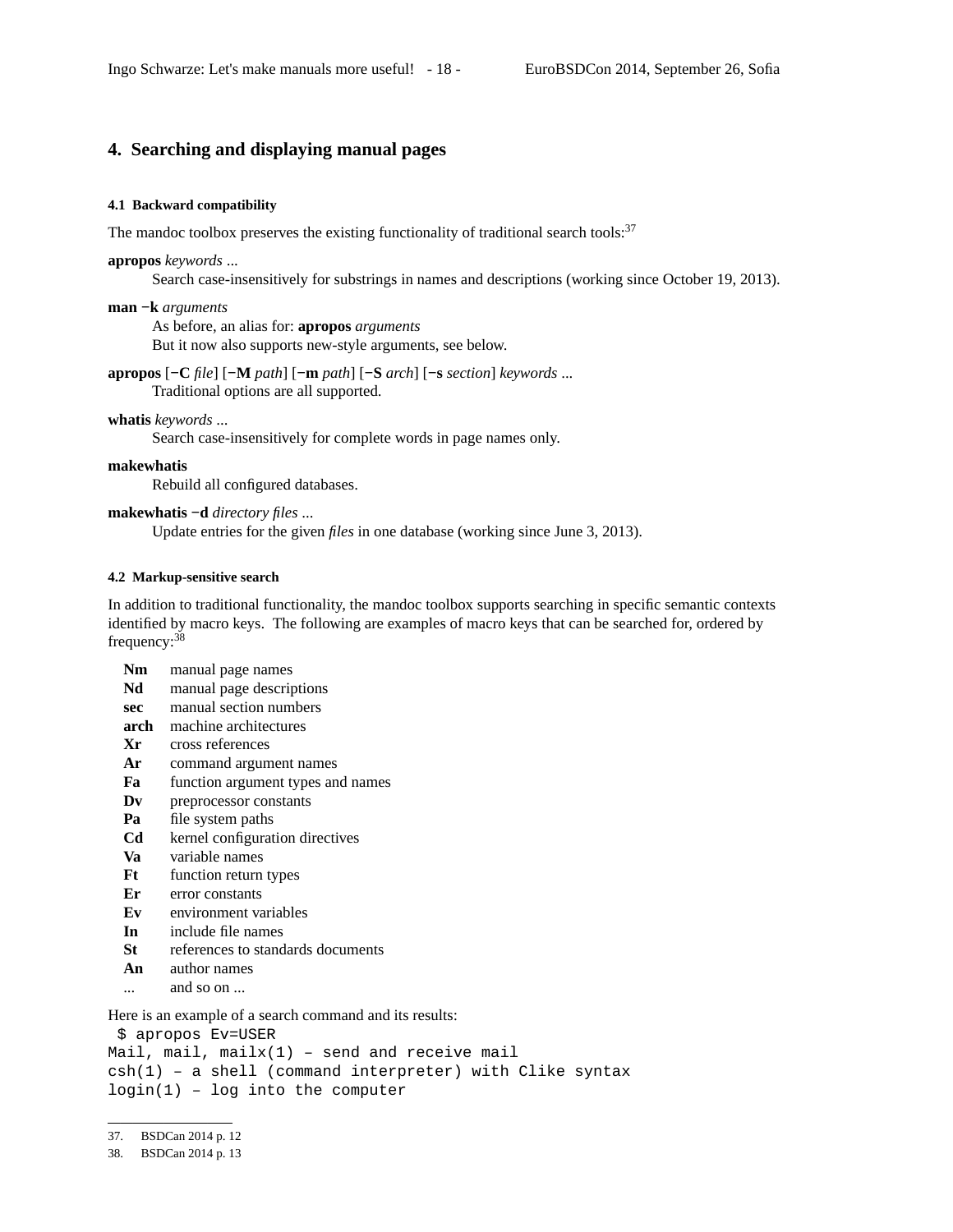logname(1) – display user's login name slogin, ssh(1) – OpenSSH SSH client (remote login program)  $su(1)$  - substitute user identity [...]

## **4.3 Markup-sensitive search features**

Search keys can be OR'ed by simply joining them with commas, using a common search string for all of them:<sup>39</sup>

```
$ apropos Fa,Ft,Va,Vt=timespec
EV_SET, kevent, kqueue(2) – kernel event notification mechanism
clock_getres, clock_gettime, clock_settime(2) – get/set/calibrate date and time
futimens, futimes, utimensat, utimes(2) – set file access and modification times
nanosleep(2) – high resolution sleep
parse_time(3) – parse and unparse time intervals
poll, ppoll(2) – synchronous I/O multiplexing
pselect, select(2), FD_CLR, FD_ISSET, FD_SET, FD_ZERO(3) – synchronous I/O multiplexing
sem_timedwait, sem_trywait, sem_wait(3) – decrement (lock) a semaphore
tstohz, tvtohz(9) – translate time period to timeout delay
[...]
```
Searching across all macro keys is possible with the special **any** keyword:

```
$ apropos any=ulimit
ksh, rksh(1) – public domain Korn shell
sh(1) – public domain Bourne shell
getrlimit, setrlimit(2) – control maximum system resource consumption
```
Regular expressions are supported by using the " operator instead of '=' since October 19, 2013:

```
$ apropos "Nm˜ˆ[gs]et.*gid"
endgrent, getgrent, getgrgid, getgrgid_r, getgrnam, getgrnam_r, setgrent, setgrfile, setgroup
getegid, getgid(2) – get group process identification
getpgid, getpgrp(2) – get process group
getresgid, getresuid, setresgid, setresuid(2) - get or set real, effective and saved user \alphasetegid, seteuid, setgid, setuid(2) – set user and group ID
setpgid, setpgrp(2) – set process group
setregid(2) – set real and effective group IDs
[...]
```
#### **4.4 Complex search queries**

By default, multiple search terms are joined with OR, but the **−s** and **−S** options attach to the rest of the search expression with AND:<sup>40</sup>

\$ apropos −s 1 tbl Nm=eqn deroff(1) – remove nroff/troff, eqn, pic and tbl constructs eqn(1) – format equations for troff or MathML eqn2graph(1) – convert an EQN equation into a cropped image neqn(1) – format equations for ascii output tbl(1) – format tables for troff

<sup>40.</sup> BSDCan 2014 p. 15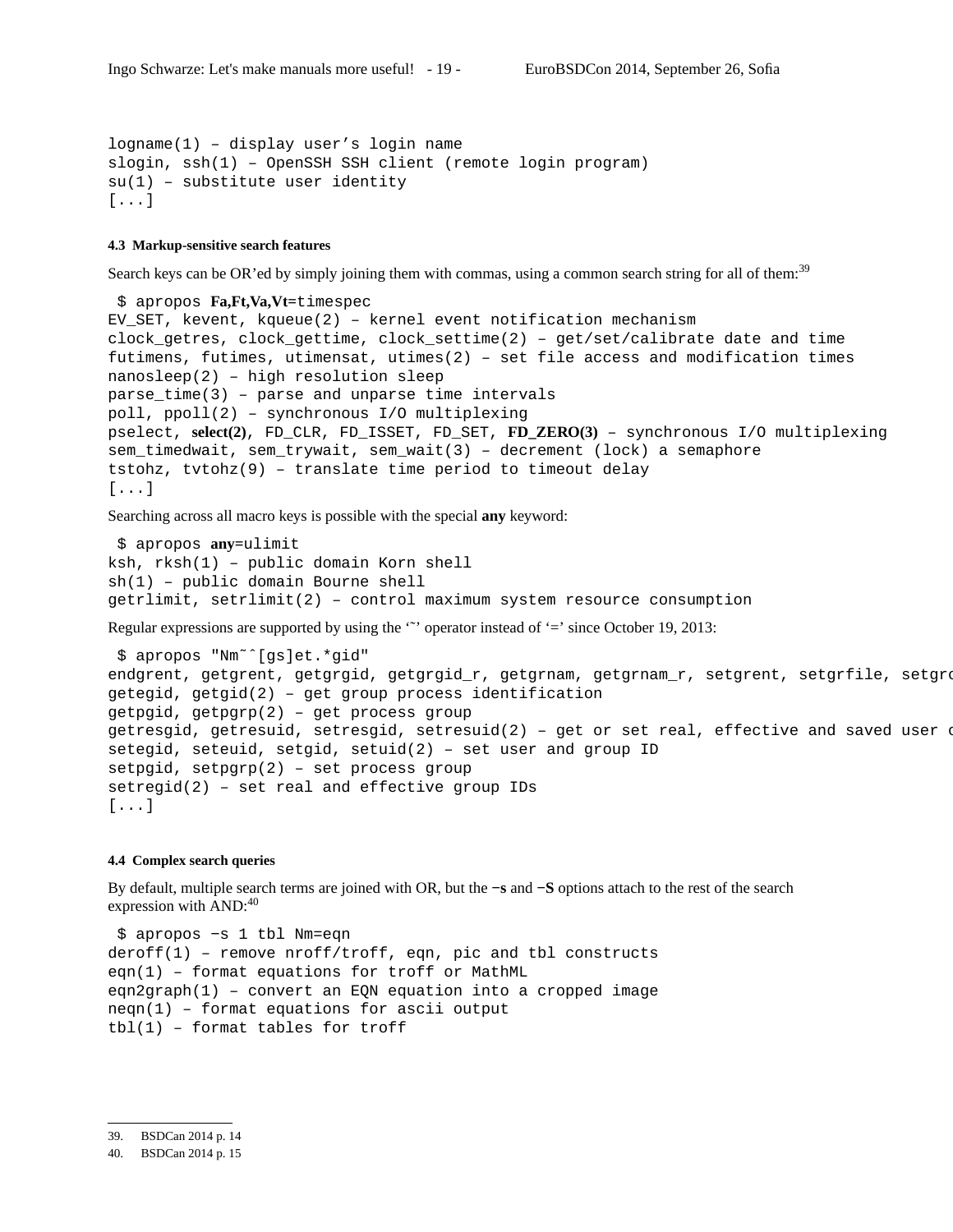Explicit logical AND and OR are supported:

\$ apropos Nd=gigabit **−a** Cd=sbus gem(4) – GEM 10/100/Gigabit Ethernet device ti(4) – Alteon Networks Tigon I and II Gigabit Ethernet device

Precedence can be changed with parantheses:

```
$ apropos −s 1 terminal −a \( At˜[1−6] −o Bx˜ˆ[12] \)
clear, tput(1) – terminal capability interface
lock(1) – reserve a terminal
reset, tset(1) – terminal initialization
script(1) – make typescript of terminal session
stty(1) – set the options for a terminal device interface
tty(1) – return user's terminal name
```
Complex search queries are working since January 4, 2014.

### **4.5 Flexible output format**

The names, section numbers, and architectures of the search results are always shown because these are needed to access the results with man(1).<sup>41</sup> By default, apropos(1) also shows the one-line descriptions.

With the **−O** option, any other macro key can be shown instead:

```
$ apropos −O Cd wireless
acx(4) – acx* at pci? # acx* at cardbus?
an(4) - an* at isapnp? # an* at pcmcia? # an* at pci?
ath(4) – ath* at pci? dev ? function ? # ath* at cardbus? dev ? function ? \frac{1}{2}athn(4) – athn* at cardbus? # athn* at uhub? port ? # athn* at pci?
atu(4) – atu* at uhub? port ?
atw(4) – atw* at pci? # atw* at cardbus?
```
The **−O** option is available since December 31, 2013.

#### **4.6 Unified user interface including man(1)**

The very latest development is that the mandoc toolbox now provides an implementation of man(1) and a unified interface for mandoc(1), man(1), whatis(1), and apropos(1). That is, all the command line options of all these utilities are available in all of them and have the same meaning everywhere, and almost all functionality is available from all command names, even though the default behaviour of the different command names is still different.

#### *4.6.1 How it works*

The new unified main program always uses a five-step process:

- 1. Decide how to interpret the command line arguments.
- 2. Build a list of manual pages, usually from a database search.
- 3. Decide which kind of output to provide.
- 4. Optionally spawn a pager.
- 5. Loop around the list of manual pages, producing some output for each.

<sup>41.</sup> BSDCan 2014 p. 16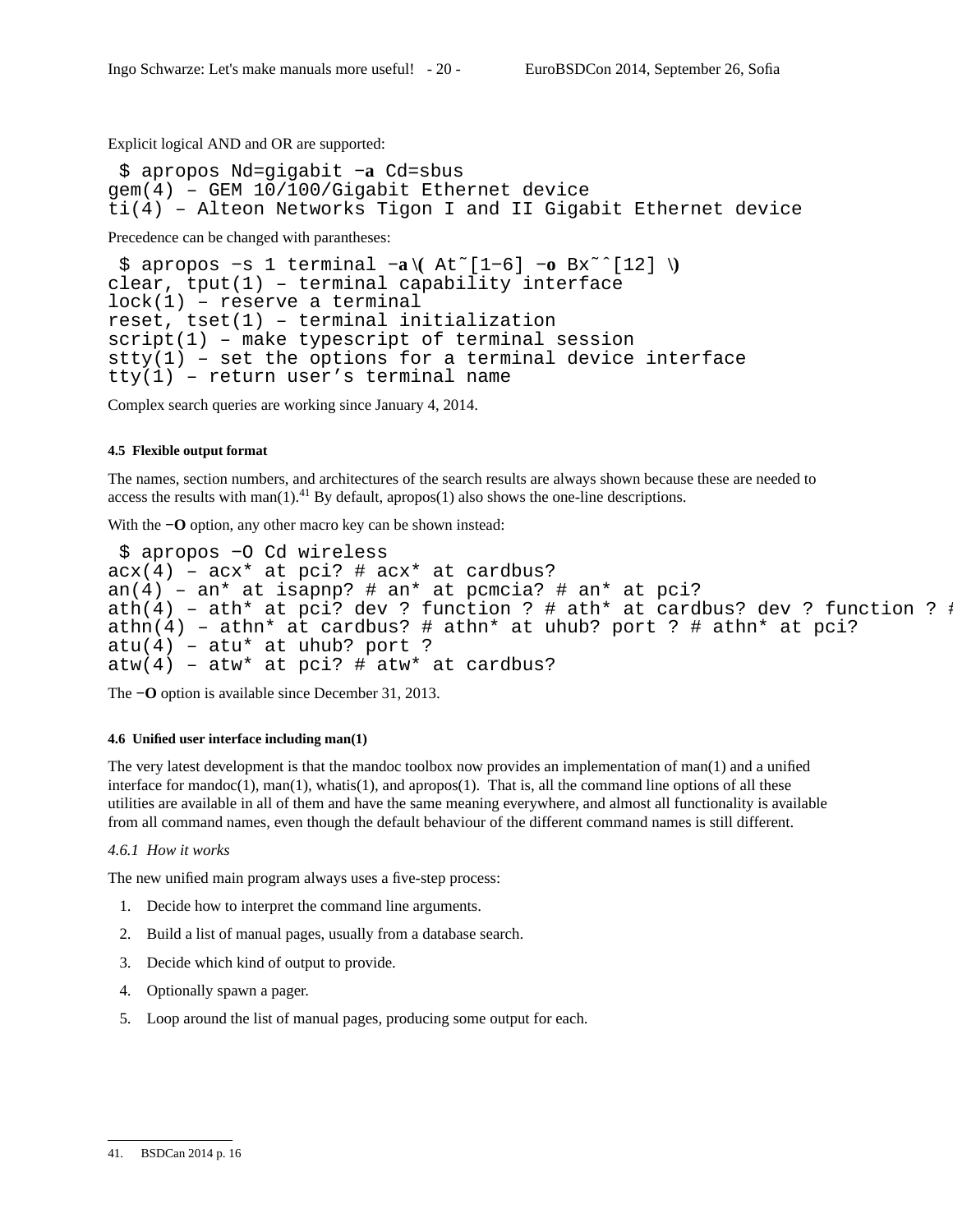Some **input options** are available to specify the meaning of the command line arguments:

- **−l** Interpret each command line argument as an (absolute or relative) filename. No database search is done. This is the default when called as **mandoc**.
- \* The default when called as **man** without an input option is to interpret each command line argument as a name and require exact matches (as opposed to word, substring, or regular expression matches). The default output mode in this case is to show exactly one manual considered the best match. Currently, there is not (yet?) any option to force this behaviour, so it's only available when called as **man** for now.
- **−f** Interpret each command line argument as a name and match against complete words (as opposed to substring or regular expression matches). This is the default when called as **whatis**.
- **−k** Support the full apropos(1) search syntax. This is the default when called as **apropos**. The default output mode in these two cases is to display a list of names, section numbers, and description lines of matching manuals.

Some **database selection** options only matter when **−l** is not active:

- **−C** Use the specified *file* instead of the default configuration file.
- **−M** Use the specified *path* instead of the default one. Do not use any configuration file.
- **−m** Use the specified *path* in addition to the default one.
- **−S** Restrict the search to the specified *architecture*.
- **−s** Restrict the search to the specified *section*.

Some **output options** are available to specify which kind of output to provide:

- **−a** Display all matching manual pages, one after the other. This is the default for **−l** input mode.
- **−h** Display only the SYNOPSIS lines of the matching pages. Implies **−a**.
- **−O** When showing a list in **−f** or **−k** mode, display the specified macro key instead of the **Nd** one-line descriptions.
- **−w** Display only the pathnames of the matching manual pages.

Some **parser and formatter options** only take effect when a parser is actually run:

- **−I** Override the default operating system name for the mdoc(7) **Os** macro.
- **−m** Specify the input format. Defaults to **−mandoc**, requesting autodetection.
- **−O** Comma-separated formatter-specific output options.
- **−T** Select the output format. Defaults to **−Tascii**.
- **−W** Specify the minimum message *level* to be reported on the standard error output and to affect the exit status. Defaults to **−Wfatal**.

Finally, the **−c** option can be used to suppress the pager and just copy the formatted manuals to standard output.

#### *4.6.2 How this came about*

Four months back at BSDCan 2014 in Ottawa, i presented a slide "possible future directions". This project was *not* listed. I didn't expect myself that i would do this.

But then, on August 9 this year (less than two months ago now) Paul Onyschuk of Alpine Linux (which is the first Linux distro that integrated mandoc, in July 2010) asked me: "Are there any plans for providing a man(1) command also? This would make mdocml a possible, standalone replacement for the groff and man-db combination (typical in Linux distributions)."

Almost, i returned my standard negative answer, but then i stopped short and realized that almost all the needed code was already there and it cheaply allows doing fancy things without complexity. I had to do the mandoc 1.13.1 and 1.12.4 releases first, so it took two weeks from the idea to the first working implementation...

# *4.6.3 What a 'name' is*

This question is critical because the man(1) command is supposed to display manual pages whose names exactly match the command line arguments. The traditional man(1) utility only uses filenames as names in this sense.

When makewhatis(8) runs, it adds names to the *names* table in the mandoc.db(5) databases, noting in the *names.bits* column of that table where the name came from (**Dt**/**TH** header line, **Nm** in the NAME section, **Nm** in the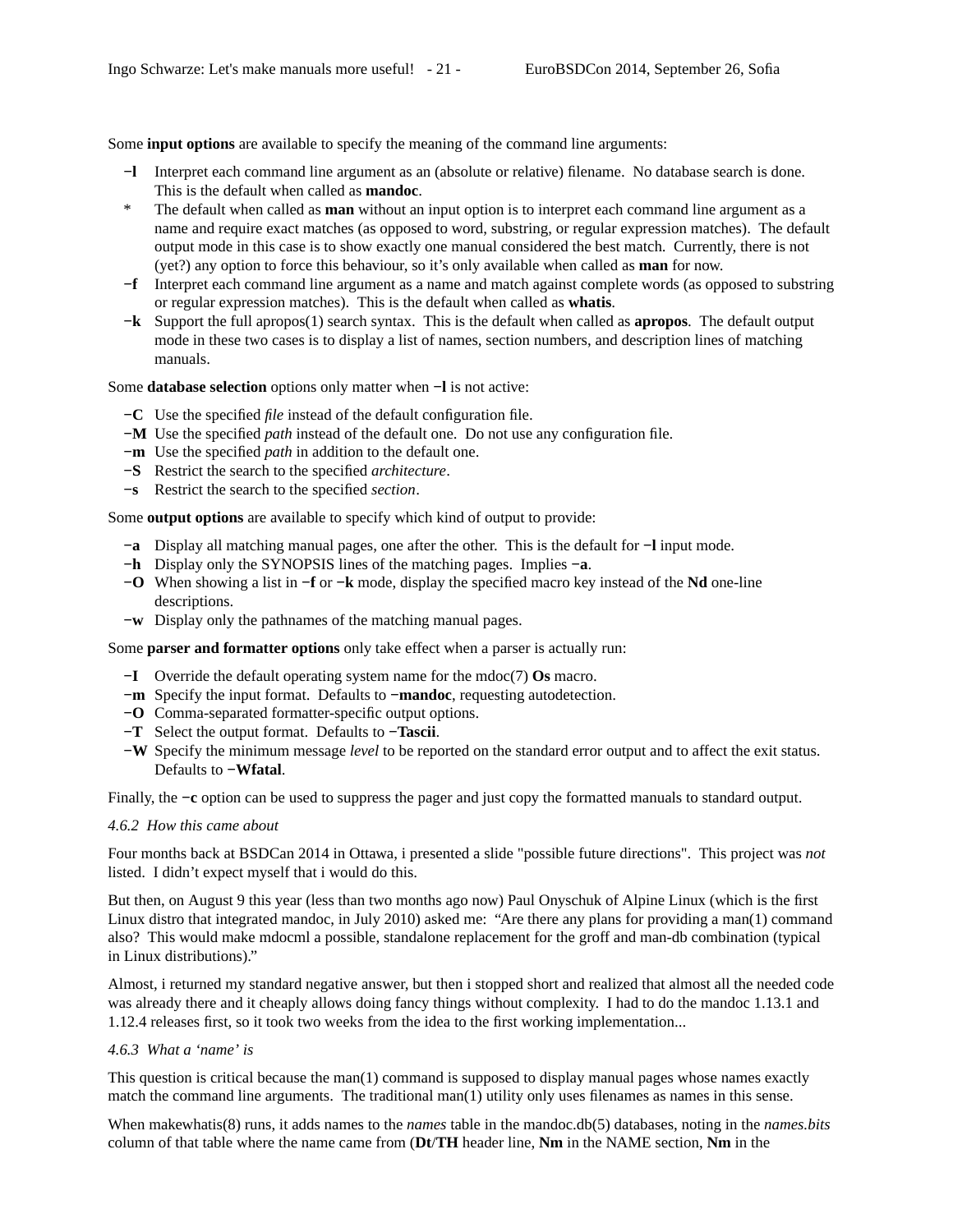SYNOPSIS section, file name). It also saves the file names where stuff was found into the *mlinks* table and links both tables together (and to the *keys* table with all the search terms) via the *mpages* table.

For man(1) mode, right now, all types of names are used. That can easily be tuned, and probably it should.

- The name from the **Dt**/**TH** is probably not all that useful for this purpose because it lacks the case information.
- The **Nm** macros from the NAME section should almost certainly be used. That way, all hard links, symbolic links, and .so link files become obsolete. Consequently, the number of files in a typical operating system installation can be reduced by more than three thousands.
- The **Nm** macros from the SYNOPSIS section should probably not be used for this purpose.
- The file names should probably still be used, just in case someone installs manuals the old way and screws up the name sections.
- *4.6.4 Which issues remain*
	- The **−i** (interactive) option hasn't been integrated yet, that code is still kept separately in the manpage(1) utility which was never used in any kind of system integration.
	- Most man.conf(5) features are not supported. The following types of lines are completely ignored: **\_build**, **\_default**, **\_subdir**, **\_suffix**, and *section* lines. The search order 1, 8, 6, 2, 3, 5, 7, 4, 9 is hardcoded. Instead of **default**, the whatdb lines are used. All subdirectories are hardcoded to  $\{\text{man},\text{cat}\}N$ .
	- When finding a formatted and an unformatted manual of the same name in the same section, the old man(1) shows the one that was less recently changed. The mandoc man(1) currently always prefers the unformatted version, even if it's older than the formatted version.
	- The mandoc man(1) may show some additional results, and some of those may be bogus, if NAME sections contain bogus **Nm** macros.
	- The mandoc man(1) ignores the MACHINE environment variable, and i'm not planning to add support for it.

### **4.7 Web interface for manual search and display**

The man.cgi(8) program contained in the mandoc toolbox provides the same user interface as on the command line. It has a man(1) and an apropos(1) mode, the latter using the same query syntax.

The main additional feature of the web interface are hyperlinks generated for cross-page (**Xr**) and in-page (**Sx**) cross-references. The code has additional potential because it preserves semantic markup, but that's not used yet for anything except (simple) CSS formatting.

The man.cgi(8) program uses the same directory structure and database format as the command line tools, which makes setup rather easy. Configuration instructions are provided in the man.cgi(8) manual.

Of course, setting up a man.cgi(8) server only makes sense for providers of operating systems and of major software packages having many manuals: Do not run your own server with a copy of the manuals of your favourite system, that would merely add a risk to get outdated and confuse people.

Special thanks goes to *Sébastien Marie* for doing an extensive security audit of the man.cgi(8) code and reporting a considerable number of security-relevant bugs that have all been fixed by now.

Related timeline:

2011 Nov 09: kristaps@ starts development of man.cgi 2012 Mar 23: first mandoc release containing man.cgi (1.12.1) 2012 Jun 08: kristaps@ starts moving the database backend to SQLite 2014 Jul 09: schwarze@ switches over man.cgi to SQLite 2014 Jul 12: new man.cgi running on the openbsd.org website 2014 Aug 10: first mandoc release containing the SQLite-based man.cgi (1.13.1)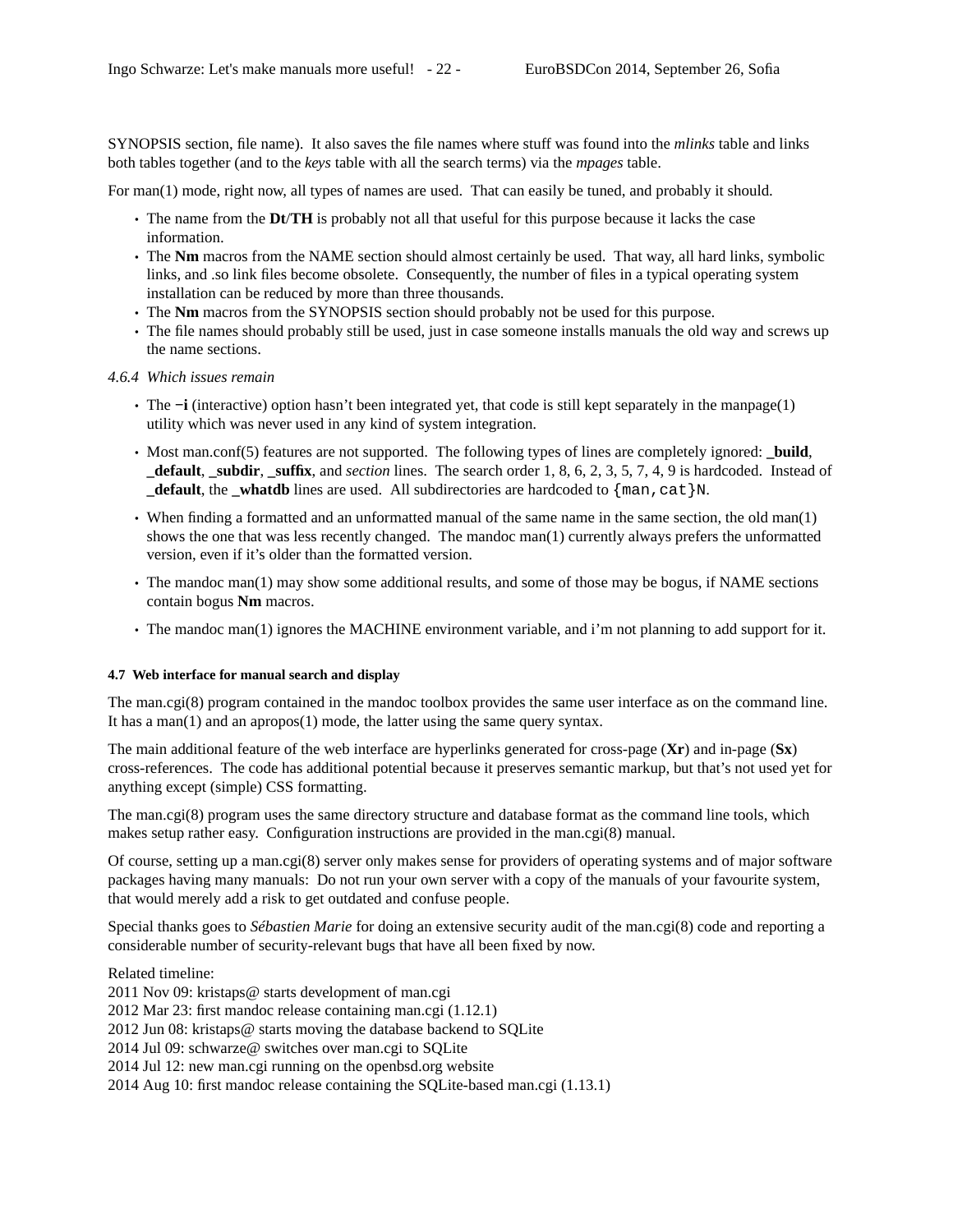## **4.8 Database implementation**

The old *whatis.db* was a plain text file.<sup>42</sup> Now we need a structured database, but a client-server model would be overkill and merely a hindrance. So  $\text{SQLite}^{43}$  was the logical choice.

The database contains four tables. They contain, respectively, one record ...

**mpages** ... per physical page, containing the description **mlinks** ... per file system entry, containing section, architecture, filename **names** ... per page name; for all manual page names, not just file names **keys** ... per key=value pair

The mlinks table has full support for:

- hard links since December 27, 2013
- symbolic links since April 18, 2014
- redirections using the roff .so request since March 19, 2014 (used by X.org)

#### **4.9 Search algorithm**

Each search requires either two or three queries: <sup>44</sup>

1. SELECT FROM mpages to find the pages to be displayed.

> Conveniently, searching for descriptions is fastest — in the first step, access one single table only, finding the *pageid*. Searching for names is the second in speed — it requires only a simple JOIN to a small table.

2. SELECT FROM names to find the page names to be displayed.

This is very fast because it is just a simple SELECT in a small table using the indexed *pageid*.

3. SELECT FROM keys to find the values to be displayed.

> Only needed when **−O** is given. Otherwise, we already have the description from search step 1. Very fast, too, just another simple SELECT indexed by *pageid*.

#### **4.10 Optimization**

As usual, optimization is not a well-defined task in the mathematical sense.<sup>45</sup> We want high speed and small size:

- a small database
- a short database build time
- low apropos memory consumption
- short search times

Of course, these optimization goals conflict.

The gprof(1) profiler was used a lot.

<sup>42.</sup> BSDCan 2014 p. 17

<sup>43.</sup> http://www.sqlite.org/

<sup>44.</sup> BSDCan 2014 p. 18

<sup>45.</sup> BSDCan 2014 p. 19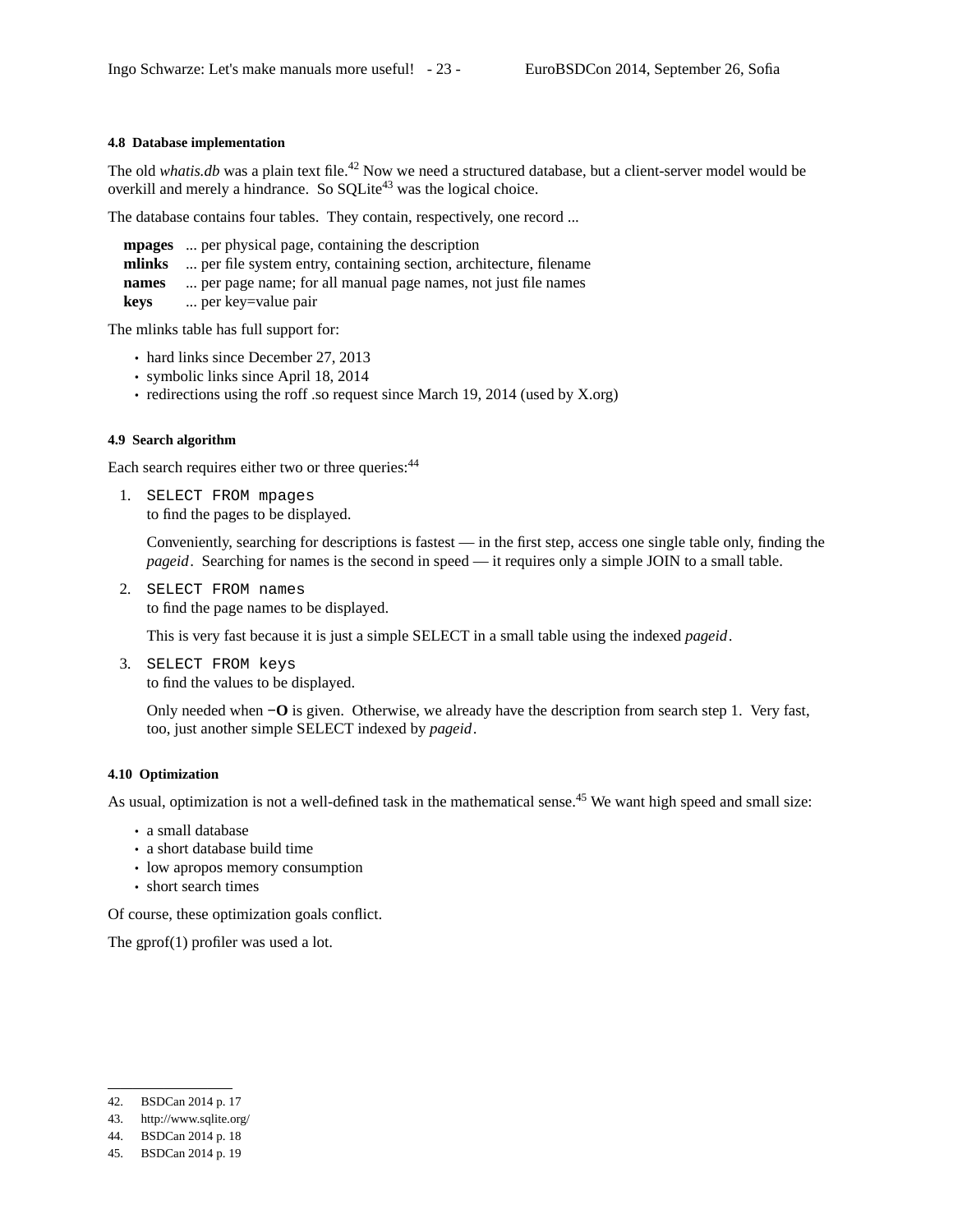# *4.10.1 Search speed optimization*

- Moving the **descriptions** from the keys table directly into the mpages table gained roughly a **factor 4** in speed for searches by description — at no cost, the database shrank, too, due to reduced pageid overhead (April 9,  $2014$ ).<sup>46</sup>
- The dedicated **names** table gained roughly a **factor 4** in speed for searches by name at almost no cost (April 9, 2014).
- Adding an index to the **mlinks** table sped up the second step in the algorithm, name retrieval, by about a factor of 20, which resulted in an overall **30% economy** for simple searches, and more for searches returning many results. The cost was a 10% growth of the database (April 16, 2014).
- Adding an index to the **keys** table sped up the third step in the algorithm, **−O** value retrieval, which is dominant in **−O** searches, resulting roughly in a **factor 4** speedup of such searches. The cost was another 10% grow of the database.
- By providing an SQLITE\_CONFIG\_PAGECACHE with mmap(3) MAP\_ANON, execution time decreased by 20−25% for simple (Nd and/or Nm) queries, 10−20% for non-NAME queries, and even apropos(1) resident memory size decreased by 20% for simple and by 60% for non-NAME queries. Cache size is a compromize to provide nearly optimal speed gain for all queries while limiting additional memory consumption to about 15% (April 11, 2014).

# *4.10.2 Database build time optimization*

This is relevant because mandoc.db(5) is built during regular base system and Xenocara snapshots builds on all architectures, and we don't want to slow down developers during development and testing. $47$ 

- Quick mode: Abort parsing after the NAME section: factor 2 in speed and factor 4 in size (January 5, 2014). In the following, all speedups refer to quick mode.
- Do not sync to disk after each individual manual page, only sync to disk one single time when all data is ready: 87% (January 6, 2014).
- In quick mode, do not clear user-defined macros clashing with mdoc(7) or man(7) standard macros when parsing .Dd or .TH: 25% (January 6, 2014).
- In quick mode, do not validate and normalize the date format: 18% (January 6, 2014).
- Do not copy predefined strings into the dynamic string table: 10% (January 6, 2014).
- Cache uname(3) result: 3% (January 7, 2014).
- Do not index the keys in the keys table: 12% (and 42% size reduction) (January 18, 2014).
- No primary keys in the mlinks and keys table: 15% (and 3% size) (January 18, 2014).
- Properly handling .so redirections reduced Xenocara database build time by 40% and database size by nearly 50% (March 19, 2014).

<sup>46.</sup> BSDCan 2014 p. 20

<sup>47.</sup> BSDCan 2014 p. 21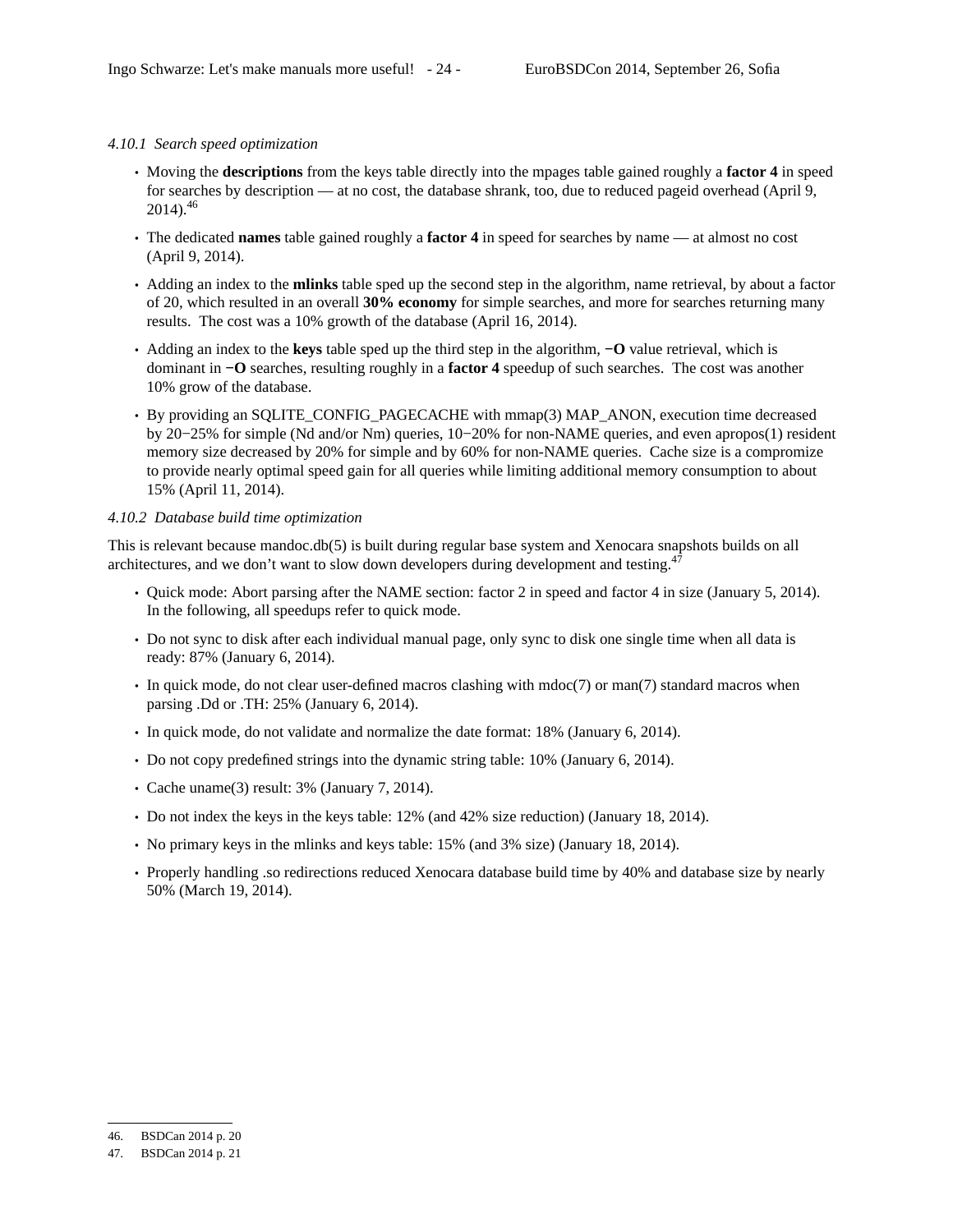# *4.10.3 Database size optimizations*

All size reductions refer to quick mode.<sup>48</sup>

- Do not store the descriptions twice, once for searching and once for display, at the expense of somewhat more complicated, but not slower search code: 9% (January 5, 2014).
- Remove the redundant "file" column from the mlinks table: 9% (January 5, 2014).
- Sort macro keys by frequency: 11% (January 18, 2014).
- Always store the arch in lower-case only: 1.5% (January 19, 2014).

### *4.10.4 Search and database performance summary*

With the old, plain text apropos(1), a simple search took about 10 milliseconds on my notebook.<sup>49</sup> With the new, SQLite apropos(1), it is unavoidably slower due to the SQL overhead and because the names are now separated from the descriptions. It now takes about 40 milliseconds. However, the difference is of no practical relevance even on moderately old hardware.

Base system database size grows from 250 kB to 900 kB (quick mode) or about 3800 kB (fully featured mode). That is not a practical problem for any of our architectures. During system builds, database build times are reduced by roughly a factor 3 with respect to the old Perl makewhatis(8).

<sup>48.</sup> BSDCan 2014 p. 22

<sup>49.</sup> BSDCan 2014 p. 23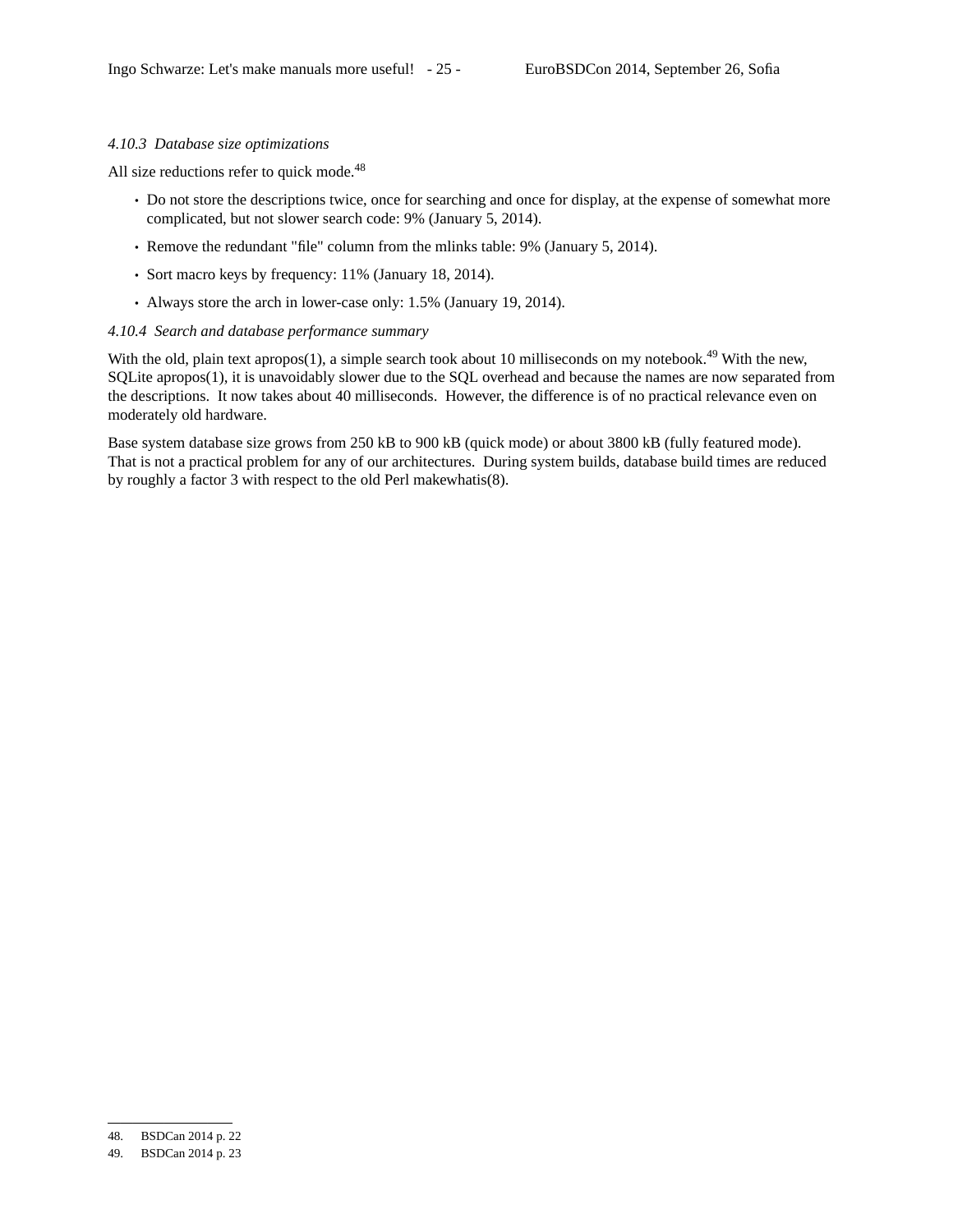# **5. Integrating mandoc as a base system documentation formatter**

# **5.1 Preparations**

#### *5.1.1 Preliminary note*

More than three years ago, when summarizing the status of the groff to mandoc switch at BSDCan 2011, i already said this: $50$ 

In OpenBSD, we now reached the stage: It just works. To get there, we

- re-implemented a small family of languages.
- turned the whole paradigm of these languages upside down.
- remained compatible where it matters.
- flouted compatibility that would just hinder.

Other systems can now do the same, if they want:

- without much risk.
- without having to fear major surprises.
- getting support from us in case of need just mail us!

Meanwhile, NetBSD and illumos have switched from groff to mandoc, too, in 2012 and 2014, respectively. So you certainly don't have to fear the switch, nowadays. Just follow the plan laid out below.

# *5.1.2 Getting started*

The first step is to import the mandoc codebase into the base repository of the target operating system, collect some initial experience using it, and enable it to be built and installed by default.

The most important aspect of this phase is to establish the contact to everybody in the operating system's developer community who is interested and might wish to be involved. Get familiar with specific requirements of the system and any specific topics the developers are concerned about. Do not neglect this aspect or it will bite you later.

This phase also provides a great opportunity to find bugs in mandoc, to report them, and to get them fixed, without any of the stress that might arise from already being in production, or even from having made specific plans when to go into production.

### *5.1.3 Case study: OpenBSD*

In OpenBSD, this phase lasted from June to December 2009.<sup>51</sup> Because mandoc has matured since that time, all this ought to be much easier now. In any case, this phase can be shorter. Start the next phase early, it will help you to find bugs and to focus on the most relevant ones.<sup>52</sup>

In OpenBSD, we also used this phase to start a regression suite.<sup>53</sup> At first, naturally, we encountered lots of new bugs and few regressions. Consequently, automatic tests were not a priority. However, we started collecting anyway. As the code matured, the number of tests slowly increased, and the suite slowly became more important. Maintenance was done at intervals to keep the suite neat and tidy as it grew.

Already in 2011, the suite regularly caught issues when doing major merges. It took less than two years for the continuous effort to start to pay off. By now, the suite is an indispensable tool used whenever applying any changes to the mandoc codebase.

<sup>50.</sup> BSDCan 2011 p. 20

<sup>51.</sup> BSDCan 2011 p. 5

<sup>52.</sup> BSDCan 2011 p. 10

<sup>53.</sup> BSDCan 2011 p. 22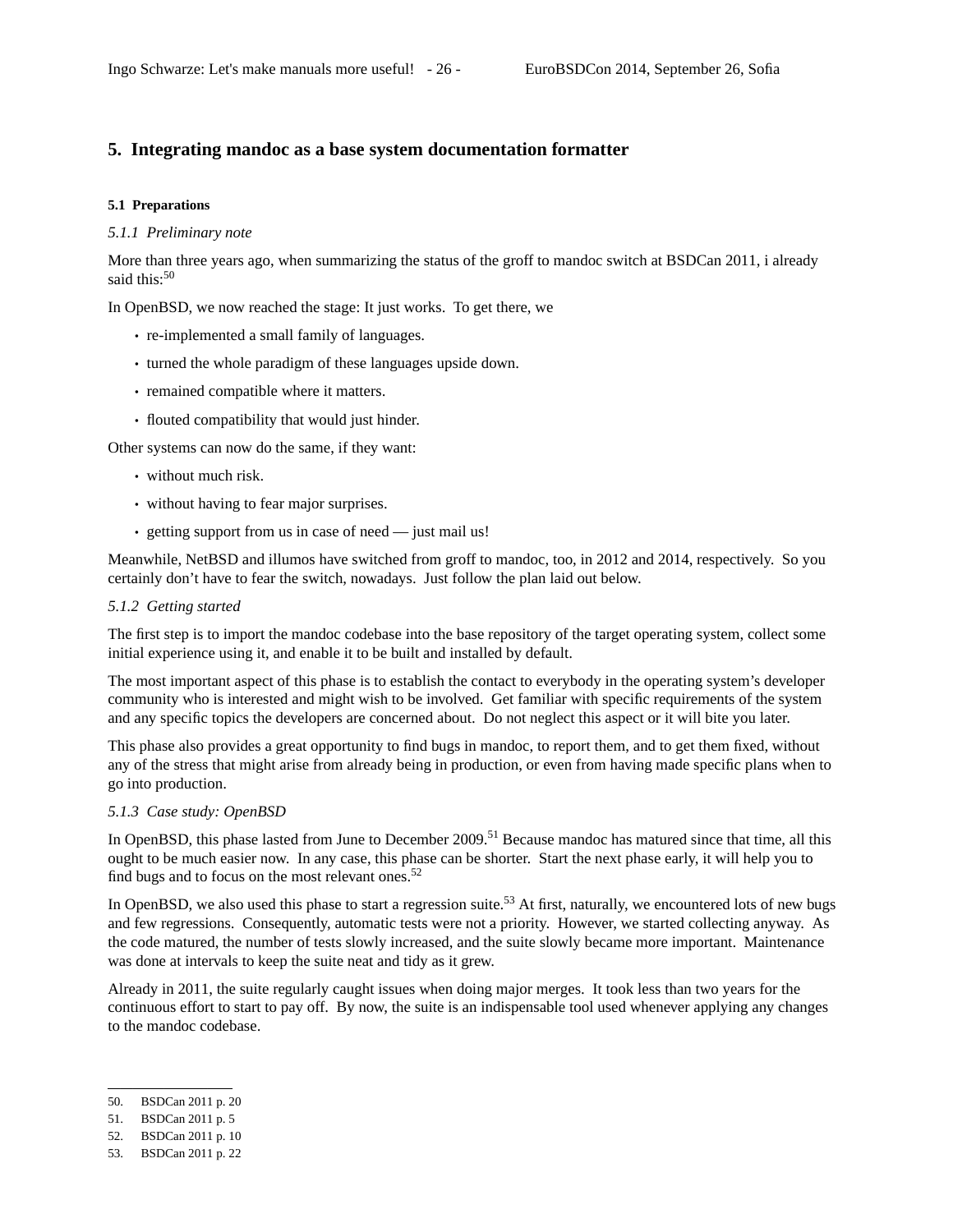Having that suite available on your system would definitely be helpful. Unfortunately, a portable version of the regression suite does not yet exist. Setting it up would be a worthwhile project. Ideally, the tests should not be copied; they would quickly get outdated and require constant maintenance. Rather, one should try to provide Makefile fragments (or something similar) to help the OpenBSD suite to run on other systems, at least on those having a BSD make(1).

Related OpenBSD timeline:

2008 Nov 22: first commit to mdocml.bsd.lv by kristaps@ 2009 Mar 27: first direct commit by schwarze@ to OpenBSD (not mandoc) 2009 Apr 06: mandoc imported into OpenBSD by kristaps@ 2009 Apr 15: first help from another OpenBSD developer (miod@) 2009 May 23: schwarze@ first talks to jmc@ about mandoc 2009 May 31: at c2k9 in Edmonton, schwarze@ talks to deraadt@ 2009 Jun 09: kristaps@ agrees to work closely together 2009 Jun 14: merge to OpenBSD started by schwarze@ 2009 Jun 15: first patches merged back from OpenBSD to bsd.lv 2009 Jun 21: mandoc usable in OpenBSD and in sync with bsd.lv 2009 Jun 23: bugfixing in OpenBSD started by schwarze@ 2009 Jul 05: OpenBSD 4.6 release rolled without mandoc 2009 Jul 12: joerg@ sends his first patch from NetBSD 2009 Jul 18: uqs@ sends his first patch from FreeBSD 2009 Oct 27: start src/regress/usr.bin/mandoc 2010 Jan 02: start of systematic integration 2010 Jun 30: major update of the mandoc test suite 2010 Jul 01: enable mandoc regression tests; ok phessler@ 2010 Dec 04: major additions to the regression suite

2011 Feb 05: commit many regression tests found in my trees

## **5.2 Identify fatal issues**

Try to build all manuals of the target operating system with mandoc. Ignore all non-fatal issues for now. Report all fatal errors to the mandoc developers. Have them fixed upstream or devise workarounds. We are glad to provide help! Only as a last resort, change the affected manuals in your tree.<sup>54</sup>

# *5.2.1 Case study: OpenBSD*

In OpenBSD, this phase took place in January and February 2010.<sup>55</sup> Since mandoc hardly throws any fatal errors any longer, this phase ought to be much easier nowadays. None of the fatal errors that held us back in OpenBSD in 2010 and that i listed in my 2011 BSDCan talk is still fatal today. The mandoc parser is now able to recover from all of them and keep going, so they could all be downgraded to non-fatal errors and some even to mere warnings.

# Related timeline:

2010 Jan 02: first patches to mdoc(7) manuals to fix the build with mandoc

"Fine. Even if mandoc goes nowhere, it has found some bugs. ;)" jmc@

2010 Feb 17: first patch to a man(7) manual in order to fix the build

2010 Feb 20: found first manual bug caused by DocBook

2010 Feb 24: first non-fatal manual fix found by -Tlint

2010 Feb 25: tree now builds with mandoc

2010 Mar 18: OpenBSD 4.7 release rolled without mandoc

<sup>54.</sup> BSDCan 2011 p. 10

<sup>55.</sup> BSDCan 2011 p. 6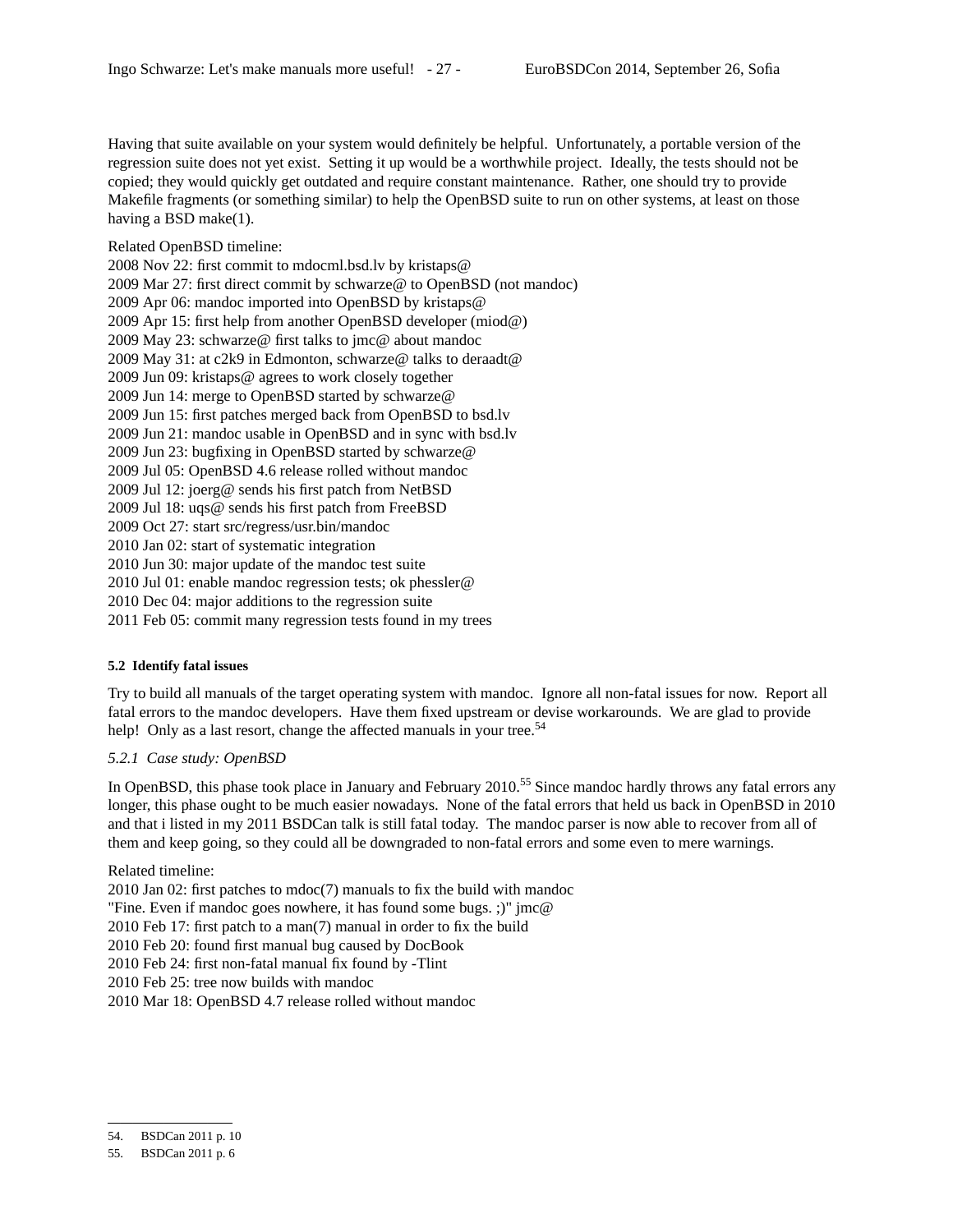# **5.3 Investigate non-fatal errors**

Run **mandoc −Tlint −Werror** on all manuals in your system. Prioritize fallout that ruins content or formatting. Distinguish mandoc bugs from markup bugs. Report mandoc bugs upstream.

The most serious issues showing up in this phase typically do so in man(7) manuals, not in mdoc(7) manuals. This is not a coincidence. While the mdoc(7) language is powerful enough to express all formatting that might reasonably be wished for in a manual page, the same is not true for the man(7) language. Even in a well-written man(7) manual, it is unavoidable to resort to the use of some low-level roff(7) formatting instructions.

Many lower-quality man(7) manuals, in particular those generated from other input formats by automatic translation tools, use elaborate low-level roff constructions, some of which mandoc(1) may not yet support. Most of these will show up as "unknown macros" in **mandoc −Tlint** output, and output formatting may or may not be degraded. Please report those "unknown macro" errors you find in real-world manuals to the mandoc(1) developers — unless they are mere typos in request or macro names, of course.

The remaining subsections of this section discuss particular classes of "unknown macro" errors encountered when integrating mandoc(1) into OpenBSD. The problems discussed here were solved in 2010. So if you are only interested in integrating into a new platform, and not that much in mandoc(1) architecture and development, you can safely skip these subsections.

# *5.3.1 Supporting the pod2man(1) preample*

The pod2man(1) utility is one example of a documentation format translation program.<sup>56</sup> It takes documentation in the perlpod(1) format, which is an acronym for "plain old documentation", and translates it to man(7) code. Every manual page written by pod2man(1) starts with a document preamble of low-level roff(7) code. The preamble varies from one Perl version to another, but is the same for every manual written by the same Perl version.

Here is some example code from a pod2man(1) preamble:

```
$ less perl.1
[...]
.de Sp
.if t .sp .5v
.if n .sp
..
.de Vb
.ft CW
.nf
.ne \setminus$1
..
.ds C+ C++
```
This code uses various low-level roff requests: strings definitions (.ds), macro definitions (.de), conditional requests (.if) and so on.

When integrating mandoc(1) into OpenBSD in 2010, there was no chance to get all that implemented quickly. So we went for a temporary, quick and dirty solution: We did not implement the low-level roff requests being used, but instead added explicit support for the strings and macros this low-level code defines. The strings were hardcoded, the macros implemented as if they were man(7) macros, and the rest of the low-level instructions were merely parsed an ignored. That was sufficient because the preamble is always the same.

That way, it was possible to get all man $(7)$  manuals to work with mandoc $(1)$ , without changing any of the manuals in any way.

About half a year later, support for string and macro definitions was implemented and the temporary workarounds could be removed. So today, you won't encounter the same issues again, but of course, you may run into other roff(7) features unimplemented in mandoc(1) that other man(7) code generators happen to use.

<sup>56.</sup> BSDCan 2011 p. 9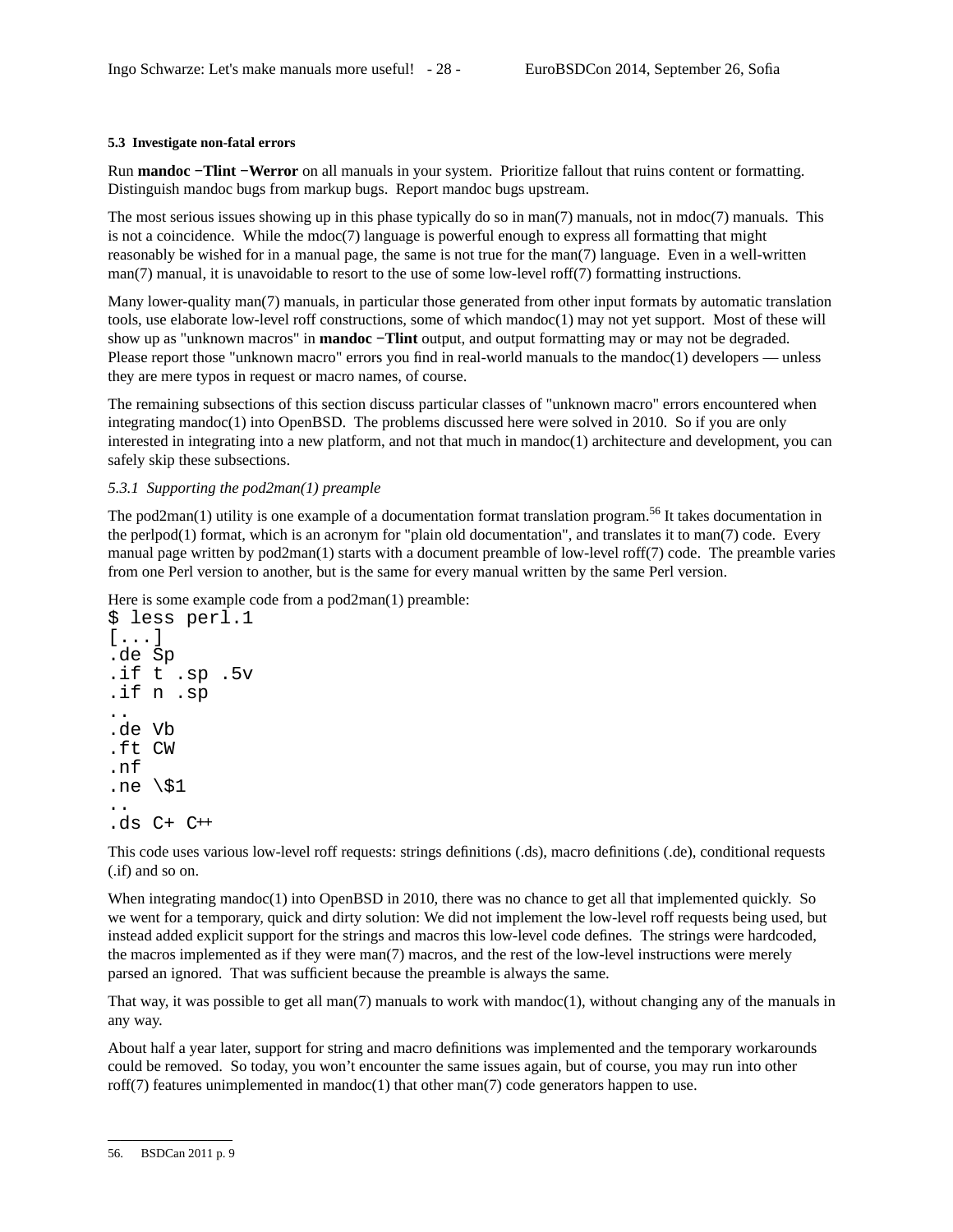# *5.3.1.1 Case study: OpenBSD*

Related timeline: 2010 Mar 01 implement pod2man(1) pseudo-macros 2010 Sep 20 mandoc can now handle the standard pod2man preamble 2010 Nov 28 remove the pod2man(1) pseudo-macros

# *5.3.2 The mandoc(1) tbl(7) implementation*

Another area where issues might surface is in manuals using the tbl(7) language to format tables. This language is used in a relatively small number of pages, so it never received as much attention as the mdoc(7) and man(7) languages. All the same, most tables now format just fine, so you may get away without issues in this area. If you do run into unimplemented features or formatting bugs in your tree, please report to the mandoc developers.

# *5.3.2.1 Case study: OpenBSD*

In the OpenBSD base system, only a dozen pages use tbl(7).<sup>57</sup> When switching the build of all other pages to mandoc, we at first continued to format this dozen with groff because mandoc did not have tbl(7) support at the time.

We long avoided the task of dealing with this handful of pages, even though Kristaps had written a stand-alone implementation of tbl(7) months before. This concerned only a very small number of manual pages, and it was unclear how to best integrate the tbl(7) parser and formatter into mandoc. Finally, I deliberately chose the minimal route: I hooked the code directly into the high-level parsers. That way, I got a working integration within a single weekend and immediately relied on it for production.

Kristaps implemented a better way later: Parse tbl(7) block macros on the roff level, then call the tbl(7) parser from the main program just like in the case of mdoc(7) and man(7). The same approach was later used for rudimentary eqn(7) support.

Related timeline:

2010 May: stand-alone implementation of tbl started by kristaps@ 2010 Aug 12: OpenBSD 4.8 release rolled with mandoc 2010 Oct 15: import tbl parser and renderer written by kristaps@  $2010$  Oct 17: build tbl $(1)$  pages with mandoc $(1)$ , not groff 2010 Oct 18: disconnect groff from the base build 2010 Oct 18: "I absolutely don't intend to merge tbl into mandoc" kristaps@ 2011 Jan 04: clean tbl integration by kristaps, remove mine 2011 Mar 20: rudimentary eqn support by kristaps@ 2011 Jul 24: complete basic support for equation blocks

*5.3.3 The design of mandoc(1) beyond mdoc(7)*

The mandoc(1) program is not only intended as a formatter for the  $\text{mdoc}(7)$  language, but aims to format all contemporary man(7) manuals, too, and even historical ones back to AT&T Version 7 UNIX.

Kristaps' original design intended to forget about the complete bottom layer and only implement the high-level mdoc(7) and man(7) macros.<sup>58</sup> However, since all man(7) manuals use at least some low-level roff(7) features, and many use more than they should, it turned out that does not work. There is no way around implementing some lowlevel roff requests.

Realizing that was a slow, painful process that dragged out over many months. Finally, we reluctantly edged in some low-level roff support. Complexity was kept to the bare minimum.

Both steps have proven to be just right: Starting from the high level gave a clean design. Our reluctance to support low-level roff(7) prevented us from getting off track. After we had put in some low-level roff support as a late addition, we were surprised how little change was required to the overall design.

<sup>57.</sup> BSDCan 2011 p. 18

<sup>58.</sup> BSDCan 2011 p. 12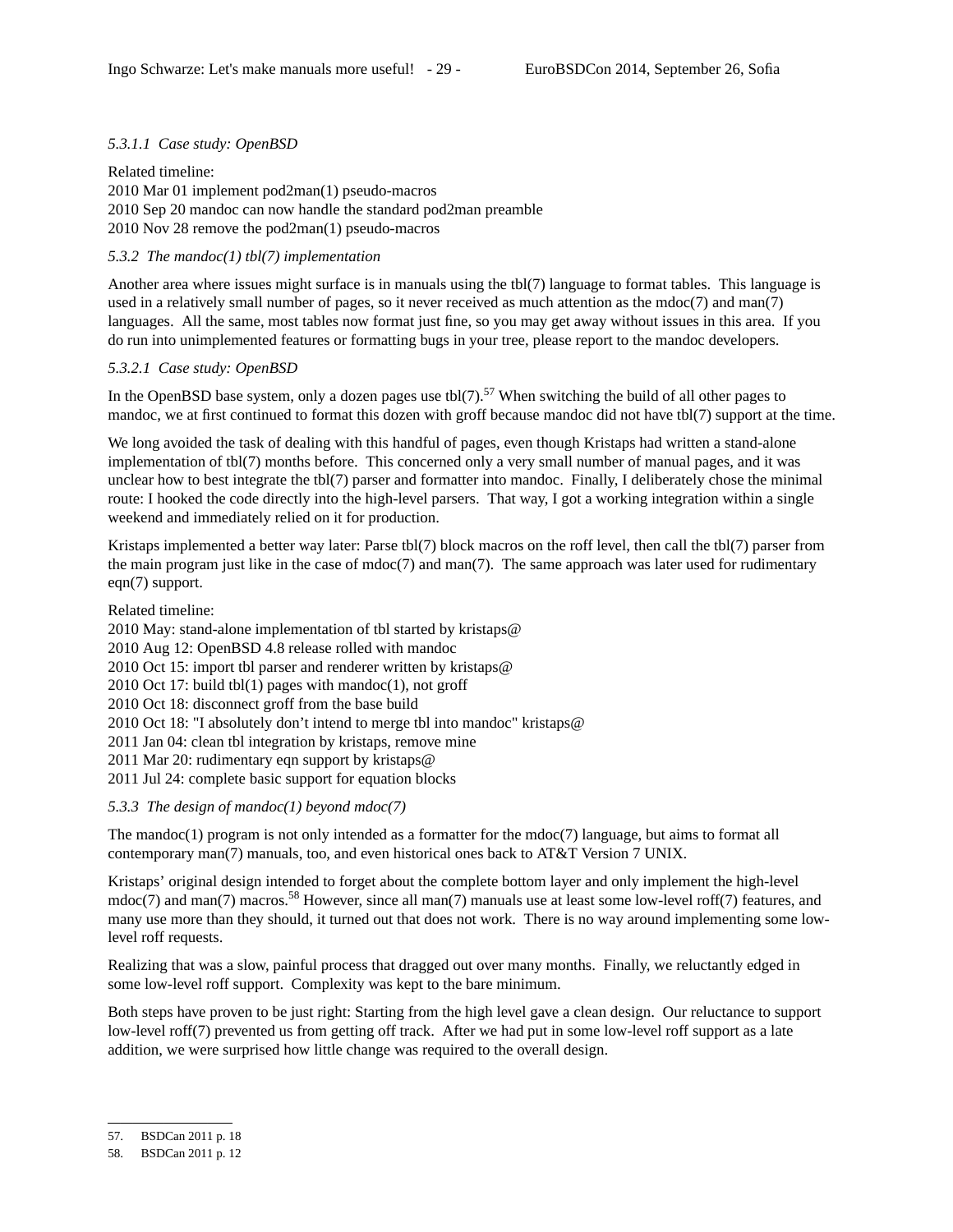The original mandoc main program looked like this:<sup>59</sup>

- main loop to read input files
- push line after line into the parser backends
- parsers look for high-level macros, e.g. mdoc(7)
- call the formatting frontend on the resulting syntax tree

When edging in low-level roff support, this design was changed as follows:

- main loop to read input files
- **call the roff preprocessor on each line**
- push line after line into the parser backends
- parsers look for high-level macros, e.g. mdoc(7)
- call the formatting frontend on the resulting syntax tree

So there is a stunning paradigmatic switch. Classical roff implementations first expand all high-level macros into low-level requests, then pass the low-level requests into the formatters. All structural information is lost long before the main parser. By contrast, mandoc first handles the low-level requests in a preprocessor, then passes the remaining high-level code to the parsers. Structural information is kept even if it is originally intermixed with lowlevel roff code.

Here is a list of roff(7) requests and their status:  $60$ 

- mostly complete implementations in 2011:
	- string definitions: **ds**
	- macro definitions: **de rm**
	- source file inclusion: **so**

• additional mostly complete implementations today:

- string definitions: **as tr**
- macro definitions: **am ami dei**
- conditionals: **if ie el ig**
- register definitions: **nr rr**
- input line traps: **it**
	- changing the control character: **cc**
- ignored requests:
	- adjustment: **ad ce ta**
	- spacing: **ne ns pl**
	- hyphenation: **hy nh hw**
	- character formatting: **ps fam**

The many roff requests not mentioned here are still unimplemented, but rarely occur in real-world manuals.

Related timeline:

2010 Apr 25: implement roff conditional request for man(7) only

2010 May 15: mandoc roff library started by kristaps@

2010 May 19: the roff library replaces my preliminary support for conditionals

2010 Jul 03: rudimentary implementation of user-defined strings

2010 Sep 22: interesting commit message: no hope for .de

2010 Nov 25: implement the .de request (define macro)

2010 Dec 01: implement the .so request (include source file)

2011 Jan 16: implement the .rm request (remove macro)

2011 Jul 28: implement the .tr request (translate characters)

2012 May 31: implement the \z escape sequence (zero advance)

<sup>59.</sup> BSDCan 2011 p. 13

<sup>60.</sup> BSDCan 2011 p. 14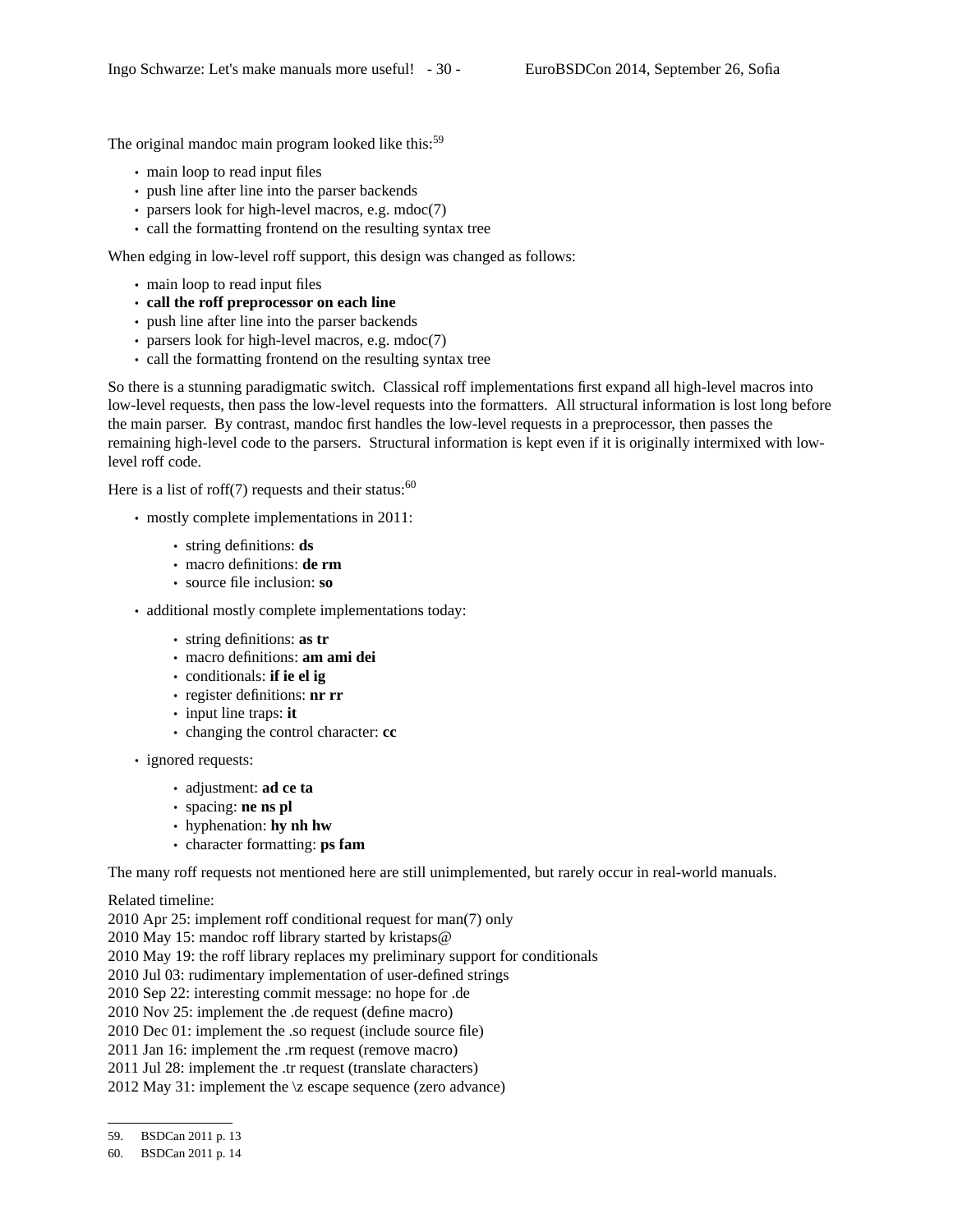2012 Jun 12: implement the .cc request (change control character) 2013 Mar 21: implement number registers (Christos Zoulas, NetBSD) 2013 Apr 03: support simple numerical conditions (Christos Zoulas, NetBSD) 2013 Jul 13: implement the .it request (input line trap) 2013 Dec 15: implement increment and decrement in .nr 2014 Jan 22: implement the \: escape sequence (optional line break) 2014 Feb 14: implement the .as request (append to string) 2014 Mar 08: implement string comparison in conditionals 2014 Mar 30: implement the .ll request (output line length) 2014 Apr 05: implement the .rr request (remove register) 2014 Apr 07: implement indirect references in string expansion 2014 Apr 07: almost complete implementation of numerical expressions 2014 Jul 07: implement .dei and .ami (indirect macro definitions)

## **5.4 Check mandoc output**

For the manuals in your tree, systematically compare groff(1) and mandoc(1) output. The **gmdiff** tool in the mdocml.bsd.lv repository can help with that. To reduce noise to manageable levels, look at the patches to textproc/groff in OpenBSD ports. For example, they disable adjustment and hyphenation, make page header lines agree with mandoc, and remove the special handling of the .Pa macro in the FILES section. The comparison will not be quite easy because there are still some trivial differences, most of them regarding whitespace. That is, mandoc and groff output will not be completely identical, but try to make sure no content gets lost and no formatting is completely garbled.

If you find any serious issues, report them, in particular if mandoc(1) fails to flag them as ERRORs. Patching manuals is usually not the right approach in this phase.

Quickly move on to the next phase, that is, when you are convinced there are no show-stopper issues, not when you feel everything is perfect.<sup>61</sup> Your system will mature best when it's enabled by default and when you get and use real-world feedback.

### *5.4.1 Case study: OpenBSD*

In OpenBSD, such comparisons were done as an iterative process in several cycles:<sup>62</sup> Comparisons were first run on a small part of the tree. Some parsing and formatting issues were identified. They were prioritized by a rough, inexact estimate of frequency and severity. Some of them were then fixed in mandoc(1): Sufficiently few that we didn't lose too much time; sufficiently many to significantly reduce the noise. Then, we started over with a larger part of the tree.

Related timeline:

2010 Aug 15 systematic bug hunting in /bin and /sbin 2011 Jan 23 systematic bug hunting in /usr/bin

#### **5.5 Watch out for local features!**

The major BSD trees forked from each other about two decades ago, and one copy of groff has dwelt in each of them for that long time. Chances are it has been locally patched at least in some way, and the local manuals rely on such patches. The manuals in a BSD tree might also use internal features of whatever groff version may be around.

When trying to switch from groff to mandoc, you will probably bump into such features because mandoc is not likely to support whatever localisms have developed in your tree.

If you can easily patch such features away in your manuals, you should probably do that because it will make your manuals more portable, not just to mandoc, but even to other breeds of groff. However, that may not be possible. In that case, please talk to the mandoc developers, and we will see what we can do to rescue your local quirks.

<sup>61.</sup> BSDCan 2011 p. 10

<sup>62.</sup> BSDCan 2011 p. 16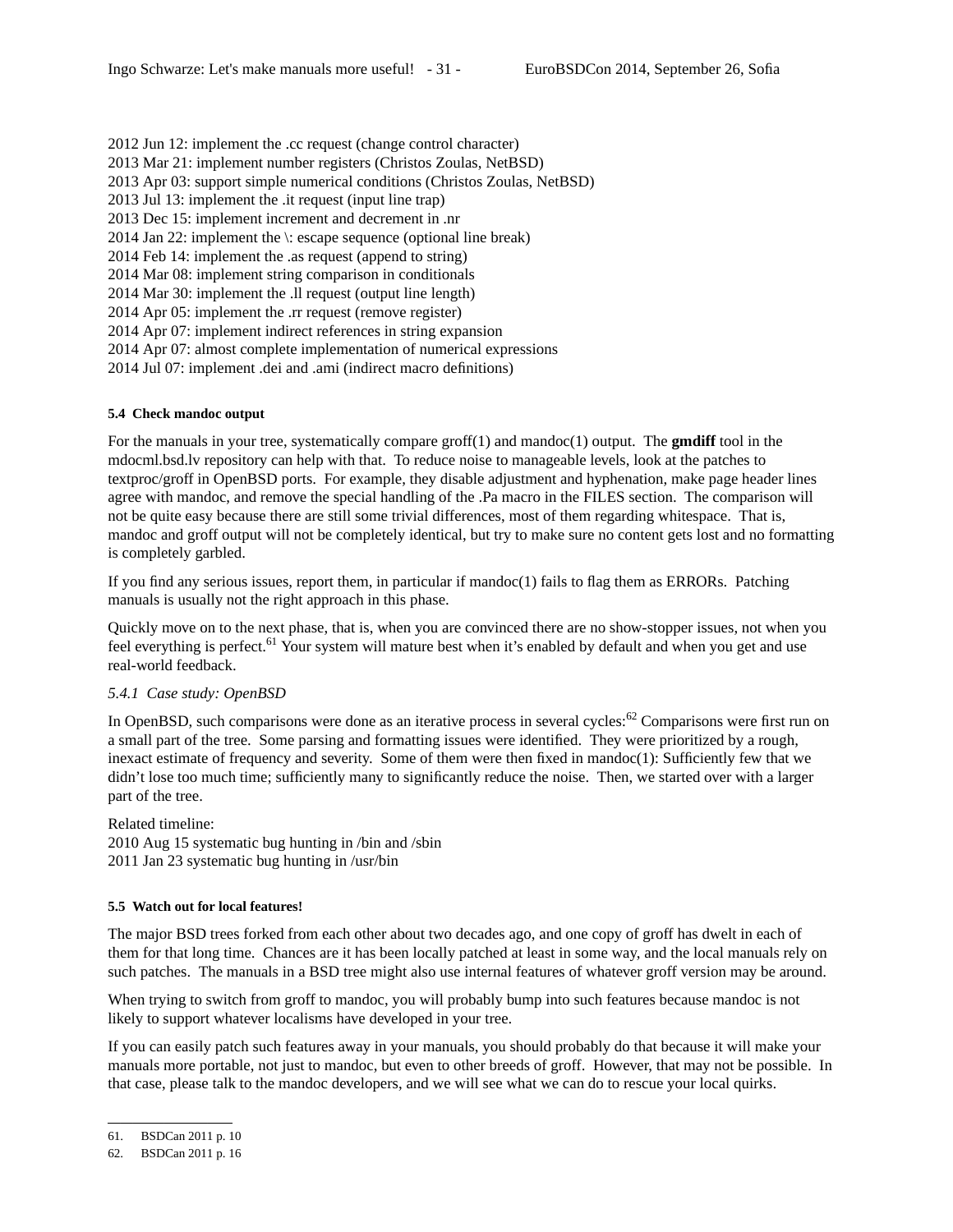# *5.5.1 Case study: OpenBSD*

Such home-grown non-standard features exist even in OpenBSD.<sup>63</sup> The worst one is related to SYNOPSIS formatting: An internal roff register that is specific to the pre-1.17 groff implementation is used to switch on and off SYNOPSIS mode in kernel manuals having the synopsis split into several parts. We had no reasonable choice but to support this in mandoc(1), even though what these manuals do is an incredibly dirty hack.

### **5.6 Switch over to build with mandoc**

Once mandoc(1) is ready to build all of your tree and no show-stopper issues are left, you can do the switch to use it instead of groff for building your manuals. Choose the timing wisely. Make sure there is plenty of time until the next release. Rushing this change in shortly before a release would be a bad idea. Formatting quality of manual pages is not among the things people focus on during release testing, so chances are issues you overlooked won't be found before release, and once the release is out of the door, you end up in a rather awkward situation that's hard to fix.

After switching the build, watch out for bug reports from users of the -current code. Report and fix bugs as quickly as possible.

The switch itself can be done in one or two steps. OpenBSD did it in two steps: The formatter was switched from groff to mandoc in April 2010. Source manuals are installed instead of preformatted manuals since October 2010.

NetBSD did it in one step in February 2012, switching both the build system to install unformatted instead of formatted and changing the manual formatter from groff to mandoc in man.conf(5) at the same time. If you feel confident you can manage the one-step process, i recommend you follow the example of NetBSD. Nowadays,  $m$ andoc $(1)$  is mature enough to rely on it as a run-time formatter right away, assuming you have done the necessary testing for your particular system as described in the last few sections.

### *5.6.1 Case study: OpenBSD*

Mandoc was ready for production right before the OpenBSD 4.7 release was tagged.<sup>64</sup> The build was switched over right after the tree unlocked after the release, so there was as much time as possible to fix fallout. Bug reports from real-world users started coming in at once. Priority was given to these bug reports. All serious fallout fixed within a few days. Lots of time was left for polishing before the next release.

Related timeline:

2010 Mar 01: mandoc ready to build the tree 2010 Mar 18: OpenBSD 4.7 release rolled without mandoc 2010 Mar 20: Xenocara can now build with mandoc as well 2010 Apr 02: link mandoc to the OpenBSD build 2010 Apr 03: switch base build to mandoc, excepting tbl pages 2010 Apr 03: fix all fatal issues where mandoc kills ports builds 2010 Apr 04: first port maintainer explicitely switches to mandoc 2010 Apr 04: fix first mandoc bug that was found by ports usage 2010 Apr 05: espie@ implements USE\_GROFF framework and groff-1.15 port 2010 Apr 07: first major merge from bsd.lv after the switch 2010 Apr 08: first mandoc bugfix found in ports propagates upstream 2010 Aug 12: OpenBSD 4.8 release rolled with mandoc

<sup>63.</sup> BSDCan 2011 p. 15

<sup>64.</sup> BSDCan 2011 p. 11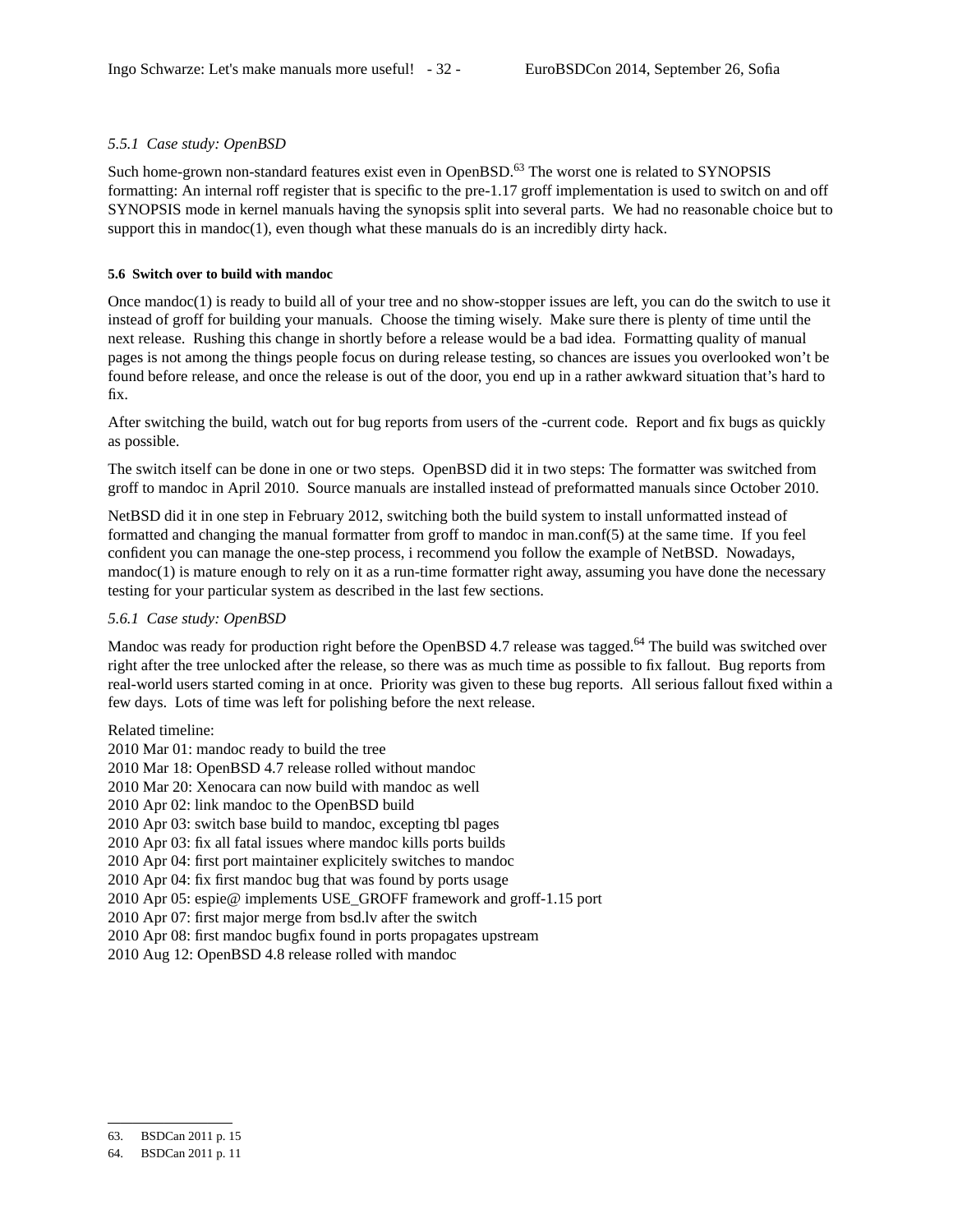# **5.7 Lessons learnt from the replacement project**

# *5.7.1 Bad patches triggering good ones*

During the replacement project in OpenBSD, we put preliminary code into production on multiple occasions and later on ripped it out again.<sup>65</sup> That may seem inefficient at first, but actually it's a perfectly sane approach: The first implementation explores the feature. The second implementation gets it right. Just don't let the first one sprawl until it can't be ripped out any more.

This approach got used in at least five cases: 2010 Mar 01 - May 14: end of sentence detection 2010 Apr 25 - May 19: roff conditionals 2010 Mar 01 - Sep 20: pod2man preamble 2010 Jun 16 - Jun 27: roff registers 2010 Oct 15 - Jan 04: tbl integration

### *5.7.2 Clean design works even for dirty languages*

For the reasons explained in the introductory section of this paper, the mdoc(7) language is the best tool available for writing documentation, and many attempts to design something better have failed. So, mdoc(7) is an excellent tool for its job, but that doesn't imply much about the quality of the language from a software engineering perspective.

Actually, the design of languages like mdoc(7), man(7), roff(7), tbl(7), eqn(7) isn't the latest and greatest in software engineering. After all, the youngest of these languages is now about 25 years old, and the concepts have evolved (and required some compatibility) for another 25 years before that.

All the same, the mandoc project has shown that it is possible to design and implement a relatively clean compiler even for a set of somewhat dirty languages.

We started coding with the nice high-level stuff.<sup>66</sup> That gave us a very clean overall design. We edged in low-level ugliness later, only where it is required. It has proven possible to edge in low-level features even while the tool was already in production, but only because we kept all parts small and simple. In a large and complex system, changing the basic design in an afterthought would no doubt break the system.

Two reasons to shun complexity are well known: It is the enemy of correctness and security. However, here we have seen that keeping down complexity is also critical for flexibility, which is a third reason that i guess fewer people are aware of.

## *5.7.3 Move fast!*

A replacement project has the best chances to succeed if you quickly put your work to real-world use.<sup>67</sup> Do not let it rot in a corner of the OS. Keep moving fast, do not fear change.

Only make sure you don't trap your users with incompatible changes. You won't find users when you break behaviour. And you won't find bugs when you don't have users.

<sup>65.</sup> BSDCan 2011 p. 23

<sup>66.</sup> BSDCan 2011 p. 24

<sup>67.</sup> BSDCan 2011 p. 25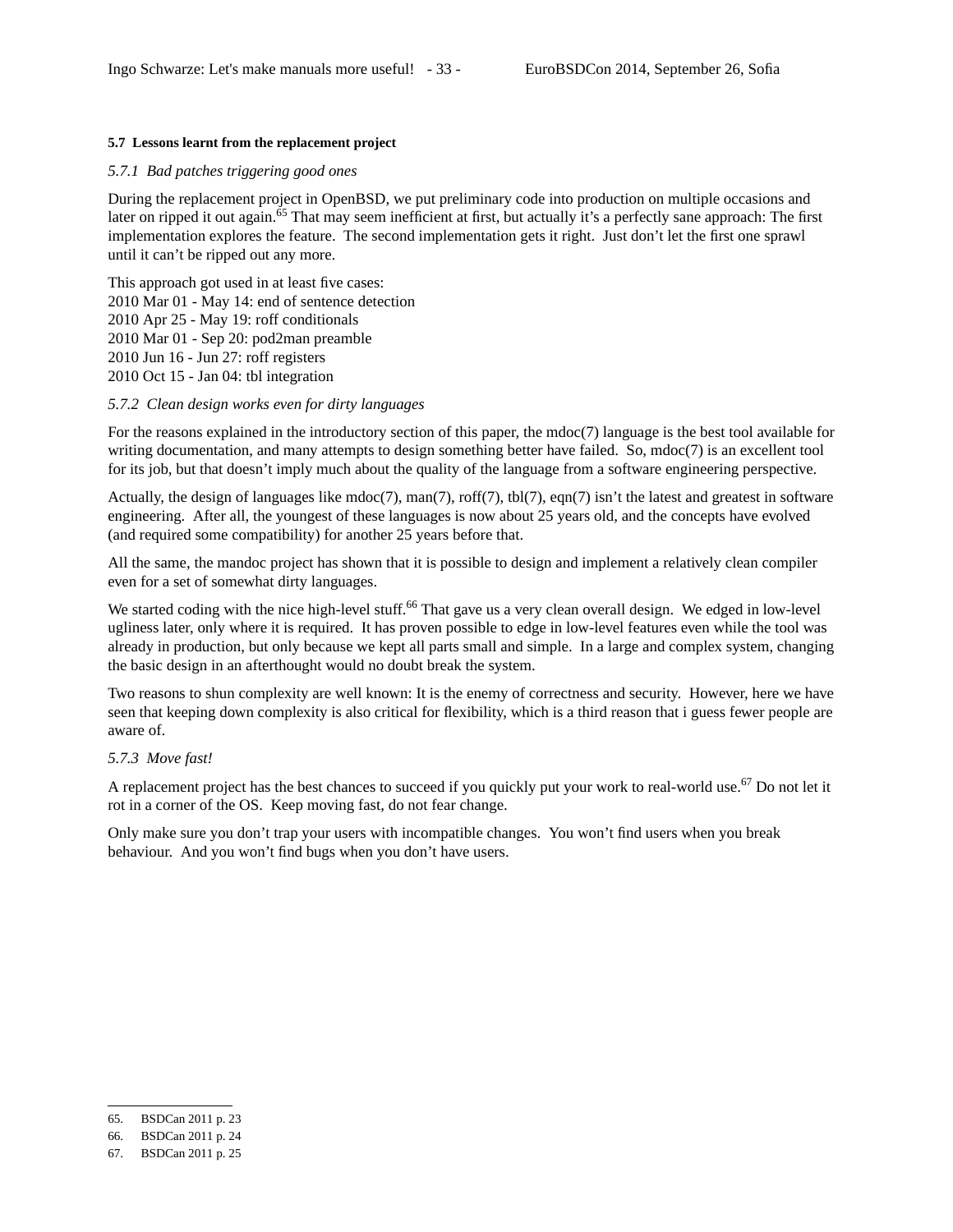# **6. Integrating mandoc as a ports documentation formatter**

# **6.1 Handling manual pages in ports**

The *Law of Feature Creep* is quite well-known in general: If a software offers some feature, sooner or later somebody will use it.<sup>68</sup>

It allows an easy corollary, applying it to the documentation of portable software: For every feature of the roff language (and for every groff extension), no matter how arcane and how obviously irrelevant for manual pages, sooner or later somebody will want to port a third-party software abusing that feature to format its manual pages.

That is unfortunate because mandoc $(1)$  is not a complete nroff implementation and it is not clear that it will ever be.

In the base system of an operating system, this is not a problem: Given a finite set of manuals, all the required features can be implemented in mandoc $(1)$ , or alternatively, it is possible to patch away the worst abuse in the handful of manuals affected.

But in ports, "mandoc or nothing" is not a viable strategy: That would inevitably leave you with some seriously misformatted manuals, and in some cases with no usable manuals at all.

### **6.2 The OpenBSD solution for manual pages in ports**

The following strategy has been designed and implemented by Marc Espie, and it has proven very sturdy and very easy to use.<sup>69</sup>

Make sure that no port tries to preformat manuals during the build target. Let every port install manual page sources during the fake install target.

For the majority of ports, mandoc(1) can handle all manuals: That's it, you are done with respect to these.

For the remaining minority of ports: Set a special boolean make(1) variable in the port Makefile, in OpenBSD called USE\_GROFF. That variable implies a build dependency on the groff port. When building the package, the ports framework runs groff on the fly and packages the preformatted pages instead of the source pages.<sup>70</sup>

After installing the packages, this will work just fine at run time: The preformatted pages will be diplayed directly by man(1), and man(1) will format the source pages with mandoc(1), with no dedicated configuration.

For example, in OpenBSD in the spring of 2014 there were 7952 ports, 1217 of which still USE\_GROFF (15%). Some of these probably don't really need it, but there is no hurry. Removing USE\_GROFF needs a manual check which was already done for about 3000 ports during the last three years. Instructions are available for checking ports in this respect.<sup>71</sup>

#### **6.3 Features that help, in particular for ports**

Obviously, the more manuals mandoc(1) can handle, the easier will all this become. As explained above, usage of low-level roff(7) features causes most of the problems. Consequently, the ongoing efforts to improve low-level roff(7) support help ports in particular.

The following features of this kind have been added to mandoc(1) during the last two years:<sup>72</sup>

• Indirect references in roff(7) expansion since April 7, 2014.

<sup>68.</sup> BSDCan 2014 p. 30

<sup>69.</sup> BSDCan 2014 p. 31

<sup>70.</sup> BSDCan 2011 p. 19

<sup>71.</sup> http://www.openbsd.org/faq/ports/specialtopics.html#Mandoc

<sup>72.</sup> BSDCan 2014 p. 37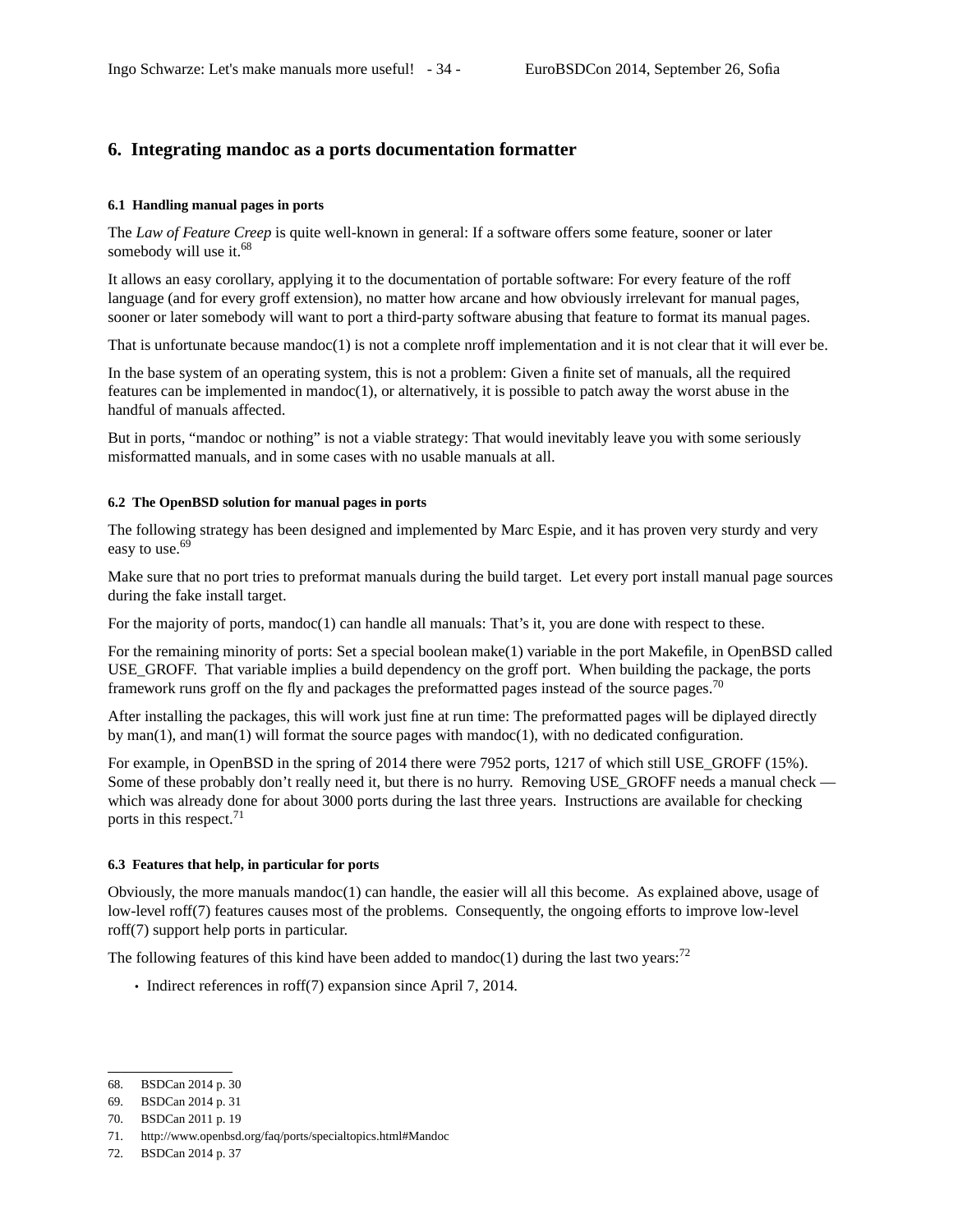- Expansion of roff(7) number registers since March 21, 2013 (Christos Zoulas).
- Almost complete support for roff(7) numerical expressions since April 7, 2014.
- Numeric comparison in roff(7) conditionals since April 3, 2013 (Christos Zoulas).
- String comparison in roff(7) conditionals since March 8, 2014.
- Newly supported roff(7) requests:
	- **as** append to string
	- **cc** change control character
	- **it** set input line trap
	- **ll** change output line length
	- **rr** remove register
	- **tr** translate characters
- newly supported **−man-ext** macros:
	- **EX/EE** example display
		- **OP** optional element
		- **PD** paragraph distance
	- **UR/UE** uniform resource identifier

# **6.4 makewhatis(8) in ports**

Base and X manual databases are essentially static.<sup>73</sup> But packages get installed and deinstalled. You could wait for the periodic weekly(8) makewhatis(1) rebuild. A better idea works as follows:

- During pkg\_add, run **makewhatis −d** */usr/local/man files ...*
- During pkg\_delete, run **makewhatis −u** */usr/local/man files ...*

This is done routinely on OpenBSD, and it works seamlessly with the new makewhatis. So, right after pkg\_add(1), you call apropos(1), and it finds the freshly installed manual pages.

# **6.5 Moving groff to ports**

This move requires two prerequisites:

- 1. All manual pages in the base system need to format properly with mandoc, and man.conf(5) must have been switched over to use mandoc to format manuals by default.
- 2. The USE\_GROFF infrastructure must be available in the ports framework, and all ports that have not been checked to work with mandoc must have the USE\_GROFF Makefile variable set.<sup>74</sup>

# *6.5.1 Case study: OpenBSD*

In OpenBSD, the move of groff from base to ports was done right before the 2010 ports hackathon, so there was plenty of time to deal with fallout. And indeed, it turned out that was needed.

- 1. With respect to item 1 above, we were late to realize that the X11 manuals use the roff **so** (file inclusion) request. It was implemented in a hurry after the move was already done, so X11 manuals were briefly broken.
- 2. With respect to item 2 above, the ports tree and the groff port had already been prepared by Marc Espie. Several porters immediately started moving over ports to mandoc on a case by case basis. Consequently, several bugs were reported in mandoc. Once again, we gave priority to fixing such real-world issues.

<sup>73.</sup> BSDCan 2014 p. 32

<sup>74.</sup> BSDCan 2011 p. 19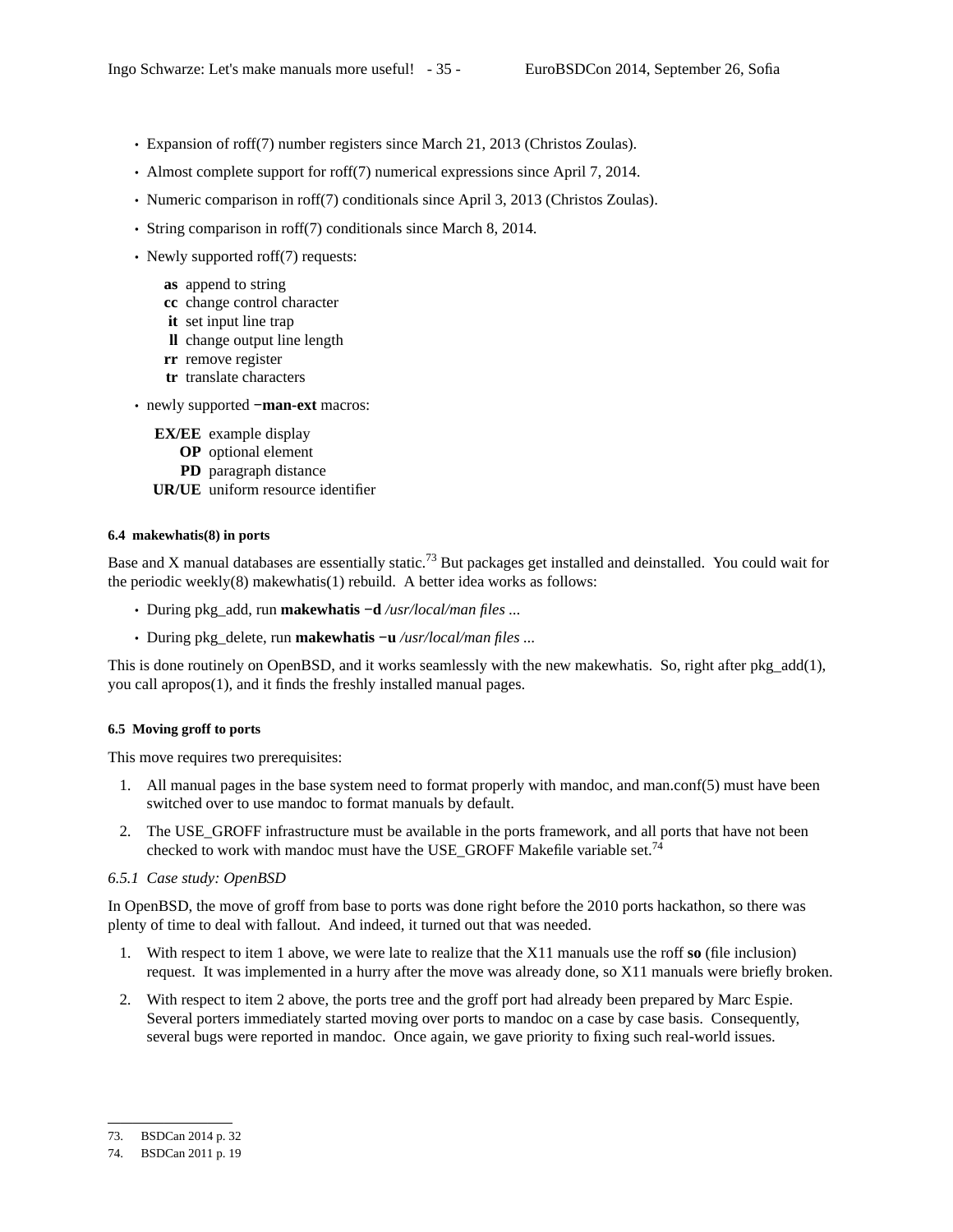Related timeline:

2010 Aug 12: OpenBSD 4.8 release rolled with mandoc 2010 Oct 18: disconnect groff from the base build 2010 Oct 19: switch default /etc/man.conf to mandoc 2010 Oct 23: schwarze@ at p2k10 hackathon in Budapest 2010 Oct 26: support .so (low-level roff "switch source file") 2010 Oct 27: OpenBSD ports FAQ section about mandoc and groff 2010 Oct 29: landry@ performs the first major USE\_GROFF removal 2010 Oct 29: millert@ removes colcrt(1), checknr(1), soelim(1) 2011 Feb 07: use mandoc in Xenocara Imake builds 2011 Mar 02: OpenBSD 4.9 release rolled without groff

2011 Mar 12: cvs rm groff

2011 Mar 19: update ports groff from 1.15 to 1.21

2011 Apr 24: tweak mandoc to conform to newest groff habits

2011 Apr 26: fixed groff-1.21 invocation for Imake ports

*6.5.2 Benefits of the move*

While moving groff from the base system to ports certainly brings benefits for the base system, in particular a reduction of GPL and C++ code, it also has important advantages for groff lovers:

- In the base system, you are stuck with the last groff version released under GPL v2, which is groff-1.19.2 released in 2005, but in the ports tree, GPL v3 doesn't hurt as much.
- Even the license issue aside, it is much easier to keep software developed externally up-to-date in the ports tree than in the base system.

Newer groff has many new features, for example:

- groff-1.20 (Jan. 2009) added preconv(1) for Unicode/wide character support, several localization packages, XHTML support, a MathML output device for eqn(1), the chem(1) preprocessor for pic(1), a new hdtbl package, and many smaller features.
- groff-1.21 (Dec. 2010) added support for japanese manual pages.
- groff-1.22 (Dec. 2012) added gropdf(1) and pdfmom(1) to directly generate PDF output.

### **6.6 Summary: step by step instructions**

- 1. Build and commit a textproc/groff port (version 1.22.2), even if you have groff in base.<sup>75</sup>
- 2. Introduce the USE\_GROFF port Makefile variable. Trigger a groff build dependency for USE\_GROFF. Implement format-on-the-fly for USE\_GROFF and install formatted. Without USE\_GROFF, install source manuals. Pay attention to get packing lists right.
- 3. Safe way: Turn USE\_GROFF on for all ports having manuals. Shortcut: Skip those that don't have it in OpenBSD.
- 4. Remove groff from base.
- 5. Start removing USE\_GROFF on a case by case basis. To be extra safe: Only do it for ports having no mandoc ERRORs and identical output with groff and mandoc.
- 6. This is another critical phase: Stay tuned for bug reports from users and work with upstream to get them resolved.

In OpenBSD, this happened in October 2010.

<sup>75.</sup> BSDCan 2011 p. 19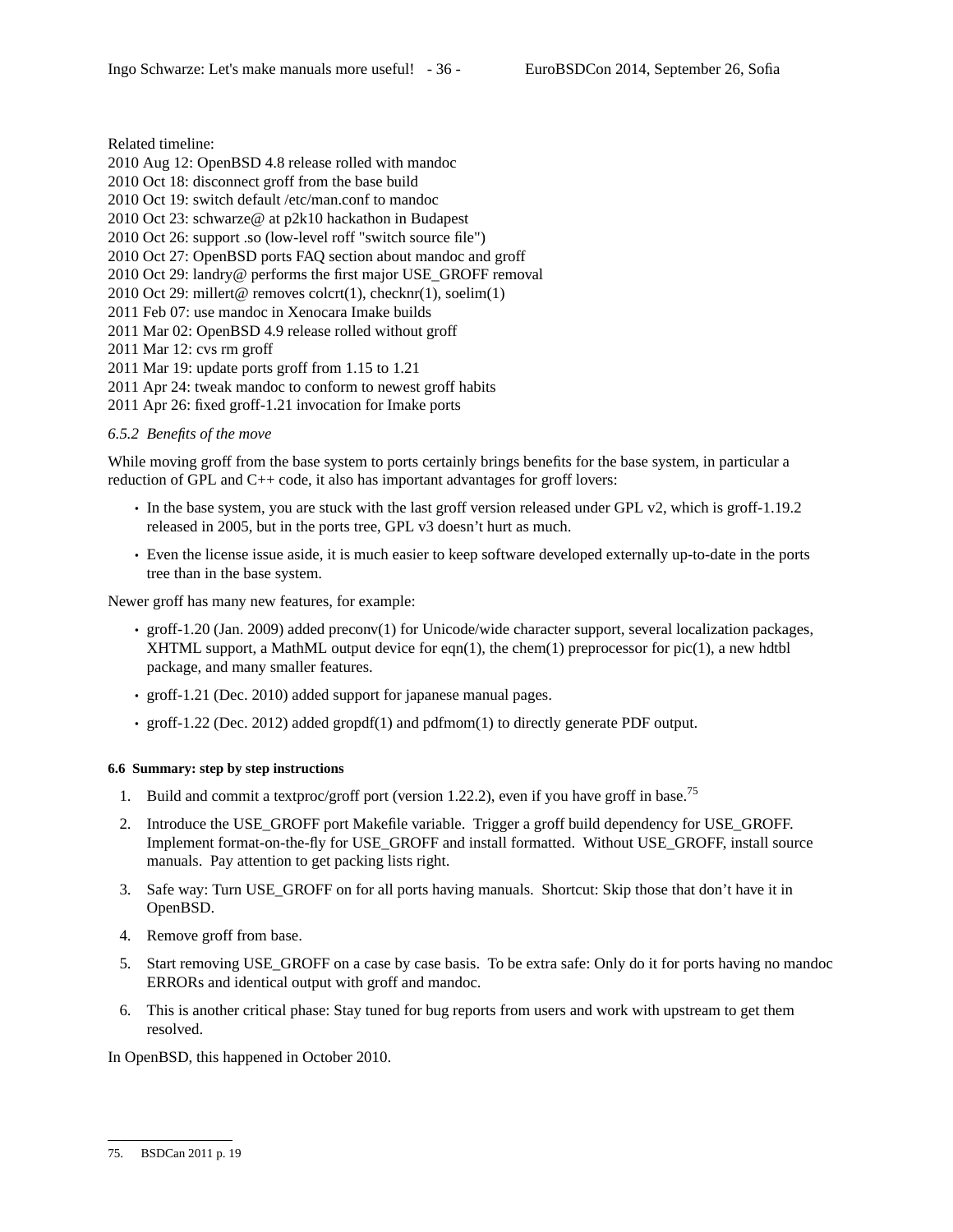# **7. Status and next steps**

# **7.1 OpenBSD**

#### *7.1.1 Status*

- Kristaps@ developed mandoc(1) since November 22, 2008.<sup>76</sup>
- Source code in the base repo since April 6, 2009.
- Schwarze@ maintaining it since June 14, 2009.
- Actively maintained regression suite since October 27, 2009.
- mandoc(1) installed with OpenBSD-current since April 2, 2010.
- Base system manuals built with mandoc(1) since April 3, 2010.
- USE\_GROFF framework for ports by espie@ since April 5, 2010.
- Releases fully rely on mandoc(1) since OpenBSD 4.8, November 1, 2010.
- Groff disconnected from base build since October 18, 2010: **mandoc(1) is the only documentation formatter in base for almost four years.**
- Groff removed from the source tree since March 12, 2011.
- Groff 1.21/1.22 available from the ports tree since March 19, 2011.
- No stable releases contain groff since OpenBSD 4.9, May 1, 2011.
- Install manual sources, not preformatted manuals since June 23, 2011.
- SQLite-based code in the source tree since December 30, 2013.
- makewhatis(8)/apropos(1) using mandoc since April 18, 2014.
- New man.cgi(8) running on openbsd.org since July 12, 2014.
- All will be released with OpenBSD 5.6 on November 1, 2014.
- *7.1.2 Possible future directions*
	- Replace the traditional BSD man(1) implementation with the one from the mandoc toolbox.
	- Switch the default output mode from **−Tascii** to **−Tlocale**. That does no harm when using the POSIX locale(1), and it helps people using UTF-8 locales.
	- Integrate preconv(1) into mandoc(1) for better UTF-8 handling.<sup>77</sup>
	- Improve pod2mdoc(1) to better support perlpod(1) to mdoc(7) transitions, in particular for the LibreSSL manuals.
	- Support automatic semantic enrichment of Perl manuals with pod2mdoc(1). I'm not yet sure this is practicable, it's just an idea so far.
	- Support transitions from man(7) to mdoc(7) with doclifter(1) and docbook2mdoc(1).
	- Unify parsers, allowing more low-level roff(7) improvements.

<sup>76.</sup> BSDCan 2014 p. 25

<sup>77.</sup> BSDCan 2014 p. 39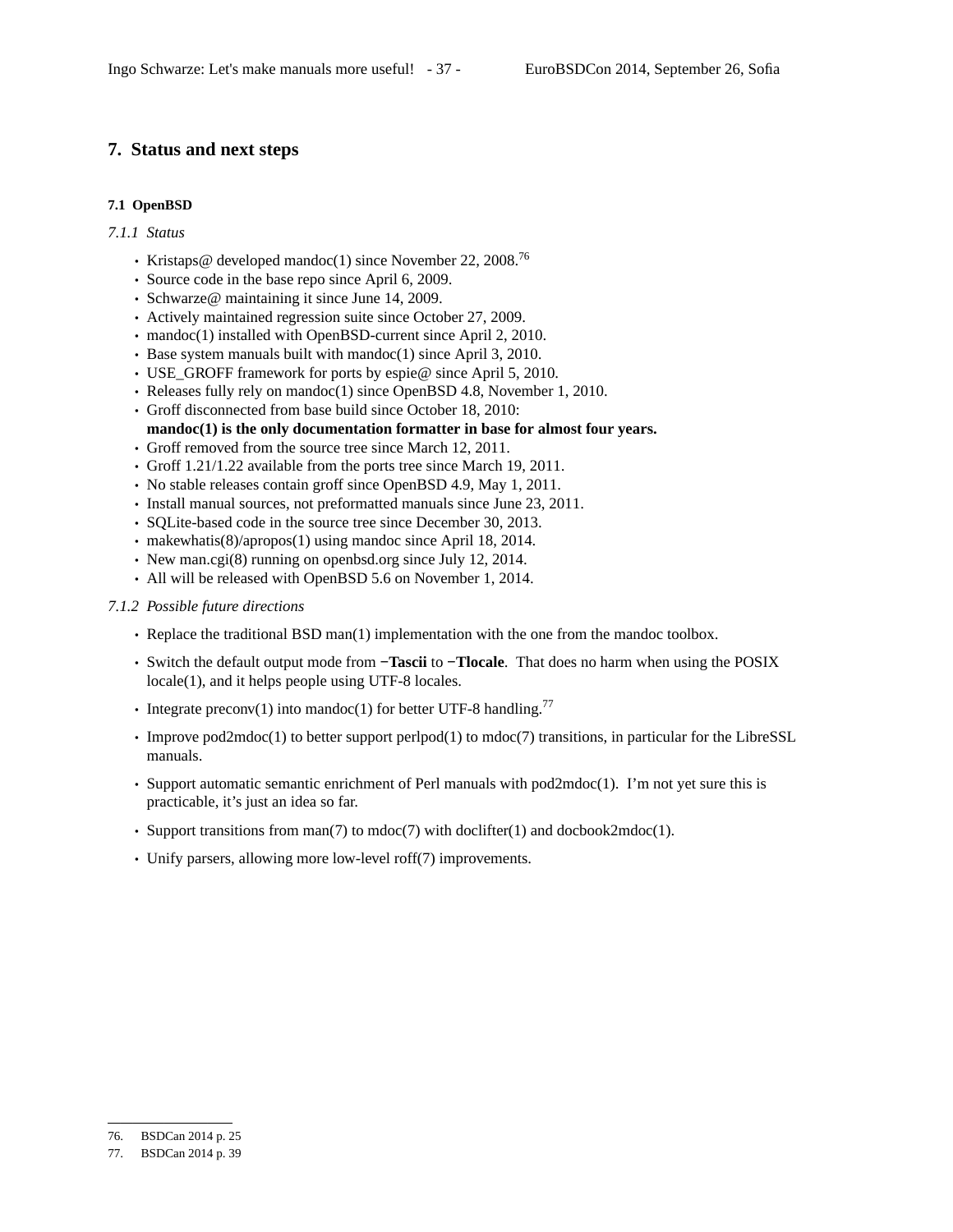# **7.2 NetBSD**

# *7.2.1 Status*

- A pkgsrc mdocml port by Jörg Sonnenberger exists since March 1, 2009.<sup>78</sup> This implies support for *many* additional platforms.
- The current version is 1.13.1 since August 10, 2014 (Thomas Klausner). • The first code patch was sent upstream by Jörg Sonnenberger on June 11, 2009.
- Source code in the base repo and installed by default in NetBSD-current since October 21, 2009.
- Big changes on February 7, 2012:
	- Install source manuals, no longer install preformatted manuals.
	- **Use mandoc(1) as the default run-time manual formatter instead of groff.**
	- Use makemandb(8) by Abhinav Upadhyay instead of makewhatis(8) together with versions of apropos(1) and whatis(1) based on it, featuring full text search, but not semantic search.
- All this was first released with NetBSD 6.0 on October 17, 2012.

Semantic searching is not yet supported, not even as an option.

# *7.2.2 Recommended next steps*

- Upgrade base system version to 1.13.1.
- Integrating semantic search support is a serious problem because it is completely incompatible with the existing makemandb(8) which also uses SQLite3 but doesn't use the strengths of mdoc(7) in any way. Unfortunately, i must admit i have no idea how this dilemma might be solved.

# **7.3 FreeBSD**

# *7.3.1 Status*

- An mdocml port by Ulrich Spörlein exists since March 9, 2009.<sup>79</sup>
- First code patch sent in by Ulrich Spörlein on July 18, 2009.
- **Source code in the base repo and installed by default since October 19, 2012.**
- First released with FreeBSD 10.0 on January 20, 2014.
- mandoc(1) is installed, but not used.
- Semantic searching is not yet supported, not even as an option.

# *7.3.2 Recommended next steps*

- Upgrade base system version to mandoc-1.13.1.
- Switch base system to use mandoc by default.

# **7.4 DragonFly BSD**

#### *7.4.1 Status*

- **Source code in the base repo and installed by default since October 27, 2009 (Sascha Wildner)**
- First released with DragonFly BSD 3.6.0 on March 28, 2010.
- First code patch sent in by Franco Fichtner on November 25, 2013.
- mandoc(1) is installed, but not used.
- Semantic searching is not yet supported, not even as an option.

#### *7.4.2 Recommended next steps*

- Upgrade to mandoc-1.13.1.
- Switch base system to use mandoc by default.

<sup>78.</sup> BSDCan 2014 p. 26

<sup>79.</sup> BSDCan 2014 p. 27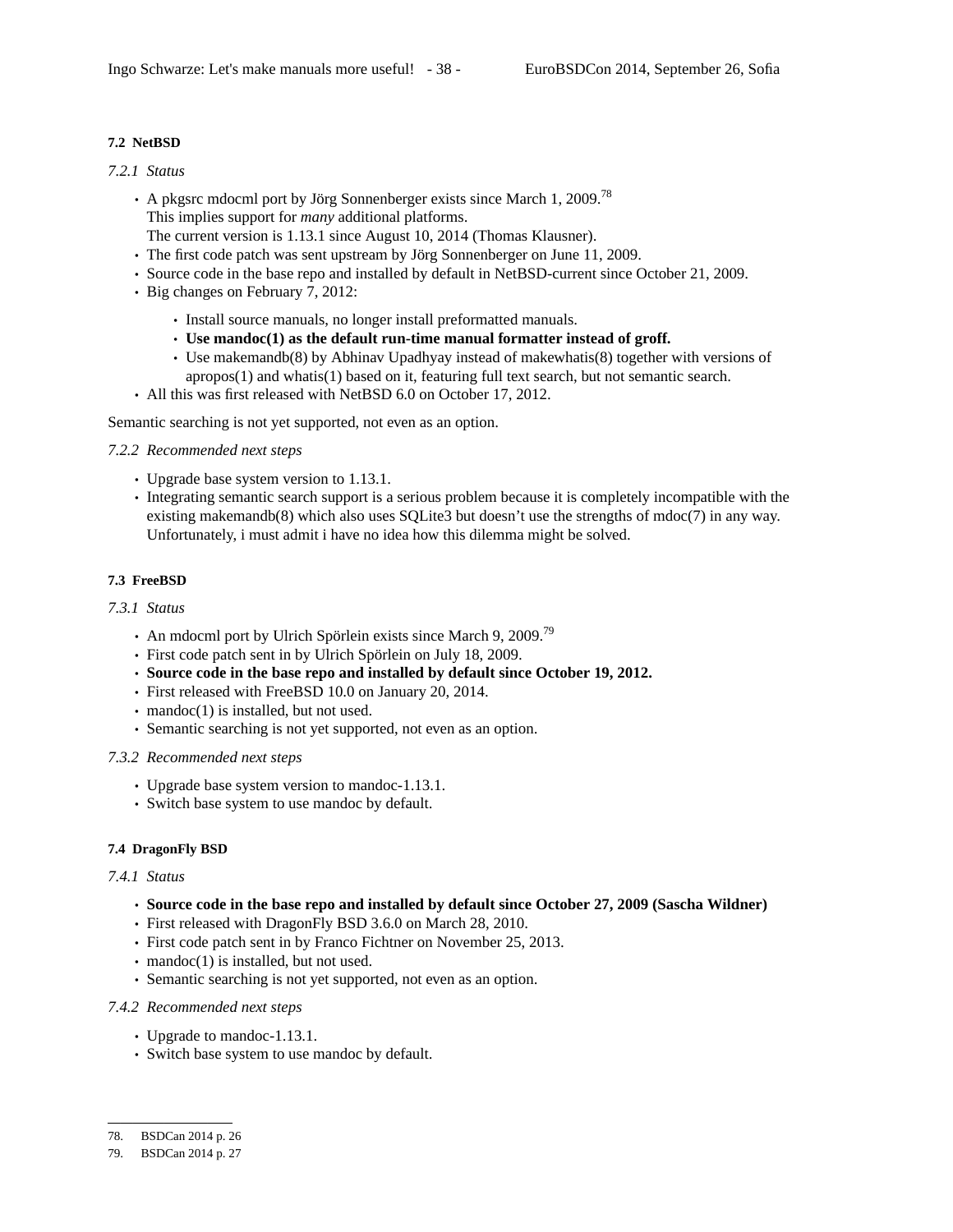# **7.5 Status in non-BSD systems**

### illumos

Mandoc is contained in the base system and used by default for formatting manuals since July 21, 2014 (Garrett D'Amore). Upgraded to 1.12.3 on August 2, 2014 (Garrett D'Amore).

# Minix 3

The mandoc source code is in the base repository since June 26, 2010 (Ben Gras).<sup>80</sup> However, the project appears to be somewhat apathetic. It is still using a version that is more than four years old.

# Alpine Linux

An aport exists since July 6, 2010 (Natanael Copa). It moved from testing to main on June 12, 2011 (Natanael Copa). It is continuously maintained.

# Arch Linux

An mdocml package exists since October 3, 2010 (Markus M. May). It was updated to 1.12.3 on April 17, 2014 (new maintainer Jesse Adams) and to 1.13.1 on August 17, 2014 (Jesse Adams).

## Slackware Linux

An mdocml package exists since January 7, 2014 (Dániel Lévai).

## CentOS, Debian, Fedora, RedHat, SuSE, Ubuntu Linux

Unofficial mdocml packages exists since April 19, 2014 (Jesse Adams).

# MacOS X

An mdocml package exists since September 5, 2010, but it seems abandoned.

## Cygwin

An mdocml package exists since December 12, 2012 (Yaakov Selkowitz). It was updated to 1.12.2 on November 11, 2013 (Yaakov Selkowitz).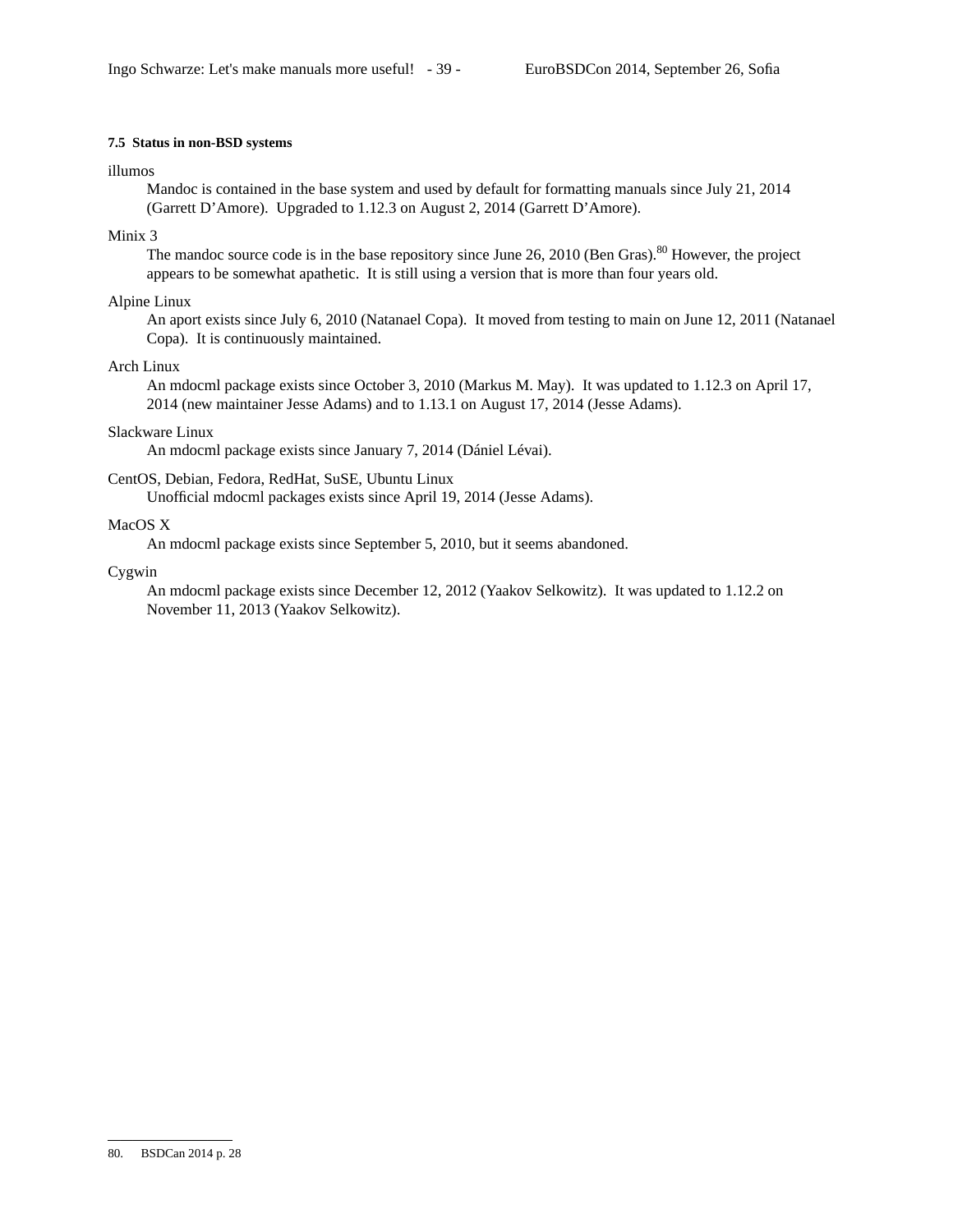# **8. Exercises**

The following pages propose some exercises for the hands-on working phases of the tutorial.

Before starting to work, consider the following points:

- 1. The amount of exercises proposed is intentionally *much* bigger than what anybody can possibly handle in the 40 minutes available for working on them in this tutorial, such that you have a *choice* both with respect of topic area and difficulty.
- 2. Do not waste time studying all the instructions of all the exercises. Look at the table of contents for topic areas you are interested in, then skim the instruction texts of exercises for that area. Only study those instructions in detail you actually consider working on.
- 3. Feel free to work alone or with one or two partners at your choice.
- 4. Feel free to ask any questions you might have to me or any other participant during the working phases. Do not fear interrupting people. Everybody can work in a concentrated manner for hours on end at home. What you can have here and what's harder to get at home is *cooperation*.
- 5. In the first, longer (30 minutes) phase, feel free to spend all the time on one complex task or explore several probably not more than three - smaller tasks. In the second, shorter (10 minutes) phase, you should probably focus on one task, or at most two. Try to avoid time-consuming repetitive work during the tutorial. For example, instead of writing down a long of list options, just write down the first two or three, then move on to the next section.
- 6. If, during your work, you discover anything you consider worth presenting to the other participants of the tutorial, talk to me during the working phase, and i may be able to reserve a slot of one to three minutes for you. Nobody will be forced to present their results, though.

#### **8.0 Recommended exercises**

The following exercises are recommended for the following target audiences. Of course, all participants are free to choose any exercise they are interested in. See the table of contents at the very end of this document.

The exercises marked "second phase" are easier to handle in the second working phase because the subject will only be explained *after* the first working phase. If you have a strong interest in some exercise marked "second phase" and feel able to handle it, there is nothing wrong with attempting it in the (longer) first working phase, though.

Software or documentation developers...

- ... working on software lacking one or more manual pages: first phase: Exercise 8.1.1, page 41.
- ... working on software having non-mdoc documentation: first phase: Exercise 8.1.2, page 41.
- ... working on software having mdoc documentation: first phase: Exercise 8.3.1, page 42.
- ... maintaining a portable software package: first phase: Exercise 8.2.1, page 42. Exercise 8.2.2, page 42.

Porters and port maintainers:

- first phase: Exercise 8.3.1, page 42. Exercise 8.3.2, page 43. second phase: Exercise 8.4.1, page 43. Exercise 8.4.2, page 43.
- Operating system developers and documentation maintainers: first phase: Exercise 8.3.2, page 43. second phase: Exercise 8.4.1, page 43. Exercise 8.4.2, page 43.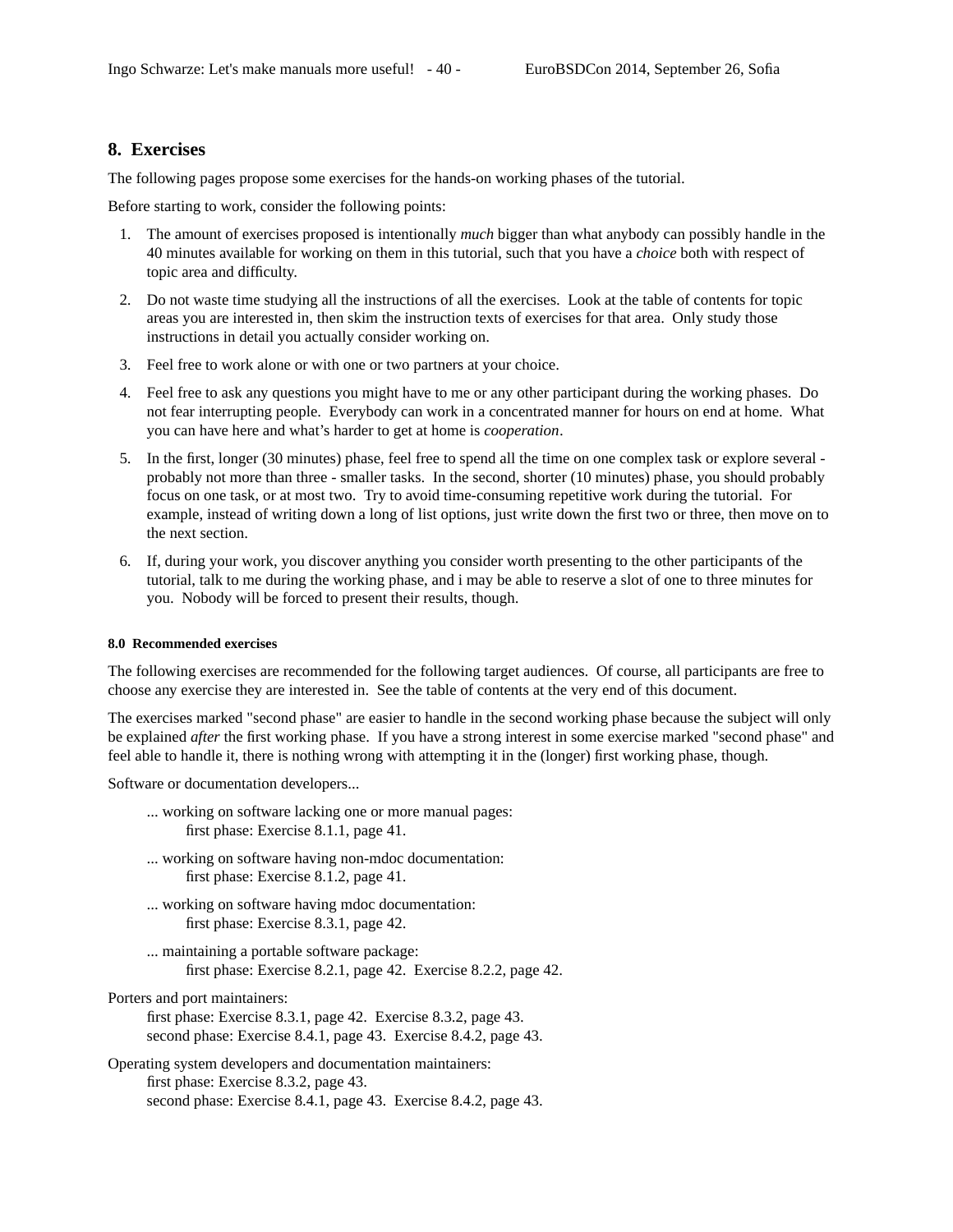System administrators:

second phase: Exercise 8.4.2, page 43.

End users:

second phase: Exercise 8.4.1, page 43.

# **8.1 Using the mdoc(7) formatting language**

## *8.1.1 Writing a manual from scratch*

If there is a software, ideally not too complex and with a limited number of features, that you maintain or just care about and that doesn't have any manual page yet, start writing a manual page for it using the mdoc(7) language.

Hints:

- Be careful to not get lost in details.
- Start by setting up the preamble and *all* required section titles.
- In each section, take rough notes which material will need to be covered in that section. Only after that, start filling in individual sections.
- Pay particular attention to get the beginning of the DESCRIPTION concise and clear. It should clearly state the purpose of the software and not be wordy.
- When drafting lists, first figure out which list entries will be needed, only then start filling them in.
- If there is more material to cover than you can finish during the tutorial, don't fear leaving blanks in the middle. Try to work on as many different parts as possible and take advantage of the chance to ask questions that arise.
- Consider submitting the result to the software maintainer for inclusion, possibly after finishing it at home if time is insufficient during the tutorial.

#### *8.1.2 Translating a manual to mdoc*

If there is a software, ideally not too complex and with a limited number of features, that you maintain or just care about and that has a manual in a language different from  $\text{mdoc}(7)$ , start translating the manual to  $\text{mdoc}(7)$ . Working on this exercise is particularly useful if you have reason to believe that the maintainer might be willing to switch the format.

#### Hints:

- Be sure to keep a copy of the original.
- If there is more material to cover than you can finish during the tutorial, don't fear leaving blanks in the middle. Try to work on as many different parts as possible and take advantage of the chance to ask questions that arise.
- If the original was a man(7) page, compare the output of mandoc(1) from your version with the output **mandoc −Omdoc** produces from the original version.
- Consider submitting the result to the software maintainer for inclusion, possibly after finishing it at home if time is insufficient during the tutorial.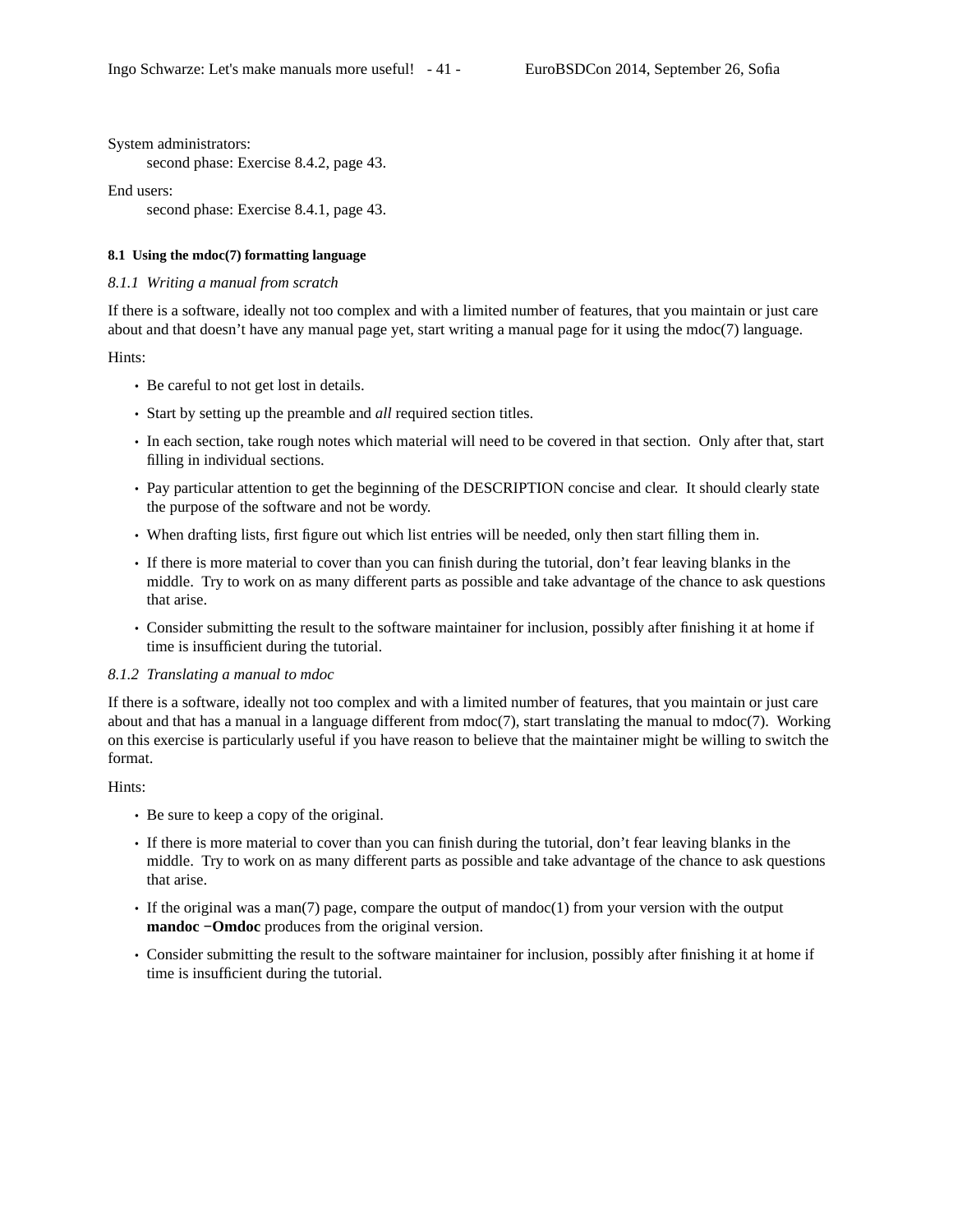# **8.2 Manual pages for portable software**

# *8.2.1 Package autogenerated man and cat*

Take a portable software package you maintain or care about that already has mdoc(7) manuals or where you consider converting the manuals to mdoc(7). Design and implement make(1) targets in the distribution tarball build system to generate and package man(7) and cat (preformatted) versions of the existing mdoc(7) manuals.

# Caveat:

The difficulty of this exercise, and the amount of work required, can vary greatly depending on the size and complexity of the software package and the build system used. Foralarge or complex package, familiarity with the build system is probably required.

Hints:

- You must have a checked out copy of the source repository. This exercise cannot be solved starting from a mere release tarball.
- If the mdoc(7) versions of the pages have not yet been written, don't waste your time on that, just write two or three ten-line stubs to get started.
- Pay attention to not edit autogenerated files, like *Makefile* if there is also *Makefile.in*.
- Try to use make(1) inference (suffix) transformation rules. Av oid writing one rule for each manual page if possible.
- To test your changes, build and inspect a release tarball.

# *8.2.2 Write configuration tests*

Take a portable software package you maintain or care about that already has mdoc(7) manuals or where you consider converting the manuals to mdoc(7). Design and implement configuration tests to decide whether to install mdoc, man, or cat manuals on the target system.

# Caveat:

The difficulty of this exercise, and the amount of work required, can vary greatly depending on which build system is used and how it is used. You better have a at least a rough idea what you are doing and some experience with the build system in question, or at least with build systems in general, before attempting this exercise.

Hints:

- If possible, check out a copy of the source repository of the software to work in. Depending on the build system used, merely having a release tarball may or may not be sufficient to do meaningful work on this exercise.
- Pay attention to not edit autogenerated files, like *./configure* in software using GNU autoconf(1).
- An easy test of your changes can probably be done in the checkout area by running the tool to regenerate autogenerated files, then running the configuration script and inspect what it detects.
- The ultimate test would be to build a release tarball, than test from that.

# **8.3 Quality control for existing manuals**

# *8.3.1 Checking one or a few specific pages*

Choose a small number of manual pages you maintain or care about. Run those check tools — mandoc(1) **−Tlint**, mdoclint(1), igor(1), and maybe gmdiff — you have installed or can easily install on them. Prioritize your findings and take notes about those you consider relevant. If desired, prepare patches to improve the manuals.

Ask somebody who is experienced with mdoc(7) to have a look at your patches, then send them upstream for inclusion.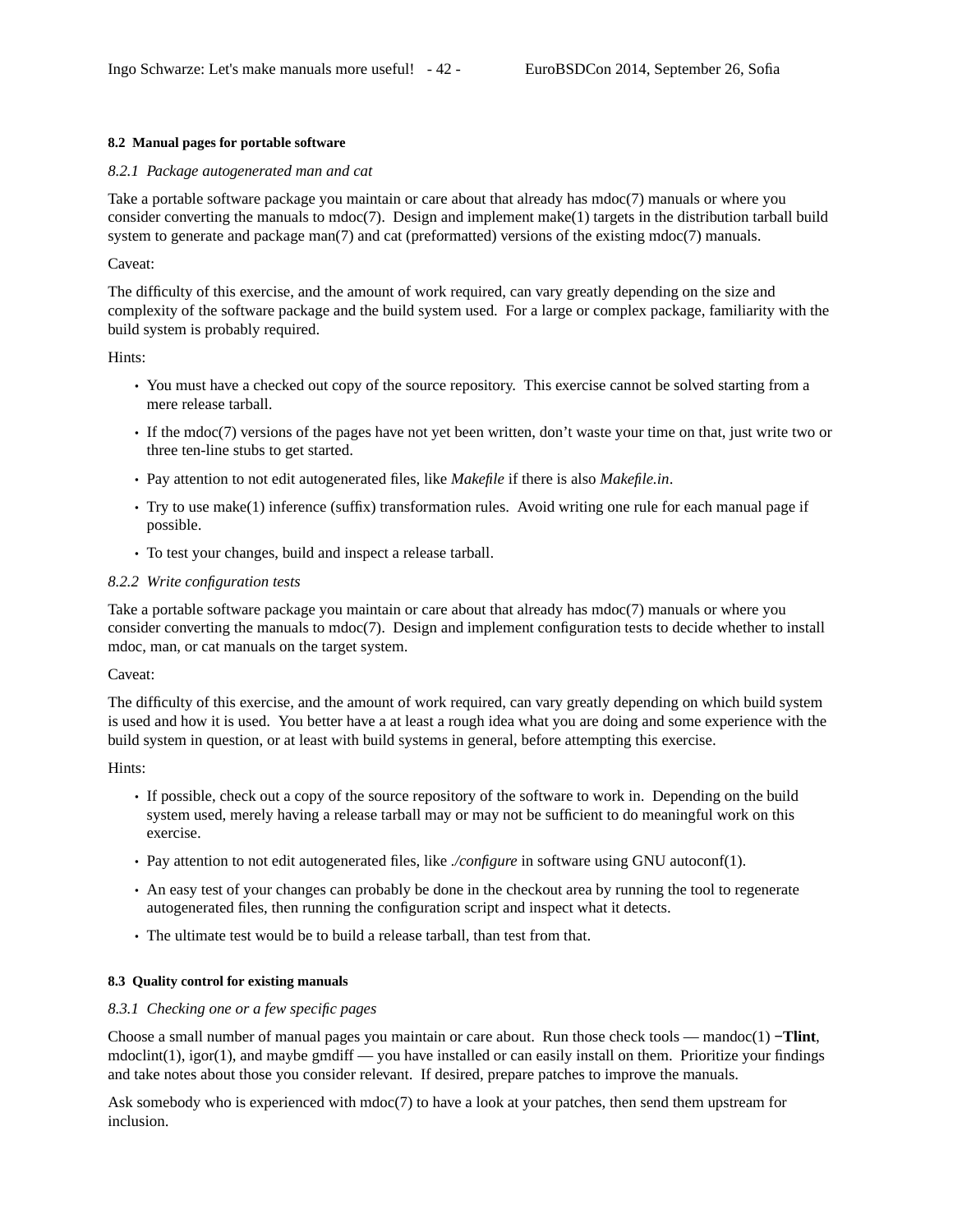# *8.3.2 Running bulk quality checks*

In a larger tree of manuals you maintain or care about, run **mandoc −Tlint −Wfatal**, solve any issues showing up, run **mandoc −Tlint −Werror**, and start working on the issues found.

Hints:

- Don't be shy to use find(1) or scripting as required to quickly and efficiently get at the files you need. On the other hand, don't waste your time devising elaborate frameworks right now; this tutorial is about manuals, not about build systems!
- Refrain from large-scale patching until you are really sure what you see are large-scale errors in your tree and cannot reasonably be solved in other ways, for example by improving mandoc(1). For this exercise, communication is of particular importance, there *are* people around you can talk to!
- If you arrive in a state where the are no more errors, you can proceed to look at warnings.

## **8.4 Searching and displaying manual pages**

## *8.4.1 Testing makewhatis and apropos*

Choose a manual tree you are maintaining or care about. Run makewhatis(8) on it. Try out various apropos(1) features and try to discover issues. Report any you find to me.

Hints:

- For this exercise, having an up-to-date mandoc suite is more important than for most. Consider checking out from anoncvs@mdocml.bsd.lv:/cvs and building and installing from that before starting. On OpenBSD, it is better to build from */usr/src/usr.bin/mandoc* instead.
- To run makewhatis(8) on one specific tree only, you will need the *dir* argument.
- If everythings appears to be working fine, try to refine your methods. For example, try the **−p**, **−D**, and **−DD** options of makewhatis(8) and try to understand the output.
- Probably, most of the output will be false positives, but you may also find some real bugs in the manuals in this way that can be worth patching.
- If you are comfortable with SQL, run the sqlite3(1) command line client directly on the database generated by makewhatis(8) and look for anything that seems questionable.

# *8.4.2 Checking manual locations and formats*

On your favourite operating system, figure out all locations where manuals are installed and identify those that man(1) searches by default. Figure out all formats of installed manual pages (formatted/unformatted, source language, compression, whatever). Check that makewhatis(8) and apropos(1) work for all locations and all formats. Report any issues you find to me.

Hints:

• For this exercise, having an up-to-date mandoc suite is more important than for most. Consider checking out from anoncvs@mdocml.bsd.lv:/cvs and building and installing from that before starting. On OpenBSD, it is better to build from */usr/src/usr.bin/mandoc* instead.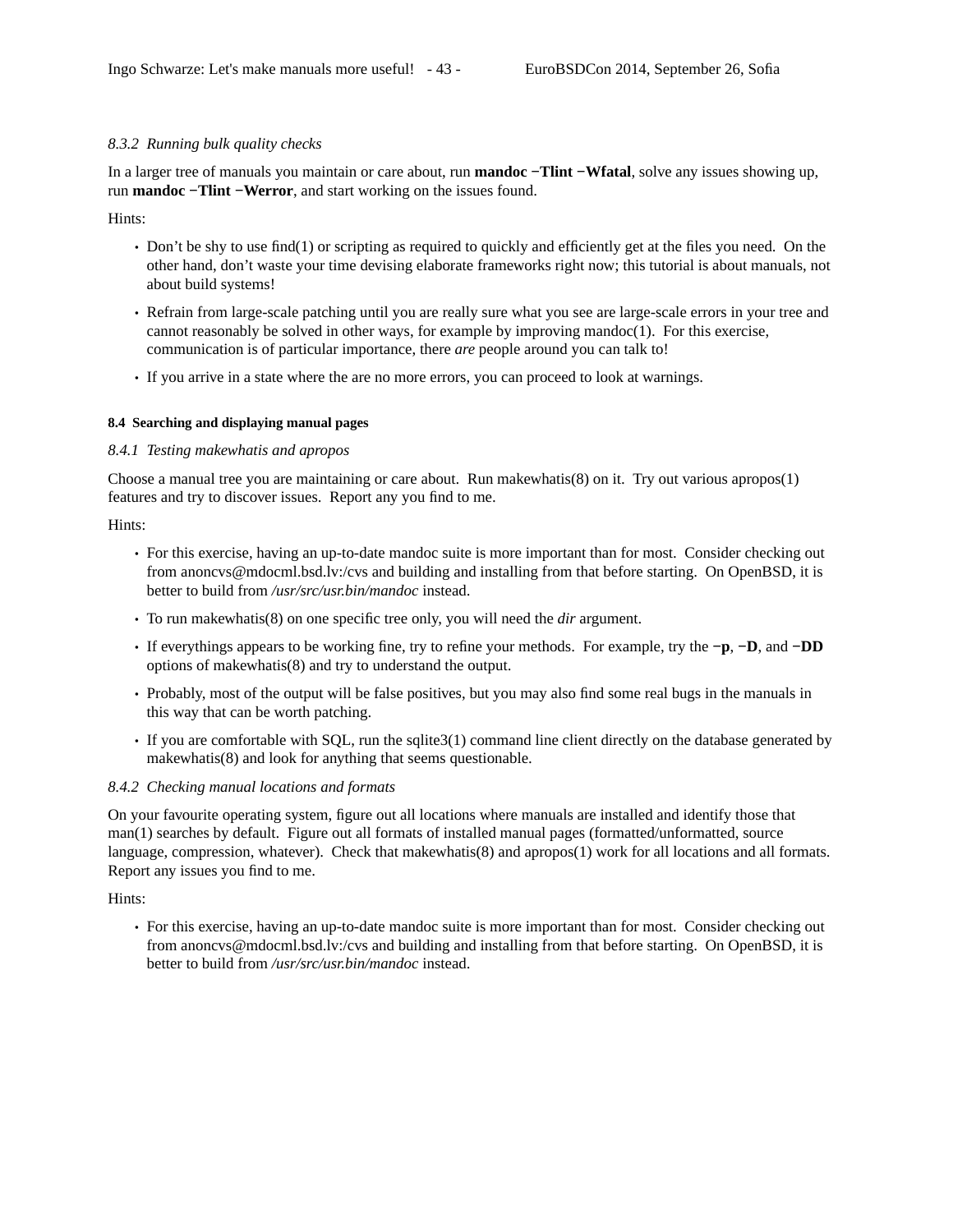# **CONTENTS**

|                                                                                                                                                                                                                                       | 2              |
|---------------------------------------------------------------------------------------------------------------------------------------------------------------------------------------------------------------------------------------|----------------|
| 0.1                                                                                                                                                                                                                                   |                |
| 0.2                                                                                                                                                                                                                                   |                |
| 0.3                                                                                                                                                                                                                                   | $\overline{4}$ |
| 0.4                                                                                                                                                                                                                                   | $\overline{4}$ |
| $0.5^{\circ}$                                                                                                                                                                                                                         |                |
| 0.6                                                                                                                                                                                                                                   | 5              |
| 0.7                                                                                                                                                                                                                                   | 6              |
| 0.8                                                                                                                                                                                                                                   |                |
| 0.9                                                                                                                                                                                                                                   |                |
|                                                                                                                                                                                                                                       |                |
|                                                                                                                                                                                                                                       |                |
| 1.1<br>1.2                                                                                                                                                                                                                            | 8              |
| 1.3                                                                                                                                                                                                                                   | 9              |
|                                                                                                                                                                                                                                       |                |
|                                                                                                                                                                                                                                       |                |
|                                                                                                                                                                                                                                       | 12             |
| 2.1                                                                                                                                                                                                                                   | 12             |
| 2.2                                                                                                                                                                                                                                   | 12             |
| 2.3                                                                                                                                                                                                                                   | 12             |
|                                                                                                                                                                                                                                       | 14             |
| 3.1                                                                                                                                                                                                                                   | 14             |
| 3.2                                                                                                                                                                                                                                   | 14             |
| 3.3                                                                                                                                                                                                                                   | 15             |
| 3.4                                                                                                                                                                                                                                   | 17             |
| $3.5^{\circ}$                                                                                                                                                                                                                         | 17             |
| 3.6                                                                                                                                                                                                                                   | 17             |
| 3.7                                                                                                                                                                                                                                   | 18             |
|                                                                                                                                                                                                                                       |                |
|                                                                                                                                                                                                                                       | 19             |
| 4.1                                                                                                                                                                                                                                   | 19             |
| 4.2                                                                                                                                                                                                                                   | 19             |
| 4.3                                                                                                                                                                                                                                   | 20             |
| 4.4                                                                                                                                                                                                                                   | 20             |
| 4.5                                                                                                                                                                                                                                   | 21             |
| 4.6                                                                                                                                                                                                                                   | 21             |
| 4.7                                                                                                                                                                                                                                   | 23             |
| Database implementation<br>48                                                                                                                                                                                                         | 24             |
| 4.9                                                                                                                                                                                                                                   | 24             |
| 4.10 Optimization                                                                                                                                                                                                                     | 24             |
|                                                                                                                                                                                                                                       | 27             |
| Preparations<br>5.1                                                                                                                                                                                                                   | 27             |
| 5.2                                                                                                                                                                                                                                   | 28             |
| 5.3                                                                                                                                                                                                                                   | 29             |
|                                                                                                                                                                                                                                       | 29             |
|                                                                                                                                                                                                                                       | 30             |
|                                                                                                                                                                                                                                       | 30             |
| Check mandoc output manuscritting contracts and contracts and contracts and contracts and contracts and contracts and contracts and contracts and contracts and contracts and contracts and contracts and contracts and contra<br>5.4 | 32             |
|                                                                                                                                                                                                                                       |                |